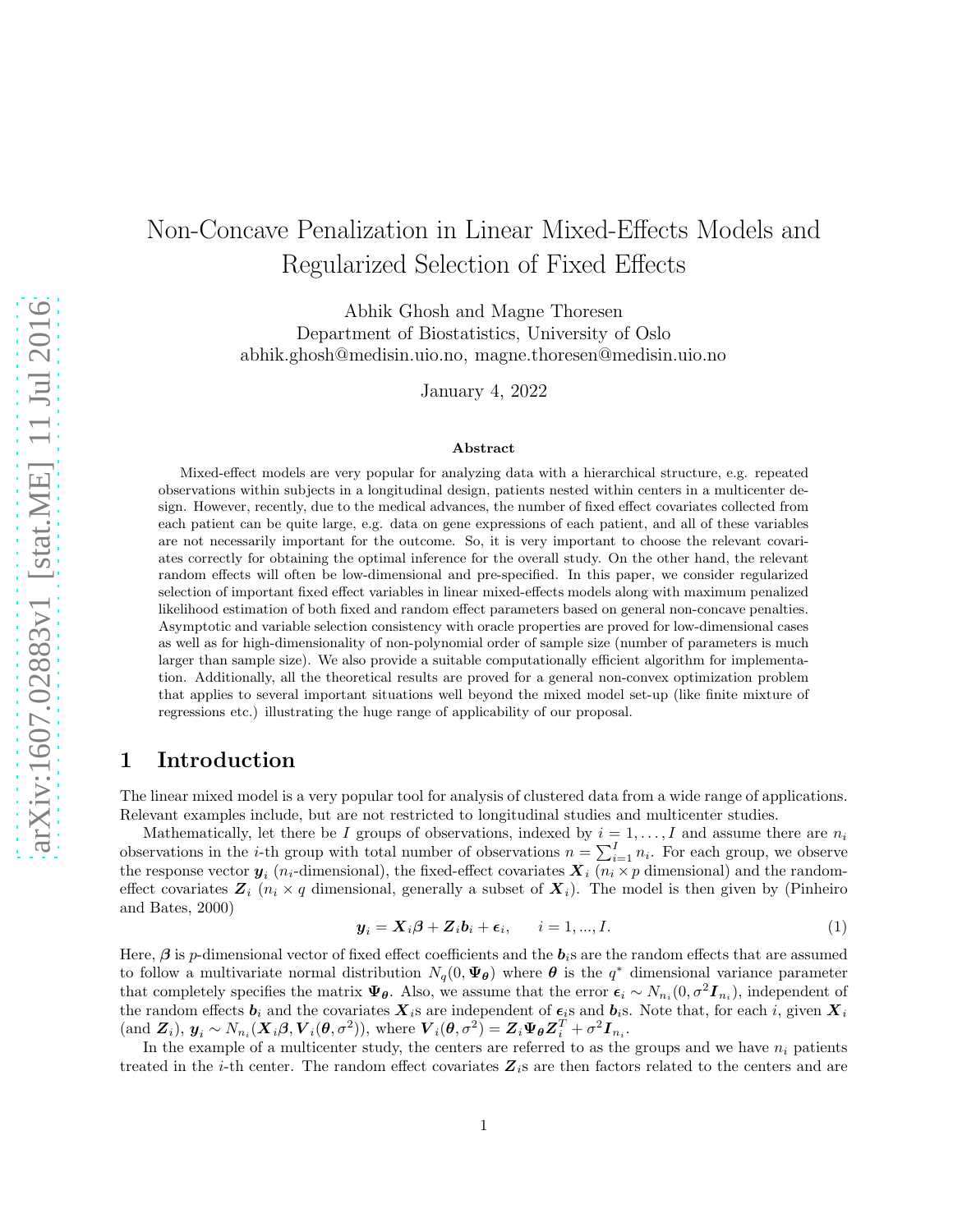generally few. However, modern medical studies gather lots of information about each patient, e.g. highdimensional genomic measurements. Hence, the pool of fixed effects covariates  $\bm{X}_i$  can be quite large. All of these variables are not necessarily important to study the effect of treatment or any other response variable we are studying, so variable selection becomes an issue.

For this reason, variable selection in the mixed effect models has become a very important research topic in recent literature. Although there are several classical works on the estimation and testing under linear and generalized linear mixed effect models, efficient variable selection procedures under this set-up has gained attention more recently. Vaida and Blanchard (2005) and Liang, Wu and Zou (2008) proposed and studied the conditional AIC approach for variable selection in mixed effect models and described the concepts of degrees of freedom in detail. Chen and Dunson (2003) have considered Bayesian variable selection for the random effects in linear mixed-effect models and Pu and Niu (2006) have extended the general information criterion to choose the fixed effects under similar set-up. Bondell, Krishna and Ghosh (2010), Ibrahim et al. (2011) and Lin , Pang and Jiang (2013) considered the simultaneous selection of fixed and random effects through different approaches which are applicable mainly to situations where there are many random effect variables along with the large pool of fixed effect variables. However, as mentioned above, in most applications in medical and clinical biology, the number of random effects is generally small and can be considered prefixed, and we are mainly interested in selecting the fixed effects from a large pool of possible candidates. There are only a few approaches to variable selection under such situations, e.g. Taylor et al. (2012), Xu et al. (2015) etc.; most of these approaches relate to the least absolute shrinkage and selection operator (LASSO, Tibshirani, 1979) or its extension involving some generalization of the  $L_1$  penalty. However, all the works mentioned till now are limited to the classical low-dimensional set-up with the number of available observations (n) being more than the total number of parameters  $(P = p + q^* + 1)$  in the model and hence they fail in case of modern high-dimensional data-sets with  $P \gg n$ . More recently, only the Lasso approach with  $L_1$  penalty has been extended to such high-dimensional set-up by Schelldorfer, Buhlmann and Van de Geer (2011) and its numerical, computational aspects and applications have been discussed in Fazli et al. (2011), Rohart, San Cristobal and Laurent (2014), Jakubik (2015) and Bonnet, Gassiat and Levy-Leduc (2015). Muller, Scealy and Welsh (2013) have provided a good review of these variable selection methods.

However, recent advances in variable selection under the regression set-up show several advantages of using more general non-concave penalty functions over the classical  $L_1$  penalty based methods. In a pioneer paper by Fan and Li (2001), a smoothly clipped absolute deviation (SCAD) penalty has been proposed in case of regression models while discussing the non-concave penalized likelihood under classical low-dimensional set-up  $(P \leq n)$ . The general theory of non-concave penalty based variable selection has also been extended to the cases of diverging number of parameters and to the high-dimensional regression set-up by Fan and Peng (2004) and Fan and Lv (2011) respectively. All these papers illustrate useful variable selection properties of the general non-concave penalty, specially the SCAD penalty, over the  $L_1$  penalty used in the Lasso based approaches under the regression set-up. In particular, it has been shown that the SCAD penalty reduces the number of false significant variables chosen compared to the Lasso approaches and satisfies both the  $\sqrt{n}$ -consistency and oracle properties of variable selection which cannot be achieved simultaneously by the  $L_1$ -penalty in Lasso. Such improvements can also be expected to be achieved for variable selection in linear mixed effect models by considering a general non-concave penalized likelihood approach. However, such non-concave penalty under the mixed-model set-up has been considered only by Fan and Li (2012), where a sequential selection of the fixed and random effect variables is considered. One major drawback of their approach is that they just used some proxy matrix with penalized profile likelihood to avoid the unknown covariance matrix of random effects without estimating them. Although they have provided some criterion to choose the proxy matrix, it is quite difficult to understand which proxy to choose in any given practical situation; furthermore, the simultaneous estimation of fixed and random effect parameters is also important in addition to selecting the relevant variables.

In this paper, we consider the penalized likelihood based estimation of the fixed and random effect parameters simultaneously using general non-concave penalties along with a regularized selection of important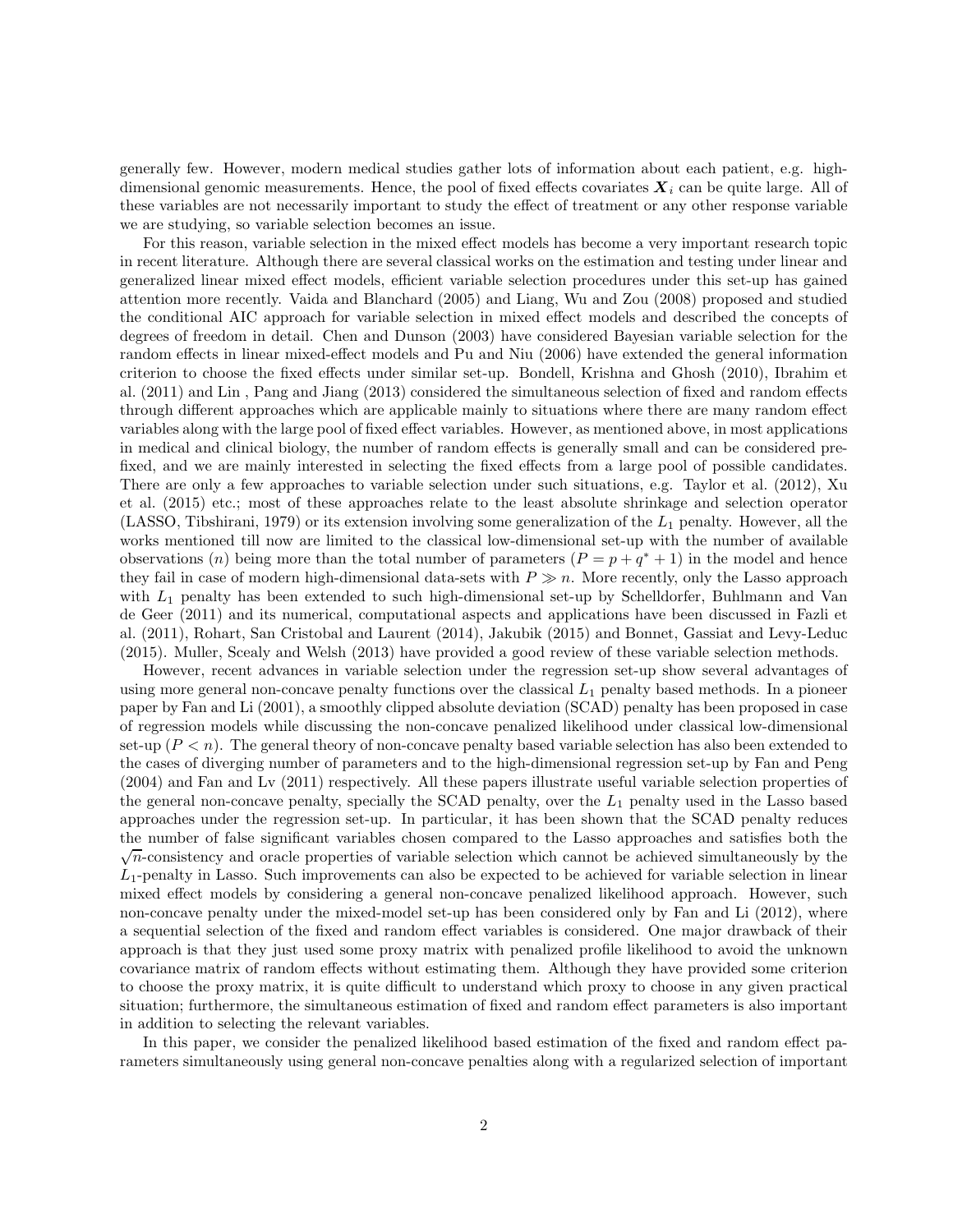fixed effect variables. Thus, our proposal will avoid the practical complication of the proxy matrix of the Fan and Li (2012) approach and reduce computational efforts by generating the random effect estimates also in the same stage avoiding the two step process. Indeed, we consider the penalized likelihood for both the fixed and the random effect parameters  $(\beta, \theta, \sigma^2)$  with general non-convex penalties and maximize it simultaneously to get their maximum penalized likelihood estimators (MPLEs). The regularized selection of the fixed effect variables has been considered via a suitable, computationally efficient algorithm and their consistency and oracle properties are proved for the classical low-dimensional cases  $(P \lt n)$  as well as for high-dimensionality of non-polynomial order of sample size  $(P \gg n \text{ with log } P = O(n^{\alpha})$  for some  $\alpha \in (0, 1)$ . The main contribution of the paper can be summarized as follows:

Instead of deriving the properties of the MPLEs only for the linear mixed-model [\(1\)](#page-0-0), the paper provides a general asymptotic theory with nice optimality results for penalized maximum likelihood estimation based on general non-convex loss functions and general non-concave penalties. The simplification for the linear mixed-effect model [\(1\)](#page-0-0) has also been provided as an illustrations. This general set-up includes several nonstandard statistical models like finite mixture of regressions etc., besides our mixed effect models, and hence extends the scope of the paper. We believe such general asymptotic results contribute importantly to the literature, since all the previously existing results were only for convex loss or for some limited specific models having non-convex loss with a specific penalty.

Further, the general asymptotic theory, in particular the asymptotic consistency and variable selection oracle property, has been developed for the classical low-dimensional cases with  $P < n$  as well as for the modern high-dimensional set-up where the number of parameters increases exponentially with the sample size. Under the linear mixed model [\(1\)](#page-0-0), the asymptotic distribution of the penalized estimators with a general class of non-concave penalty functions has also been provided under high-dimensionality, which is another interesting addition to the literature, as there are no existing result on the asymptotic distribution of the MPLEs under the high-dimensional mixed model even with  $L_1$  penalty.

From an application point-of-view, the paper also illustrates that, in a linear mixed model, the use of the SCAD penalty yields better results in terms of MSE and false positives for the estimation and selection of the fixed effect variables respectively, compared to the classical  $L_1$  penalty. Although there are some existing works with some specific penalty for the linear mixed model with low-dimensional set-up, the advantages of SCAD is a major contribution of the current paper. On the other hand, there are only a few approaches of penalized estimation in the high-dimensional linear mixed-effect model and our proposal with SCAD clearly outperforms them for estimation and selection of the fixed effect parameters. This motivates and provides guidelines for practitioners to use the appropriate penalty for any real-life application following the present work.

The rest of the paper is organized as follows: In Section [2](#page-2-0) we will describe the procedure of the general penalized likelihood estimation with non-concave penalty functions along with intuitions behind their constructions and penalty used. In Section [3](#page-4-0) we will present the main theoretical results and Section [4](#page-10-0) will consider the computational aspect of the proposal, illustrating suitable numerical solutions for the problem. Appropriate simulations and real data illustrations have been provided in Section [5](#page-14-0) and the paper ends with some concluding remarks in Section [6.](#page-16-0) For simplicity in presentations, proofs of all the results have been moved to the Appendix.

### <span id="page-2-1"></span><span id="page-2-0"></span>2 Penalized Likelihood based Estimation and Variable Selection

### 2.1 General Non-Concave Penalty Functions

The penalty function is an important component of regularized variable selection, which largely determines the properties of the resulting penalized estimators and variable selection. Let us denote the penalty function at a scalar parameter  $\gamma$  as  $p_\lambda(|\gamma|)$ , where  $\lambda$  is a tuning parameter that controls the amount of regularization. Many penalty functions have been used for regularization in existing literature. These includes the popular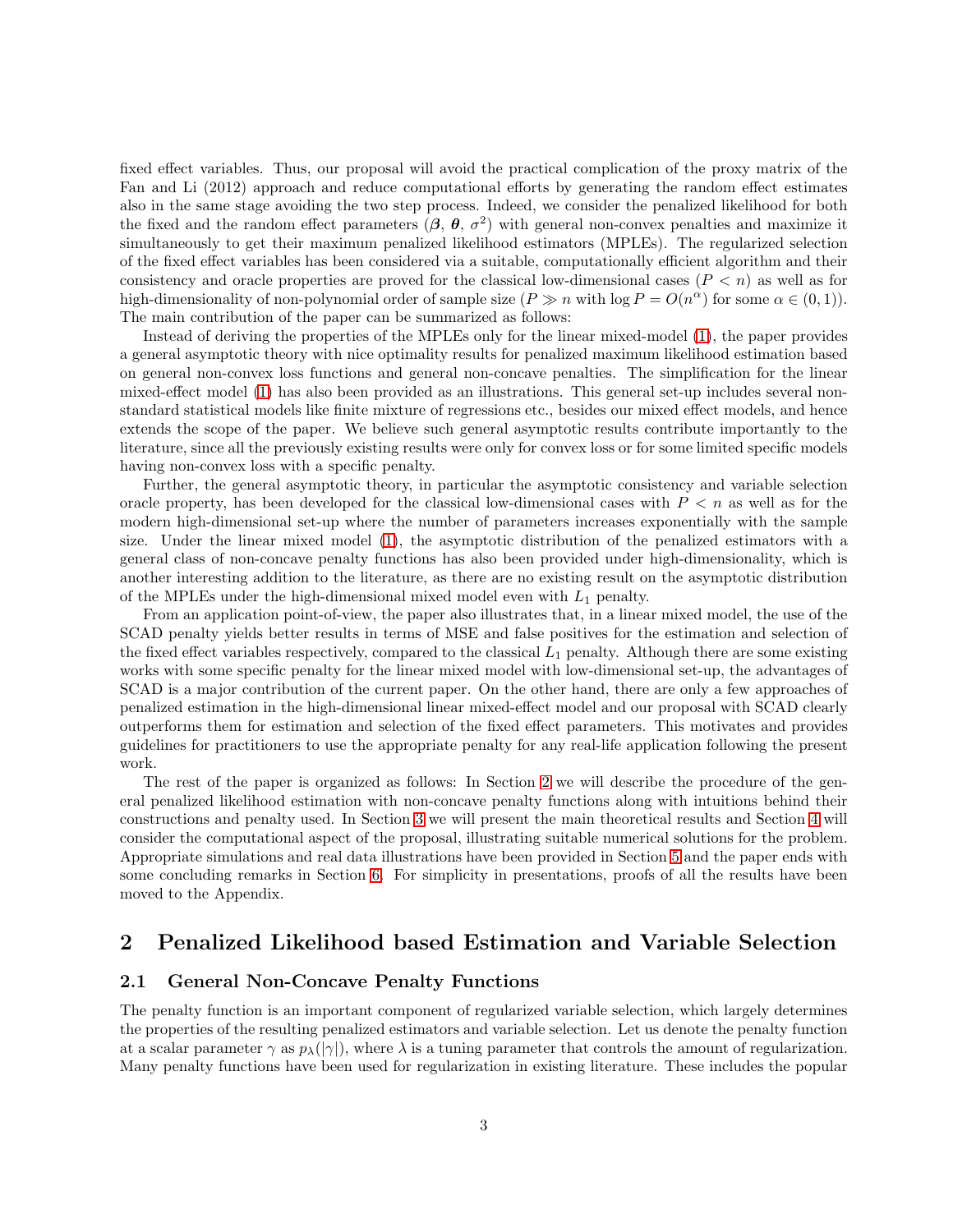L<sub>1</sub> penalty  $p_{\lambda}(|\gamma|) = \lambda |\gamma|$ , the L<sub>2</sub> penalty  $p_{\lambda}(|\gamma|) = \lambda |\gamma|^2$  or, more generally the bridging L<sub>q</sub> penalty  $p_{\lambda}(|\gamma|) = \lambda |\gamma|^q$  for  $q \in (0, 2)$  (Frank and Friedman, 1993; Fu, 1998, Knight and Fu, 2000). In the simplified penalized least square problem, where we minimize  $\frac{1}{2}(z-\gamma)^2 + p_\lambda(|\gamma|)$  based on given data z, the resulting solution for  $\gamma$  is the LASSO (Tibshirani, 1996) for  $L_1$  penalty and ridge regression for the  $L_2$  penalty. Using the  $L_0$  penalty leads to the method of best subset selection whereas the hard thresholding penalty

$$
p_{\lambda}(|\gamma|) = \lambda^2 - (|\gamma| - \lambda)^2 I(|\gamma| < \lambda) \tag{2}
$$

of Antoniadis (1997) and Fan (1997) yields the solution  $\hat{\gamma}(z) = zI(|z| > \lambda)$ . Another popular penalty, proposed by Fan (1997) in the context of wavelength analysis, is the smoothly clipped absolute deviation (SCAD) penalty, defined through its derivative

$$
p'_{\lambda}(|\gamma|) = \lambda \left\{ I(|\gamma| \le \lambda) + \frac{(a\lambda - |\gamma|)_{+}}{(a-1)\lambda} I(|\gamma| > \lambda) \right\},\tag{3}
$$

for some  $a > 2$  which leads to the solution

<span id="page-3-1"></span>
$$
\hat{\gamma}(z) = \lambda \begin{cases}\n\frac{sgn(z)(|z| - \lambda)_+}{\frac{1}{(a-2)}[(a-1)z - sgn(z)a\lambda]} & \text{if } \quad |z| \le 2\lambda, \\
z & \text{if } \quad |z| > a\lambda.\n\end{cases}
$$
\n(4)

Fan and Li (2001) characterized a good penalty function based on three properties: (i) Unbiasedness to avoid unnecessary modeling biases, (ii) Sparsity in order to get automatic regularized selection of important variables, and (iii) Continuity of the resulting estimator in data to avoid prediction instability of the model. Following Fan and Li (2001) and Antoniadis and Fan (2001), sufficient conditions for a penalty  $p_{\lambda}(|\gamma|)$  to satisfy the above three properties respectively are (i)  $p'_{\lambda}(|\gamma|) = 0$  for large  $\gamma$ , (ii) the minimum of  $(|\gamma| + p'_{\lambda}(|\gamma|))$ is positive, and (iii) the minimum of  $(|\gamma| + p'_\lambda(|\gamma|))$  is attained at 0. In particular, the  $L_q$  penalty with  $q > 1$ (including the L<sup>2</sup> penalty) provides shrinkage in the solution but do not satisfy the sparsity property. On the other hand,  $L_q$  penalty with  $q \leq 1$  (including the  $L_1$  penalty) satisfies the sparsity property but fails to satisfy the unbiasedness requirement due to excessive penalization at the large parameter values. Further, the hard thresholding penalty results in a solution that is not continuous in data. However, the SCAD penalty satisfies all the three desired properties and seems to be the most useful candidate for regularized variable selection over the most popular choice of  $L_1$  penalty.

#### 2.2 The Maximum Penalized Likelihood Estimation

Let us consider the linear mixed effect model given in [\(1\)](#page-0-0). We will first define the maximum likelihood estimator of the parameters  $(\beta, \eta)$  under penalization where  $\eta = (\sigma, \theta)$  is the variance parameters in the model. Since  $y_i \sim N_{n_i}(X_i \beta, V_i(\theta, \sigma^2))$  for each *i*, the log-likelihood function is given by

<span id="page-3-0"></span>
$$
l_n(\boldsymbol{\beta}, \boldsymbol{\eta}) = -\frac{1}{2} \sum_{i=1}^I \left[ n_i \log(2\pi) + \log |\boldsymbol{V}_i(\boldsymbol{\theta}, \sigma^2)| + (\boldsymbol{y}_i - \boldsymbol{X}_i \boldsymbol{\beta})^T \boldsymbol{V}_i(\boldsymbol{\theta}, \sigma^2)^{-1} (\boldsymbol{y}_i - \boldsymbol{X}_i \boldsymbol{\beta}) \right]
$$
  
= 
$$
-\frac{1}{2} \left[ n \log(2\pi) + \log |\boldsymbol{V}(\boldsymbol{\theta}, \sigma^2)| + (\boldsymbol{y} - \boldsymbol{X}\boldsymbol{\beta})^T \boldsymbol{V}(\boldsymbol{\theta}, \sigma^2)^{-1} (\boldsymbol{y} - \boldsymbol{X}\boldsymbol{\beta}) \right],
$$
(5)

where  $\mathbf{y} = (\mathbf{y}_1^T, \dots, \mathbf{y}_I^T)^T$ ,  $\mathbf{X} = (\mathbf{X}_1^T, \dots, \mathbf{X}_I^T)^T$  and  $\mathbf{V} = \text{Diag}\{\mathbf{V}_1, \dots, \mathbf{V}_I\}$  are the stacked matrices.

Note that we have assumed that the random effects are pre-specified and we only want to select important fixed effects through regularized penalization. Let us consider the general class of non-negative penalty functions  $P_{n,\lambda}(\cdot)$  that might depend on the sample size n along with the regularization parameter  $\lambda$ . Generally, in practice, this dependence comes through the dependence of  $\lambda$  on n; for example  $P_{n,\lambda}(\cdot) = np_{\lambda_n}(\cdot)$  with  $p_{\lambda}$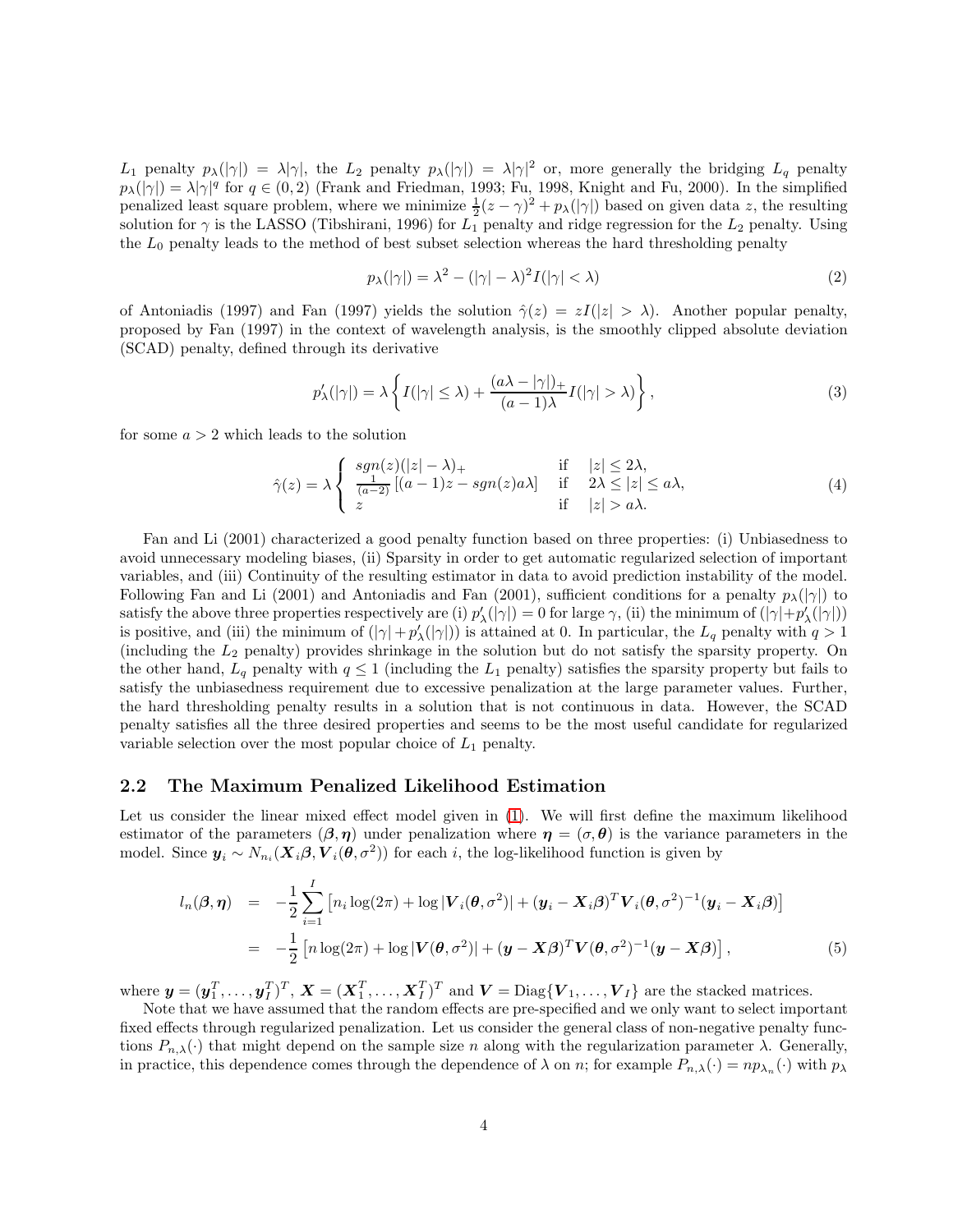being any penalty function defined in the previous subsection. Then, we consider the minimization of the following penalized negative log-likelihood objective function:

<span id="page-4-1"></span>
$$
Q_{n,\lambda}(\boldsymbol{\beta},\boldsymbol{\eta}) = -l_n(\boldsymbol{\beta},\boldsymbol{\eta}) + \sum_{j=1}^p p_{\lambda}(|\beta_j|)
$$
  
= 
$$
\frac{1}{2} \left[ n \log(2\pi) + \log |\mathbf{V}(\boldsymbol{\theta}, \sigma^2)| + (\mathbf{y} - \mathbf{X}\boldsymbol{\beta})^T \mathbf{V}(\boldsymbol{\theta}, \sigma^2)^{-1} (\mathbf{y} - \mathbf{X}\boldsymbol{\beta}) \right] + \sum_{j=1}^p P_{n,\lambda}(|\beta_j|). \quad (6)
$$

The minimization of  $Q_{n,\lambda}(\beta,\eta)$  provides the MPLE of  $(\beta,\eta)$  with regularization parameter  $\lambda$  and can simultaneously select the important components of  $\beta$  for appropriately chosen penalty functions. Note that this minimization is not a convex optimization problem since the log-likelihood is convex only with respect to  $\beta$  and non-convex with respect to  $\eta$ . So, we cannot simply use the techniques of convex optimization to obtain the MPLEs. We will discuss some suitable quadratic approximations and iterative algorithms to solve this non-convex optimization problem in Section [4](#page-10-0)

### <span id="page-4-0"></span>3 Theoretical Results: Consistency and Oracle Property

We first consider a more general non-convex optimization problem, where we have to minimize the general objective function

<span id="page-4-2"></span>
$$
Q_{n,\lambda}(\boldsymbol{\beta},\boldsymbol{\eta}) = L_n(\boldsymbol{\beta},\boldsymbol{\eta}) + \sum_{j=1}^p P_{n,\lambda}(|\beta_j|)
$$
\n(7)

with respect to the parameters  $(\beta, \eta)$  for a general loss function  $L(\beta, \eta)$  defined based on observations  $V_k$ for  $k = 1, \ldots, n$ . Keeping consistent with our mixed model set-up, we will assume that the general loss function  $L(\beta, \eta)$  is also convex only in  $\beta$  and non-convex in  $\eta$ . Note that, it corresponds to the objective function [\(6\)](#page-4-1) for the choice  $L_n(\beta, \eta)$  being the negative log-likelihood of the mixed model given by [\(5\)](#page-3-0) and  ${V_k} = {(y_{ij}, X_{ij})}$  with  $Z_i \subset X_i$ . Such general non-convex optimization problems occur in many other important situations besides our linear mixed model; for example the finite mixture regression model as considered in Stadler, Buhlmann and van de Geer (2010) also have an objective function of exactly the same type.

We will first develop theoretical results for this general objective function in two situations – (i) fixed number of parameters with small  $p < n$  and (ii) high-dimensionality of non-polynomial (NP) order with  $\log p = O(n^{\alpha})$  for some  $\alpha \in (0, 1)$ . The properties of the MPLE under the mixed model set-up will then be described as special cases of the general results.

#### <span id="page-4-3"></span>3.1 General Non-convex likelihood with fixed number of parameters

We will assume that the observations  $V_k$  are independent and identically distributed with a density  $f(V;\beta,\eta)$ and we want to estimate the parameters  $(\beta, \eta)$  by minimizing the general non-convex objective function [\(7\)](#page-4-2). Here  $\beta$  is a p dimensional vector which we want to select by regularization and  $\eta$  is a d-dimensional vector of parameters that are outside the scope of regularized selection (these corresponds to the pre-fixed variance parameters in the linear mixed model with  $d = q^* + 1$ . Suppose  $(\beta_0, \eta_0)$  is the true parameter value generating the observed data  $\{V_k\}$ . Consider the general negative likelihood loss  $L_n(\beta, \eta) = -\sum_{i=1}^n \log f(V_i; \beta, \eta)$ which is assumed to be convex in  $\beta$  but non-convex in  $\eta$ . Let us assume some regularity conditions on the model; these are standard requirements of asymptotic derivations for general maximum likelihood estimators (Lehmann, 1983) and are satisfied by most common statistical models.

#### Assumptions on the model: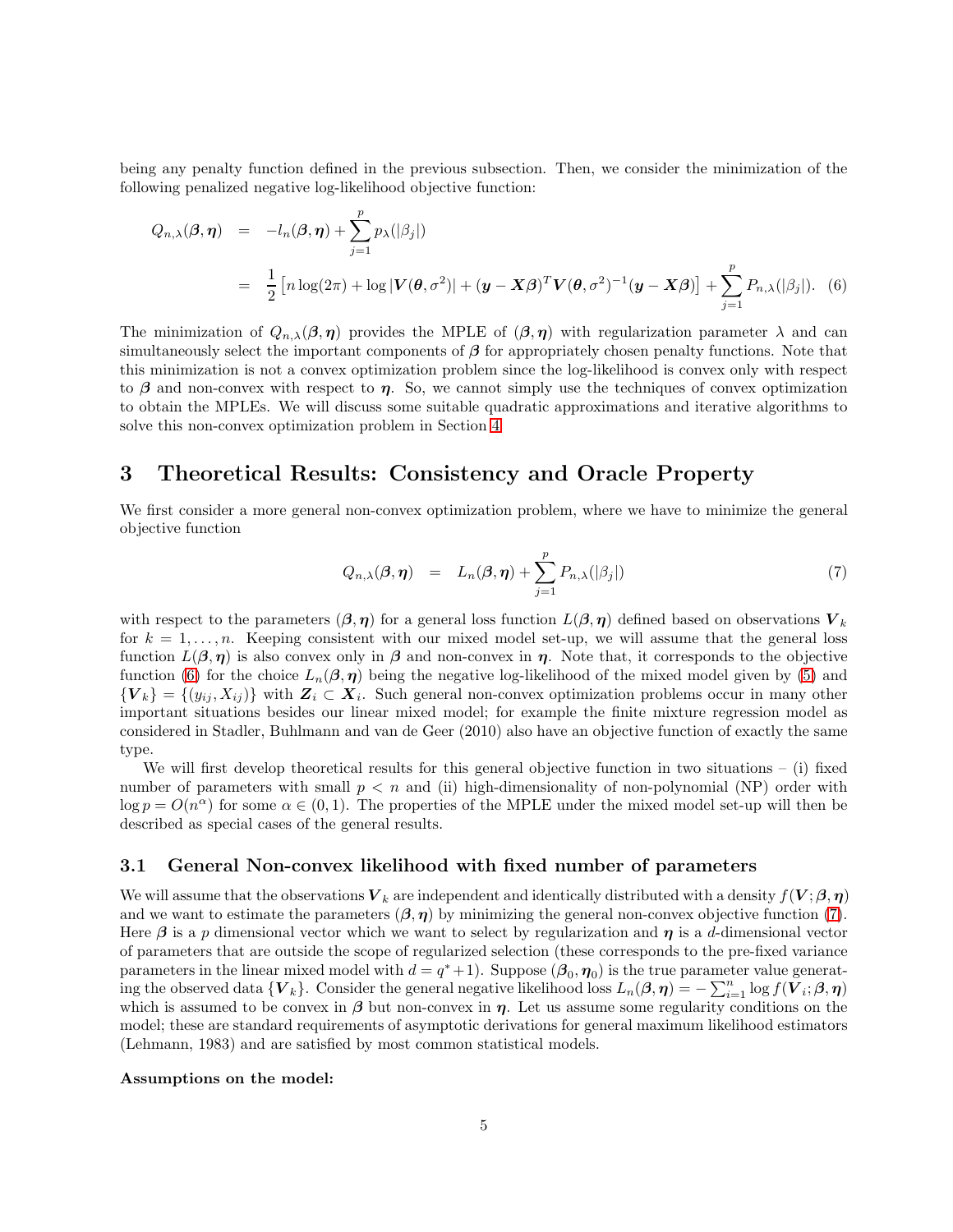(MA1) The model is identifiable and the support of  $f(V; \beta, \eta)$  is independent of the parameter  $(\beta, \eta)$ . Further, the density  $f(V;\beta,\eta)$  possesses first and second order derivatives satisfying

$$
E\left[\frac{\partial \log f(\boldsymbol{V};\boldsymbol{\beta},\boldsymbol{\eta})}{\partial(\boldsymbol{\beta},\boldsymbol{\eta})}\right]=0,
$$

and

$$
I(\boldsymbol{\beta},\boldsymbol{\eta})=E\left[\left(\frac{\partial \log f(\boldsymbol{V};\boldsymbol{\beta},\boldsymbol{\eta})}{\partial(\boldsymbol{\beta},\boldsymbol{\eta})}\right)\left(\frac{\partial \log f(\boldsymbol{V};\boldsymbol{\beta},\boldsymbol{\eta})}{\partial(\boldsymbol{\beta},\boldsymbol{\eta})}\right)^T\right]=E\left[-\frac{\partial^2 \log f(\boldsymbol{V};\boldsymbol{\beta},\boldsymbol{\eta})}{\partial(\boldsymbol{\beta},\boldsymbol{\eta})^2}\right].
$$

- (MA2) The Fisher information matrix  $I(\beta, \eta)$  is finite and positive definite at  $(\beta_0, \eta_0)$ .
- (MA3) There exists an open subset of the parameter space containing the true parameters on which the density  $f(\mathbf{v}; \boldsymbol{\beta}, \boldsymbol{\eta})$  admits all its third order partial derivatives for almost all v which are uniformly (on that open subset) bounded by some functions having finite expectation under the true parameter value.

For this case of fixed number of parameters, we will choose the penalty as  $P_{n,\lambda}(\cdot) = np_{\lambda_n}(\cdot)$  and define

$$
a_n = \max\{p'_{\lambda_n}(|\beta_{0j}|) : \beta_{0j} \neq 0\}, \quad b_n = \max\{p''_{\lambda_n}(|\beta_{0j}|) : \beta_{0j} \neq 0\}
$$
(8)

Then, we also need the following assumptions on the penalty function.

#### Assumptions on the penalty:

- (PA1)  $b_n \to 0$  as  $n \to \infty$ .
- $(PA2)$  lim inf<sub>n→∞</sub> lim inf<sub>β↓0+</sub>  $\frac{p'_{\lambda_n}(\theta)}{\lambda_n}$  $rac{n^{(v)}}{\lambda_n} > 0.$

These conditions hold for the usual penalty functions under suitable assumptions on the regularization sequence  $\lambda_n$ . Further, we will assume that the true parameter value  $\beta_0$  of  $\beta$  is sparse and given by

$$
\boldsymbol{\beta}_0 = (\beta_{01}, \dots, \beta_{0p})^T = (\boldsymbol{\beta}_0^{(1)T}, \ \boldsymbol{\beta}_0^{(2)T})^T
$$

where  $\beta_0^{(1)}$  is of dimension  $s \ll p$  and  $\beta_0^{(2)} = 0_{p-s}$ , the  $(p-s)$ -dimensional vector of all entries zero. Let  $\beta = (\beta^{(1)T}, \beta^{(2)T})$  denote the corresponding partitioning of the general parameter vector  $\beta$ , where  $\beta^{(2)}$  is not necessarily zero. Our first theorem shows the existence of a penalized estimator (PE) of  $(\beta, \eta)$  as the minimizer of the general objective function [\(7\)](#page-4-2) that converges to the true value at the rate  $O_p(n^{-1/2} + a_n)$ for  $\beta$  and at the rate  $O_p(n^{-1/2})$  for  $\eta$ . This shows the  $\sqrt{n}$ -consistency of the PE whenever the penalty is chosen to satisfy  $a_n \to 0$ , which holds for hard thresholding and SCAD penalty with  $\lambda_n \to 0$ . For the  $L_1$ penalty, however, we have  $a_n = \lambda_n$  and hence we need to have  $\lambda_n = O(n^{-1/2})$  to achieve  $\sqrt{n}$ -consistency of the  $L_1$  penalized estimator of  $\beta$ , as seen in the case of the Lasso (Fan and Li, 2001).

**Theorem 3.1** Consider the above mentioned general set-up with Assumptions (MA1)–(MA3). If the penalty function satisfies Assumption (PA1), then there exists a local minimizer  $(\hat{\beta}, \hat{\eta})$  of  $Q_{n,\lambda}(\beta, \eta)$  satisfying

<span id="page-5-0"></span>
$$
||\hat{\boldsymbol{\beta}} - \boldsymbol{\beta}_0|| = O_p(n^{-1/2} + a_n), \quad ||\hat{\boldsymbol{\eta}} - \boldsymbol{\eta}_0|| = O_p(n^{-1/2}). \tag{9}
$$

Our next theorem presents the oracle property by showing the sparsity of the local minimizer in Theorem [3.1](#page-5-0) and also presents the asymptotic distribution of the non-zero elements of  $\hat{\beta}$  and of  $\hat{\eta}$ . Unlike many other existing proposals, this asymptotic distribution helps us to estimate the standard error of the sparse estimate of  $\beta$  as well as the variance parameters  $\eta$ .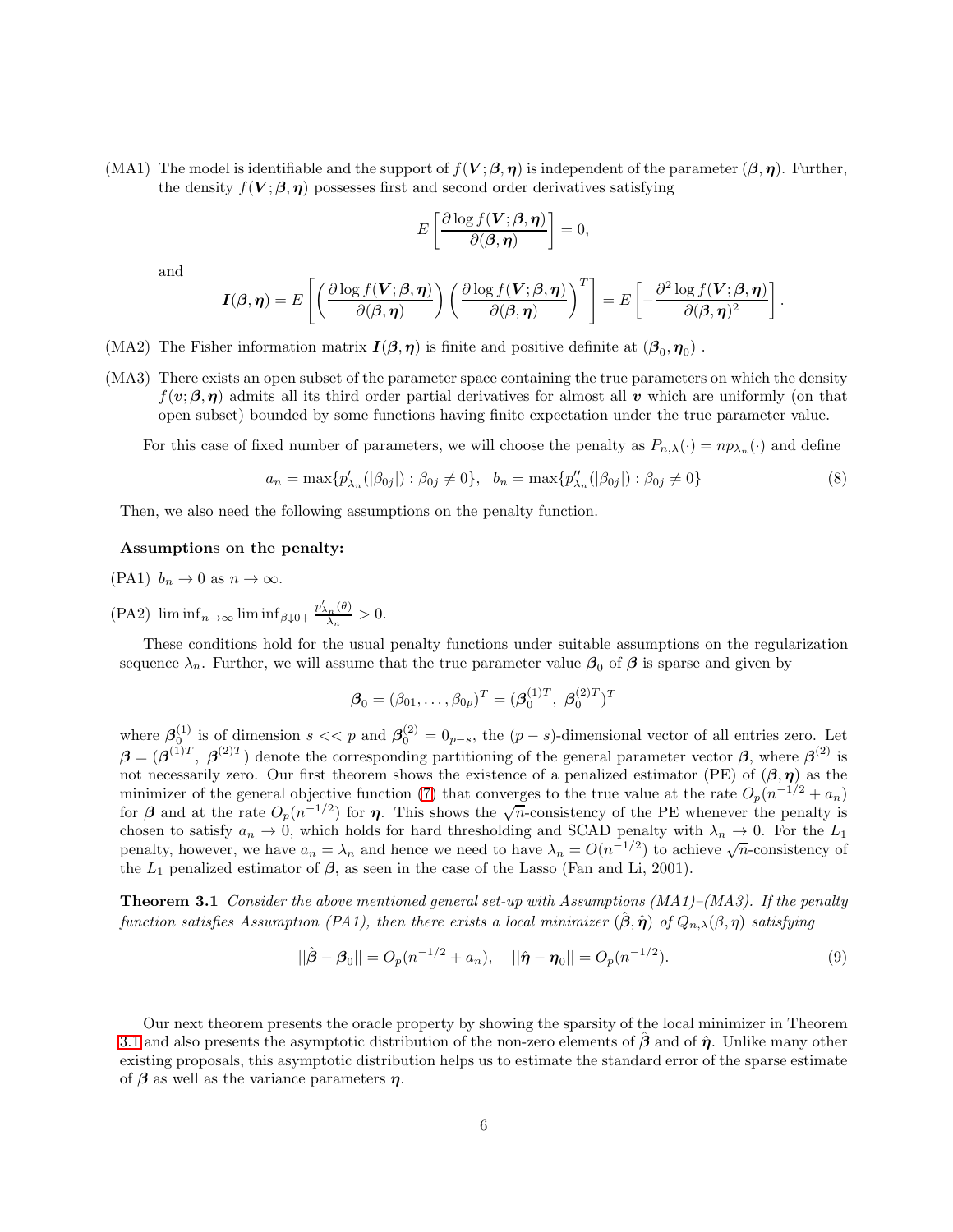**Theorem 3.2** Consider the above mentioned general set-up with Assumptions (MA1)–(MA3) and (PA2). If  $\lambda_n \to 0$  and  $\sqrt{n}\lambda_n \to \infty$  as  $n \to \infty$ , then the local minimizer  $(\hat{\boldsymbol{\beta}}, \hat{\boldsymbol{\eta}}) = ((\hat{\boldsymbol{\beta}}^{(1)T}, \hat{\boldsymbol{\beta}}^{(2)T})^T, \hat{\boldsymbol{\eta}})$  in Theorem [3.1](#page-5-0) satisfies  $\hat{\boldsymbol{\beta}}^{(2)}=0$  with probability tending to one and

<span id="page-6-0"></span>
$$
\sqrt{n}(\mathbf{I}_{1}(\boldsymbol{\beta}_{0}^{(1)},\boldsymbol{\eta}_{0})+\boldsymbol{\Sigma})\left\{\hat{\boldsymbol{\beta}}^{(1)}-\boldsymbol{\beta}_{0}^{(1)}+(\mathbf{I}_{1}(\boldsymbol{\beta}_{0}^{(1)},\boldsymbol{\eta}_{0})+\boldsymbol{\Sigma})^{-1}\boldsymbol{\zeta}\right\}\rightarrow^{D} N_{s}(0,\mathbf{I}_{1}(\boldsymbol{\beta}_{0}^{(1)},\boldsymbol{\eta}_{0}))
$$
(10)

$$
\sqrt{n}(\hat{\boldsymbol{\eta}} - \boldsymbol{\eta}_0) \rightarrow^{\mathcal{D}} N_d(0, \boldsymbol{I}_2(\boldsymbol{\beta}_0^{(1)}, \boldsymbol{\eta}_0)^{-1}), \qquad (11)
$$

where

$$
\Sigma = \text{Diag}\{p''_{\lambda_n}(|\beta_{01}|),\ldots,p''_{\lambda_n}(|\beta_{0s}|)\}, \quad \zeta = (p'_{\lambda_n}(|\beta_{01}|)sgn(\beta_{01}),\ldots,p'_{\lambda_n}(|\beta_{0s}|)sgn(\beta_{0s}))^T,
$$

and  $I_1(\beta_0^{(1)}, \eta_0)$  and  $I_2(\beta_0^{(1)}, \eta_0)$  are the Fisher information matrices corresponding to  $\beta^{(1)}$  and  $\eta$  respectively assuming  $\boldsymbol{\beta}^{(2)}=0$ .

From the above theorem, we can easily obtain the asymptotic covariance matrices of  $(\hat{\beta}_0^{(1)})$  $\hat{\eta}_0^{\scriptscriptstyle (1)}, \hat{\pmb{\eta}}_0$  and provide a sandwich estimator of the asymptotic variance of the estimators of  $\beta$  and  $\eta$  as given by

$$
\widehat{Cov}(\hat{\boldsymbol{\beta}}_1) = \frac{1}{n} \left[ \nabla_{\beta}^2 L(\hat{\boldsymbol{\beta}}_1, \hat{\boldsymbol{\eta}}_1) + \Sigma(\hat{\boldsymbol{\beta}}_1) \right]^{-1} \widehat{Cov} \left\{ \nabla_{\beta}^2 L(\hat{\boldsymbol{\beta}}_1, \hat{\boldsymbol{\eta}}_1) \right\} \left[ \nabla_{\beta}^2 L(\hat{\boldsymbol{\beta}}_1, \hat{\boldsymbol{\eta}}_1) + \Sigma(\hat{\boldsymbol{\beta}}_1) \right]^{-1}, \quad (12)
$$
\n
$$
\widehat{Cov}(\hat{\boldsymbol{\eta}}_1) = \frac{1}{n} \left[ \nabla_{\beta}^2 L(\hat{\boldsymbol{\beta}}_1, \hat{\boldsymbol{\eta}}_1) \right]^{-1} . \quad (13)
$$

$$
\widehat{ov}(\hat{\boldsymbol{\eta}}_1) = \frac{1}{n} \left[ \nabla_{\boldsymbol{\eta}}^2 L(\hat{\boldsymbol{\beta}}_1, \hat{\boldsymbol{\eta}}_1) \right]^{-1} . \tag{13}
$$

### <span id="page-6-1"></span>3.2 General Non-convex Loss with high (NP) dimensionality

Consider the high-dimensional set-up where p is of non-polynomial (NP) order of sample size  $(n)$ , i.e.,  $\log p = O(n^{\alpha})$  for some  $\alpha \in (0, 1)$ . In this section we will consider the general non-smooth loss function  $L_n(\beta, \eta)$ , which is convex in  $\beta$  but non-convex in  $\eta$ . We will prove the oracle consistency and variable selection optimality of our proposed set-up under this high-dimensional set-up. Consider the following assumptions:

#### Assumptions on the penalty (P):

The general penalty function  $P_{n,\lambda}(t): [0,\infty) \to \mathbb{R}$  satisfies

- (i)  $P_{n,\lambda}(0) = 0$
- (ii)  $P_{n,\lambda}(t)$  is concave and non-decreasing on  $[0,\infty)$  and has continuous derivative  $P'_{n,\lambda}(t)$  on  $(0,\infty)$
- (iii)  $\sqrt{s}P'_{n,\lambda}(d_n) = o(d_n)$ , where s is the number of non-zero elements of  $\beta$  and

$$
d_n = \frac{1}{2} \min \{ |\beta_{0j}| : \beta_{0j} \neq 0, \ j = 1, \dots, p \}
$$

denotes the strength of the signal

(iv) There exists a constant  $c > 0$  such that  $\sup_{\beta \in B(\beta_{S_0}, c d_n)} \zeta(\beta) = o(1)$ , where

$$
\zeta(\boldsymbol{\beta}) = \limsup_{\epsilon \to 0+} \max_{j \le s} \sup_{t_1 < t_2: (t_1, t_2) \in (|\beta_j| - \epsilon, |\beta_j| + \epsilon)} - \left[ \frac{P_{n,\lambda}(t_2) - P_{n,\lambda}(t_1)}{t_2 - t_1} \right]. \tag{14}
$$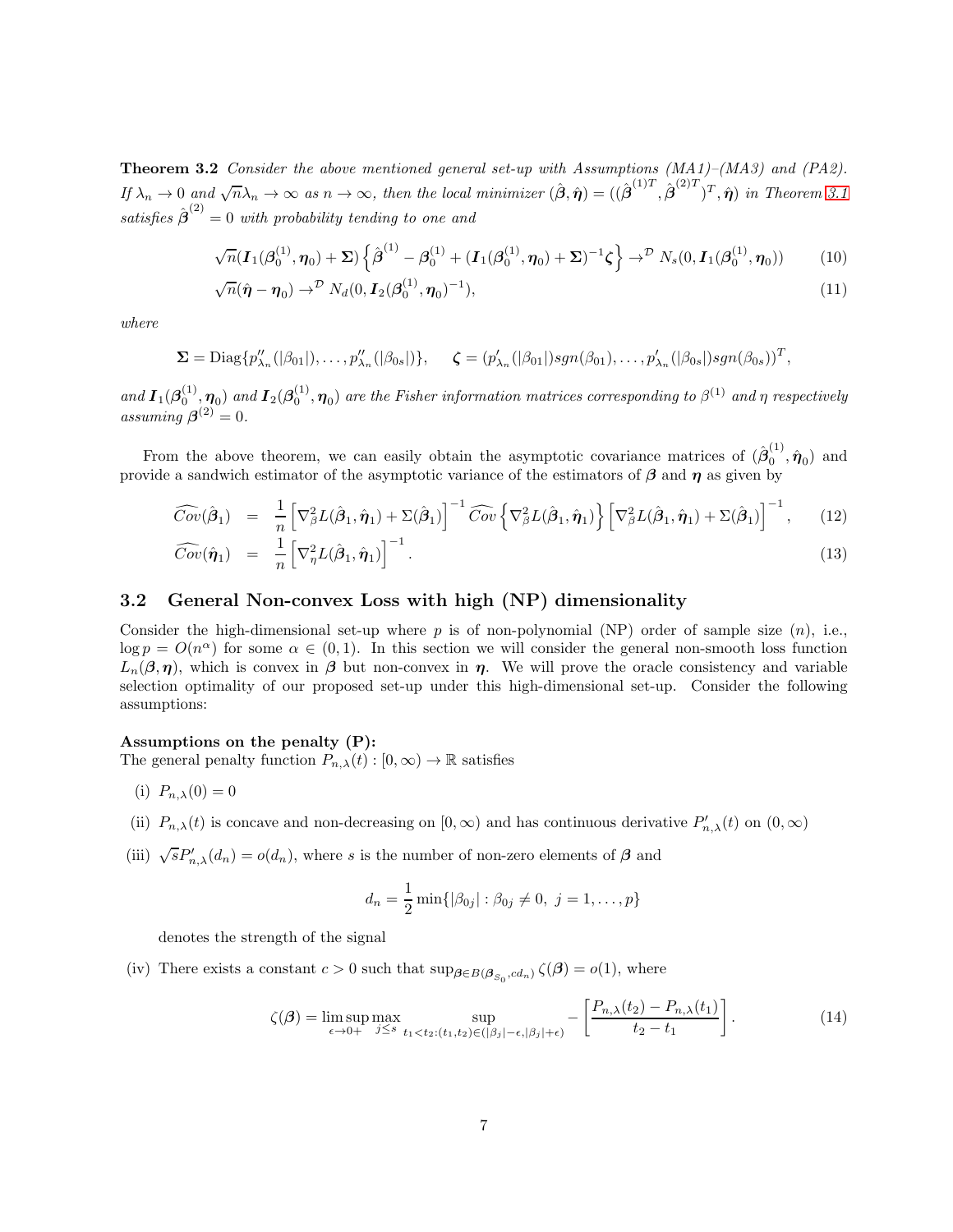These assumptions are exactly the same as Assumption 4.1 in Fan and Liao (2014), used first for penalized estimation in endogenous regression model with some general non-smooth loss function. It is easy to verify these assumptions for the standard  $L_q$  penalty with  $q \leq 1$ , hard thresholding and the SCAD penalty for a properly chosen regularization parameter  $\lambda$ .

Now, let us define the oracle space  $\mathcal{B} = \{ \beta \in \mathbb{R}^p : \beta_j = 0 \text{ for } j \notin S \}$ . For  $\beta = (\beta_S^T, 0)^T \in \mathcal{B}$ , let us denote  $L_1(\boldsymbol{\beta}_S, \boldsymbol{\eta}) = L_n((\boldsymbol{\beta}_S^T, 0)^T, \boldsymbol{\eta})$ . Also let  $\nabla_S L_1(\boldsymbol{\beta}_S, \boldsymbol{\eta}) = \frac{\partial}{\partial \boldsymbol{\beta}_S} L_n((\boldsymbol{\beta}_S^T, 0)^T, \boldsymbol{\eta})$ ,  $\nabla_S^2 L_1(\boldsymbol{\beta}_S, \boldsymbol{\eta}) =$  $\partial^2$  $\frac{\partial^2}{\partial \boldsymbol{\beta}_S \partial \boldsymbol{\beta}_S^T} L_n((\boldsymbol{\beta}_S^T,0)^T,\boldsymbol{\eta}), \nabla_{\eta} L_1(\boldsymbol{\beta}_S,\boldsymbol{\eta}) = \frac{\partial}{\partial \boldsymbol{\eta}} L_n((\boldsymbol{\beta}_S^T,0)^T,\boldsymbol{\eta}), \nabla^2_{\eta} L_1(\boldsymbol{\beta}_S,\boldsymbol{\eta}) = \frac{\partial^2}{\partial \boldsymbol{\eta} \partial \boldsymbol{\eta}^T} L_n((\boldsymbol{\beta}_S^T,0)^T,\boldsymbol{\eta}), \nabla_{S\eta} L_1(\boldsymbol{\beta}_S,\boldsymbol{\eta}) = \frac{\partial^2}{\partial$  $\frac{\partial^2}{\partial \beta_S \partial \boldsymbol{\eta}^T} L_n((\boldsymbol{\beta}_S^T, 0)^T, \boldsymbol{\eta}) \text{ and } \nabla^2 L_1(\boldsymbol{\beta}_S, \boldsymbol{\eta}) = \begin{pmatrix} \nabla_S^2 L_1(\boldsymbol{\beta}_S, \boldsymbol{\eta}) & \nabla_{S_{\boldsymbol{\eta}}} L_1(\boldsymbol{\beta}_S, \boldsymbol{\eta}) \\ \nabla_{S_{\boldsymbol{\eta}}} L_1(\boldsymbol{\beta}_S, \boldsymbol{\eta})^T & \nabla_n^2 L_1(\boldsymbol{\beta}_S, \boldsymbol{\eta}) \end{pmatrix}$  $\nabla_{S\pmb{\eta}}L_1(\boldsymbol{\beta}_S,\boldsymbol{\eta})^T - \nabla^2_{\pmb{\eta}}L_1(\boldsymbol{\beta}_S,\boldsymbol{\eta})$  $\overline{\phantom{0}}$ . Then, we consider the following assumptions on the model based loss function-

#### Assumptions on the loss function (L1):

 $L_n(\mathcal{B}_S, 0; \eta)$  is twice differentiable with respect to  $\mathcal{B}_S$  and  $\eta$  in the neighborhood of true values  $(\beta_{S0}, 0; \eta_0)$ and there exists sequences of positive reals  $a_n = o(d_n)$  and  $c_n = o(1)$  such that the following are satisfied:

- (i)  $||\nabla_S L_n(\beta_{S0}, 0; \boldsymbol{\eta}_0)|| = O_p(a_n)$  and  $||\nabla_{\eta} L_n(\beta_{S0}, 0; \boldsymbol{\eta}_0)|| = O_p(c_n)$
- (ii) For any  $\epsilon > 0$ , there exists some positive constant  $C_{\epsilon}$  such that

$$
P\left(\lambda_{min}(\nabla^2 L_n(\boldsymbol{\beta}_{S0}, 0; \boldsymbol{\eta}_0)) > C_{\epsilon}\right) > 1 - \epsilon,
$$
 for all large *n*

(iii) For any given  $\epsilon > 0$ ,  $\delta > 0$  and non-negative sequences  $\alpha_n = o(d_n)$  and  $\gamma_n = o(1)$ , there exist a large  $N^*$  such that

$$
P\left(\sup_{||\boldsymbol{\beta}_S-\boldsymbol{\beta}_{S0}||\leq\alpha_n, ||\boldsymbol{\eta}-\boldsymbol{\eta}_0||\leq\gamma_n}||\nabla^2L_n(\boldsymbol{\beta}_S,0;\boldsymbol{\eta})-\nabla^2L_n(\boldsymbol{\beta}_{S0},0;\boldsymbol{\eta}_0)||\leq\delta\right)>1-\epsilon,\quad\text{ for all }n>N^*.
$$

These assumptions are straightforward extension of the corresponding assumptions in the low-dimensional case and can be shown to be satisfied by the likelihood loss for common statistical models. We will illustrate them for the linear mixed effect model under consideration in Section [3.3.](#page-8-0) However, we would like to emphasis that these assumptions indeed apply to completely general loss functions (which need not to be even smooth) and hence the results obtained below can be applied to several more general problems as well.

<span id="page-7-0"></span>**Theorem 3.3 (Oracle consistency)** Under Assumptions (P) and (L1), there exists a local minimum ( $\hat{\boldsymbol{\beta}} =$  $(\hat{\boldsymbol{\beta}}_S^T, 0)^T, \; \hat{\boldsymbol{\eta}})$  of

$$
Q_{n,\lambda}(\boldsymbol{\beta}_S,0;\boldsymbol{\eta}) = L_n(\boldsymbol{\beta}_S,0;\boldsymbol{\eta}) + \sum_{j\in S} P_{n,\lambda}(|\beta_j|)
$$

satisfying

$$
||\hat{\boldsymbol{\beta}}_S - \boldsymbol{\beta}_{S0}|| = O_p(a_n + \sqrt{s}P'_{n,\lambda}(d_n)), \quad ||\boldsymbol{\eta} - \boldsymbol{\eta}_0|| = O_p(c_n).
$$

In addition, for any given  $\epsilon > 0$ , the local minimizer  $(\hat{\beta}, \hat{\eta})$  is strict with probability at least  $1 - \epsilon$  for sufficiently large n.

We have assumed the true support  $S$  to be known in the previous theorem, which is not the practical situation. So, in the next theorem, for variable selection consistency, we will show that the true  $S$  can be recovered from the data with probability tending to one. This is equivalent to show that the local minimizer of  $Q_{n,\lambda}$  restricted to  $\mathcal{B} \times \mathbb{R}^d$ , as obtained in the previous theorem, is also a local minimizer on  $\mathbb{R}^{p+d}$ . To this end, we need further assumptions of the nature of the loss function at the local minimum obtained in the above theorem.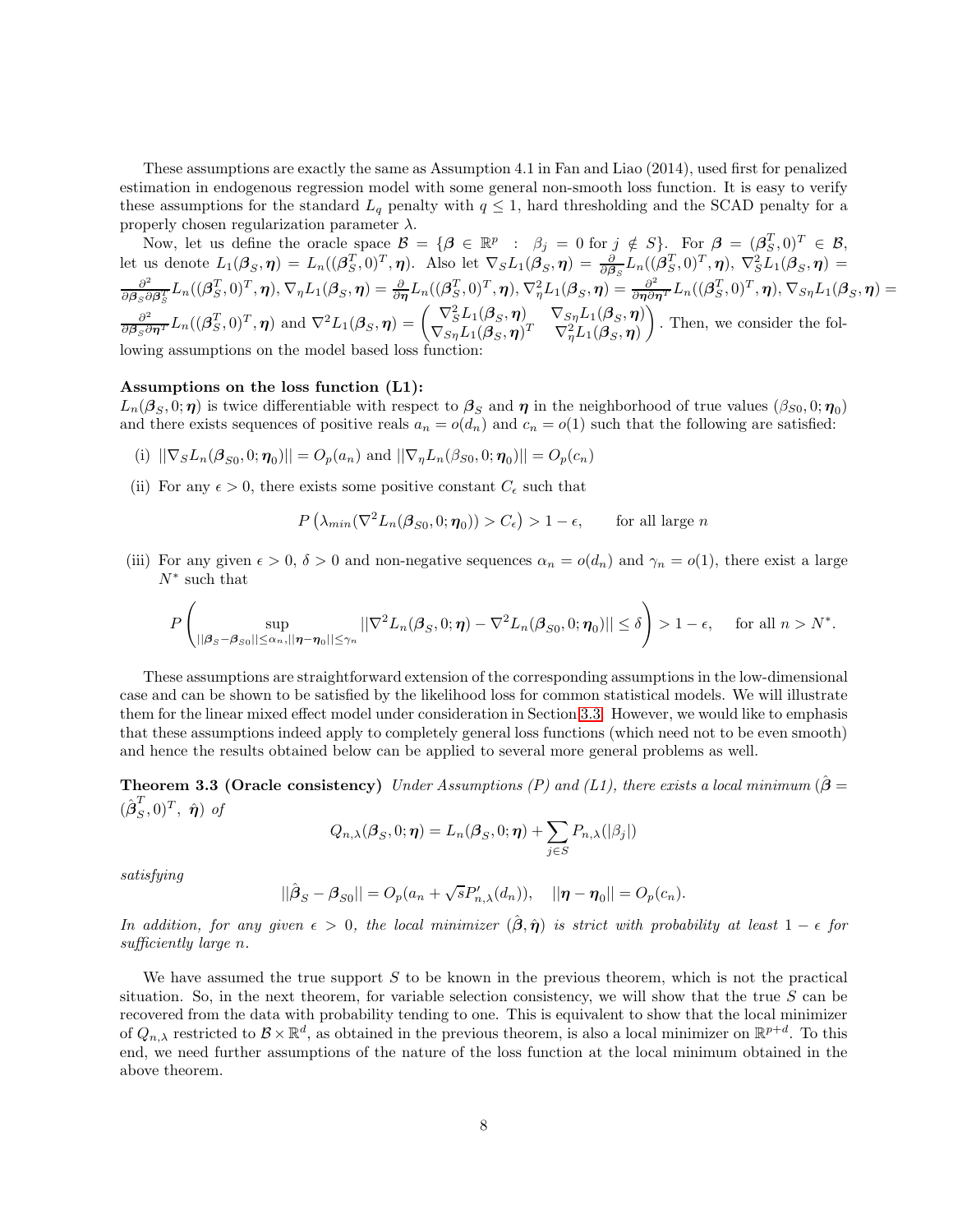#### Assumptions on the loss (L2):

For the local minimizer  $(\hat{\boldsymbol{\beta}}_S, \hat{\boldsymbol{\eta}})$  obtained in Theorem [3.3,](#page-7-0) there exists a neighborhood  $\mathcal{H} \subset \mathbb{R}^{p+d}$  of  $(\hat{\boldsymbol{\beta}}_S^T, 0, \hat{\boldsymbol{\eta}}^T)^T$  such that, with probability tending to one, we have

$$
L_n(T\boldsymbol{\beta},\boldsymbol{\eta})-L_n(\boldsymbol{\beta},\boldsymbol{\eta}) < \sum_{j \notin S} P_{n,\lambda}(|\beta_j|),
$$

<span id="page-8-2"></span>for all  $\boldsymbol{\beta} = (\boldsymbol{\beta}_S^T, \boldsymbol{\beta}_N^T)^T$  with  $(\boldsymbol{\beta}^T, \boldsymbol{\eta}^T) \in \mathcal{H}$  and  $\boldsymbol{\beta}_N \neq 0$ . Here,  $T\boldsymbol{\beta}$  denote the projection of  $\boldsymbol{\beta}$  onto the space generated by S, i.e.,  $T\boldsymbol{\beta} = (\beta'_1, \ldots, \beta'_p)^T$  with  $\beta'_j = \beta_j I(j \in S)$ .

**Theorem 3.4 (Variable selection optimality)** Under Assumptions  $(P)$ ,  $(L1)$  and  $(L2)$ , we have the followings:

- (i)  $(\hat{\boldsymbol{\beta}}_S, 0, \hat{\boldsymbol{\eta}})$  obtained in Theorem [3.3](#page-7-0) is a local minimizer in  $\mathbb{R}^{p+d}$  of the general objective function  $Q_{n,\lambda}(\boldsymbol{\beta}, \boldsymbol{\eta})$  in [\(7\)](#page-4-2), with probability tending to one.
- (ii) For any given  $\epsilon > 0$ , the local minimizer  $(\hat{\beta}_S, 0, \hat{\eta})$  is strict with probability at least  $1 \epsilon$  for all sufficiently large n.

#### <span id="page-8-0"></span>3.3 The Linear Mixed-Effect Models

We will now look back to the linear mixed-effects model [\(1\)](#page-0-0) and the corresponding penalized likelihood estimation minimizing [\(6\)](#page-4-1). We will verify the general conditions of the two previous subsections for the corresponding likelihood loss given by [\(5\)](#page-3-0) and present simplified results for the linear mixed model set-up.

First let us consider the low-dimensional set-up of Section [3.1](#page-4-3) with  $p \leq n$  and re-label the observations  ${y_{ij}, X_{ij}}_{j=1,\ldots,n_i;i=1,\ldots,I}$  as  ${y_k, X_k}_{k=1,\ldots,n}$ . Let  $D_k$  denotes the cluster indicator corresponding to the k-th observation in the re-labeled series with  $D$  being the underlying random variable. Let us assume that  $X$  is a stochastic variable with  $Z \subset X$ , that the observations  $\mathbf{V}_k = (y_k, \mathbf{X}_k, D_k)$ ,  $k = 1, \ldots, n$ , are n independent and identically distributed realizations of variables  $(Y, X, D)$ , and that Assumptions (M1) and (M3) hold for any regular distribution of the covariates. Further, a straightforward but lengthy calculation shows that Assumption (M2) also holds for the linear mixed effect model [\(1\)](#page-0-0) whenever  $E(\boldsymbol{X}^t\boldsymbol{X})$  is finite and positive definite under the true distribution. Then, we have the asymptotic properties of the resulting penalized estimators from Theorems [3.1](#page-5-0) and [3.2](#page-6-0) which is combined in the following proposition.

**Proposition 3.5** Consider the set-up of the linear mixed-effects model  $(1)$  with stochastic covariates X with  $E(\bm{X}^t\bm{X})$  being finite and positive definite under the true distribution, having parameters  $(\bm{\beta}_0, \bm{\eta}_0)$  and  $(y_k \mathbf{X}_k, D_k)$  being i.i.d.. Assume the fixed low-dimensional parameter space with  $p \le n$  and  $P_{n,\lambda}(\cdot) = np_{\lambda_n}(\cdot)$ in the objective function  $(6)$ . Then, we have the following:

- 1. Under Assumption (PA1) on the penalty, there exists a local minimizer  $(\hat{\boldsymbol{\beta}}, \hat{\boldsymbol{\eta}}) = ((\hat{\boldsymbol{\beta}}^{(1)T}, \hat{\boldsymbol{\beta}}^{(2)T})^T, \hat{\boldsymbol{\eta}})$ of  $Q_{n,\lambda}(\boldsymbol{\beta},\boldsymbol{\eta})$  in [\(6\)](#page-4-1) which satisfies the optimality properties in [\(9\)](#page-5-0).
- <span id="page-8-1"></span>2. Under Assumptions (PA2) with  $\lambda_n \to 0$  and  $\sqrt{n}\lambda_n \to \infty$  as  $n \to \infty$ , we have  $\hat{\beta}^{(2)} = 0$  with probability tending to one and the asymptotic distributions of  $\hat{\boldsymbol{\beta}}^{(1)}$  and  $\hat{\boldsymbol{\eta}}$  are given by [\(10\)](#page-6-0) and [\(11\)](#page-6-0) respectively, where we now have

$$
\boldsymbol{I}_{1}(\boldsymbol{\beta}_0^{(1)},\boldsymbol{\eta}_0)=\sum_{i=1}^{dim(\boldsymbol{\beta}_0^{(1)})}E\left[\boldsymbol{X}_i^T\boldsymbol{V}_i(\boldsymbol{\eta}_0)^{-1}\boldsymbol{X}_i\right]
$$

and  $I_2(\boldsymbol{\beta}_0^{(1)}, \boldsymbol{\eta}_0)$  can also be derived explicitly depending on the assumed structure of  $\Psi_{\theta}$ .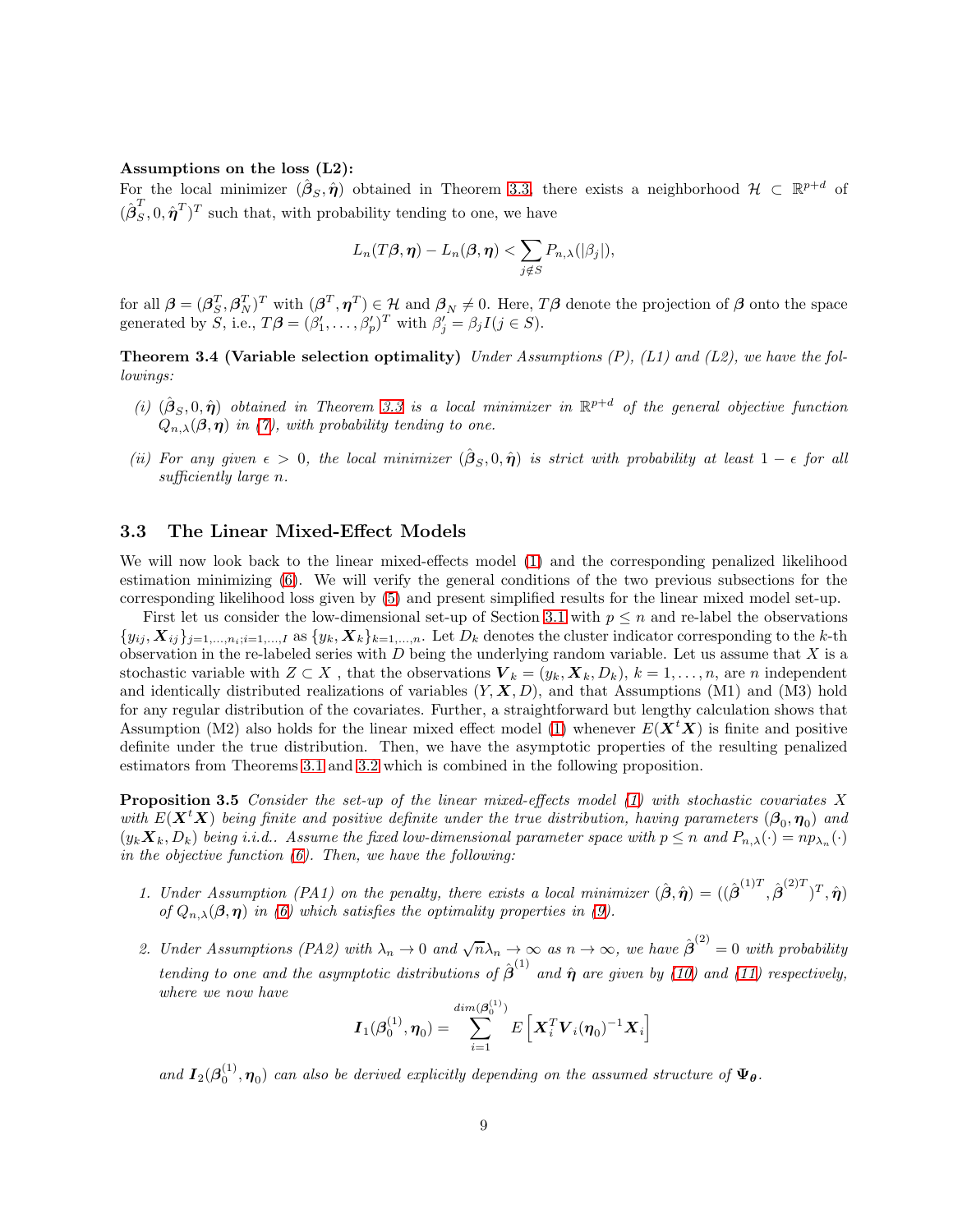We have already noted that the  $L_1$  penalized estimator of  $\beta$  is  $\sqrt{n}$ -consistence if we choose  $\lambda_n$  $O_p(n^{-1/2})$ , which cannot be simultaneously satisfied with the second condition  $\sqrt{n}\lambda_n \to \infty$  required for the oracle property. Therefore, the usual LASSO with  $L_1$  penalty cannot generate estimators which is simultaneously  $\sqrt{n}$ -consistent and also satisfy the oracle property. The SCAD penalty, on the other hand, can generate estimators satisfying both the  $\sqrt{n}$ -consistency and oracle property for any suitably chosen regularization sequence  $\{\lambda_n\}$ , since only  $\lambda_n \to 0$  is enough to ensure their consistency.

Next we will consider the high-dimensional set-up of  $p > n$  as in Section [3.2](#page-6-1) and present some simplified conditions for the linear mixed model [\(1\)](#page-0-0) which in turn will imply the general Assumptions (L1) and (L2). For this set-up, we again assume that the observations  $\mathbf{V}_k = (y_k, \mathbf{X}_k, D_k)$  are independent and identically distributed for  $k = 1, ..., n$  and define  $g(V_k; \beta, \eta) = \sum_{i=1}^I I(D_k = i) a_{ij_k}$ , where  $j_k$  denotes the index j of the k-th (relabeled) observation in the original labeling and  $a_{ij}$  denotes the j-th element of the vector  $a_i = (Y_i - X_i^T \beta)V_i(\eta)^{-1}$ . Now let us assume the followings for the linear mixed model set-up [\(1\)](#page-0-0):

(A1) There exists constants  $b_1, b_2 > 0$  and  $r_1, r_2 > 0$  satisfying, for all  $t > 0$ ,

$$
P(|g(Y, \mathbf{X}^T \boldsymbol{\beta}, \boldsymbol{\eta})| > t) \le \exp(-(t/b_1)^{r_1}), \quad \max_{l \le p} P(|X^{(l)}| > t) \le \exp(-(t/b_2)^{r_2}),
$$

where  $X^{(l)}$  denotes the l-th coordinate of the covariate vector  $\boldsymbol{X}$ .

- (A2)  $\min_{j \in S} Var(g(Y, \mathbf{X}^T \boldsymbol{\beta}, \boldsymbol{\eta}) X^{(j)})$  is bounded away from zero for all  $j = 1, \ldots, p$ .
- (A3)  $Var(X^{(j)})$  is bounded away from zero and  $\infty$  uniformly in  $j = 1, ..., p$ .
- (A4) The eigenvalues of the matrices  $I_1(\beta_0^{(1)}, \eta_0)$  and  $I_2(\beta_0^{(1)}, \eta_0)$ , defined in Proposition [3.5,](#page-8-1) are bounded away from both zero and  $\infty$ .

These assumptions are motivated from Assumptions 4.2-4.5 of Fan and Liao (2014) and can be shown to hold for the linear mixed model with suitably chosen covariate distribution and mixed effects structure. Further, following Assumption 4.6 of Fan and Liao (2014), we assume the following additional condition on the penalty function  $P_{n,\lambda}(\cdot)$  under the above mentioned set-up.

#### Assumptions on the penalty  $(P^*)$ :

(i) 
$$
P'_{n,\lambda}(d_n) = o(1/\sqrt{ns}), P'_{n,\lambda}(d_n)s^2 = O(1), s\sqrt{\log p/n} = o(d_n)
$$
 and  

$$
sP'_{n,\lambda}(d_n) + s\sqrt{\log p/n} + s^3 \log s/n = o(P'_{n,\lambda}(0+)).
$$

(ii) 
$$
\sup_{||\boldsymbol{\beta}-\boldsymbol{\beta}_{S0}||\leq d_n/4} \zeta(\boldsymbol{\beta}) = o(1/\sqrt{s \log p}).
$$

(iii)  $\max_{j \notin S} ||X_S^T V_S^{-1} X^{(j)}|| \sqrt{\log s/n} = o(P_n(0+)),$  where  $X_S$  denotes the covariates corresponding to  $\beta_S$  and  $V_S$  being the summation of the associated  $V_i$  matrices.

Based on these assumptions, one can easily show that the required assumptions (L1) and (L2) of Section [3.2](#page-6-1) hold as presented in the following lemma. Then, a direct application of Theorems [3.3](#page-7-0) and [3.4](#page-8-2) yields the corresponding asymptotic properties of the penalized estimators under the linear mixed model set-up, which in presented in the next proposition. The proofs are straightforward albeit lengthy and hence omitted for brevity.

Lemma 3.6 Under the above mentioned set-up of the linear mixed model with high-dimensionality,

1. Assumptions (A1)–(A4) imply Assumption (L1) with  $a_n = \sqrt{s \log p/n}$  and  $c_n = 1/\sqrt{n}$ .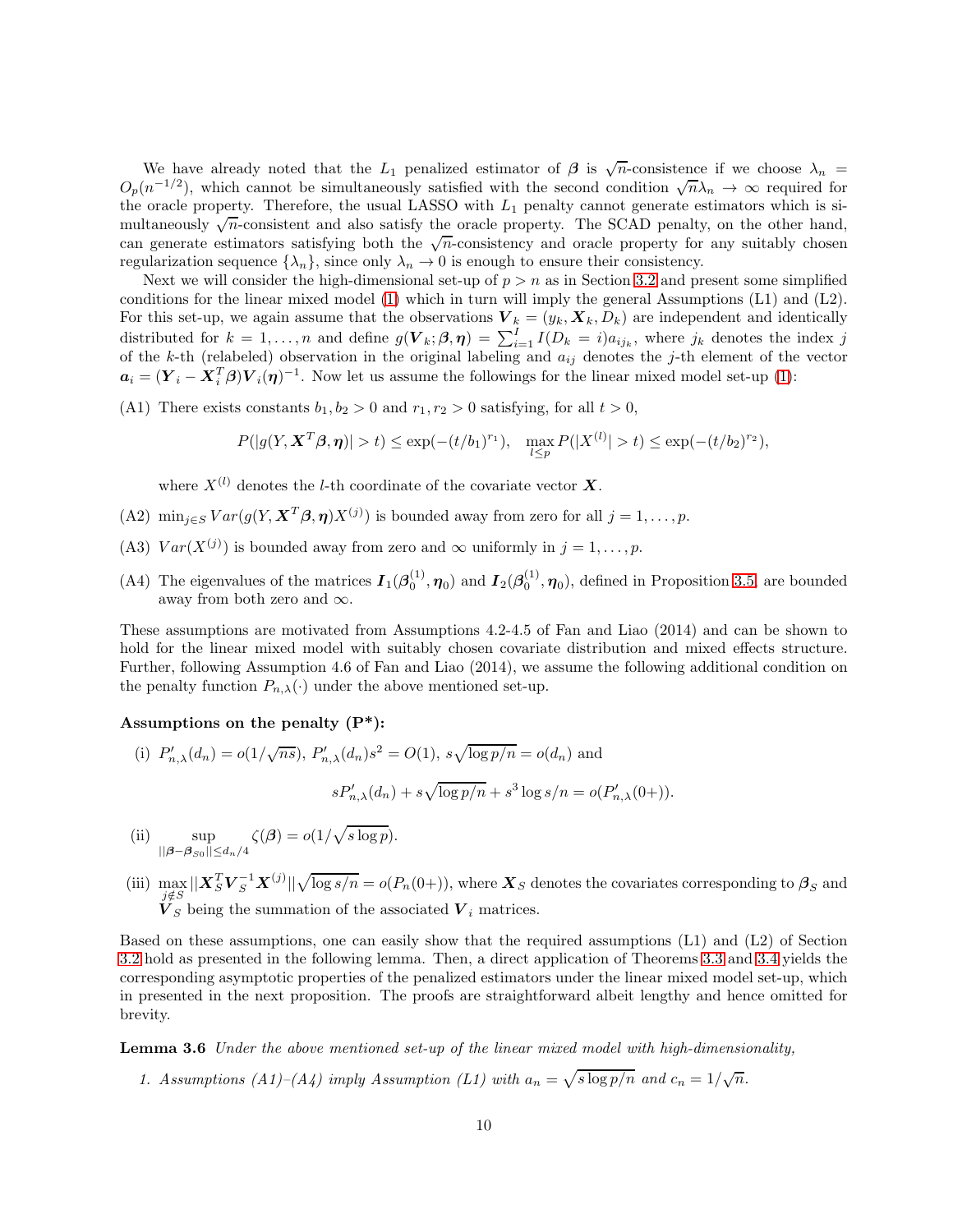2. Assumptions  $(A1)$ – $(A4)$  together with  $(P^*)$  imply Assumption (L2).

**Proposition 3.7** Consider the set-up of the linear mixed model [\(1\)](#page-0-0) with high-dimensionality as in Section [3.2](#page-6-1) such that  $s^3 \log p = o(n)$ . Assume that the observations  $\mathbf{V}_k = (y_k, \mathbf{X}_k, D_k)$ ,  $k = 1, \ldots, n$ , are i.i.d. and satisfy Assumptions (A1)–(A4) and the penalty function satisfies Assumptions (P) and  $(P^*)$ . Then, there exists a local minimizer  $(\hat{\boldsymbol{\beta}}, \hat{\boldsymbol{\eta}}) = ((\hat{\boldsymbol{\beta}}^{(1)T}, \hat{\boldsymbol{\beta}}^{(2)T})^T, \hat{\boldsymbol{\eta}})$  of  $Q_{n,\lambda}(\boldsymbol{\beta}, \boldsymbol{\eta})$  in [\(6\)](#page-4-1) that satisfies

- 1.  $\lim_{n\to\infty} P(\hat{\beta}^{(2)}=0)=1$ . In addition, the local minimizer is strict with probability arbitrarily close to one for all sufficiently large n.
- 2. Assuming  $\hat{S} = \{j \le p : \hat{\beta}_j \neq 0\}$  denotes the estimated active set,  $\lim_{n \to \infty} P(\hat{S} = S) = 1$ .
- 3. For any unit vector  $\boldsymbol{\alpha} \in \mathbb{R}^s$ ,

$$
\sqrt{n}\alpha^{t}\mathbf{I}_{1}(\beta_{0}^{(1)},\eta_{0})^{1/2}(\hat{\boldsymbol{\beta}}^{(1)}-\beta_{0}^{(1)}) \stackrel{\mathcal{D}}{\rightarrow} N(0,1), \qquad \sqrt{n}(\hat{\boldsymbol{\eta}}-\boldsymbol{\eta}_{0}) \stackrel{\mathcal{D}}{\rightarrow} N_{d}(0,\mathbf{I}_{2}(\beta_{0}^{(1)},\boldsymbol{\eta}_{0})^{-1}).
$$

Note that Assumption  $(P^*)$  imposes restrictions on the required lower bound on the signal  $d_n$  in terms of the number of important fixed effect variables (s) and the penalty function used. This Assumption  $(P^*)$  can be seen to hold for the SCAD penalty whenever the signal  $d_n$  is strong enough and s is small compared to the total sample size n such that  $s\sqrt{\log p/n} + s^3 \log s/n \ll \lambda_n \ll d_n$ . These types of assumptions are quite common in the high-dimensional set-up and are required mainly to achieve the variable selection consistency. See Remarks 4.3 and 4.4 of Fan and Liao (2014) for some related discussions on similar assumptions in the context of linear regression.

# <span id="page-10-0"></span>4 Computational Algorithm

Since the minimization problem in finding the MPLE is a non-convex optimization problem, standard approaches fail and we need some suitable iterative algorithm to obtain the MPLEs efficiently. We will follow the unified approach provided in Fan and Li (2001) which uses some local quadratic approximation to the objective function and then use the iterative Newton-Raphson algorithm. However, to achieve greater computational efficiency in the cases with large  $p$  we will combine it with a version of the co-ordinate descent algorithm. Consider the general optimization problem with objective function given by [\(7\)](#page-4-2). We will first present the quadratic approximation for this general objective function and then describe the coordinate descent algorithm to obtain its minimizer.

### 4.1 Quadratic Approximation of the Objective function

In order to get a quadratic approximation of the general objective function  $Q_{n,\lambda}(\beta,\eta)$  in [\(7\)](#page-4-2), we need the same for both the loss function  $L_n(\beta, \eta)$  and the penalty  $p_\lambda(\cdot)$ . Since the first one is generally a function of log-likelihood, it is quite easy to get a quadratic approximation of this term both with respect to  $\beta$  and  $\eta$ . We have to just assume that the loss function  $L_n(\beta, \eta)$  is smooth with respect to both parameters, having continuous second order partial derivatives, which is generally true for most common statistical models.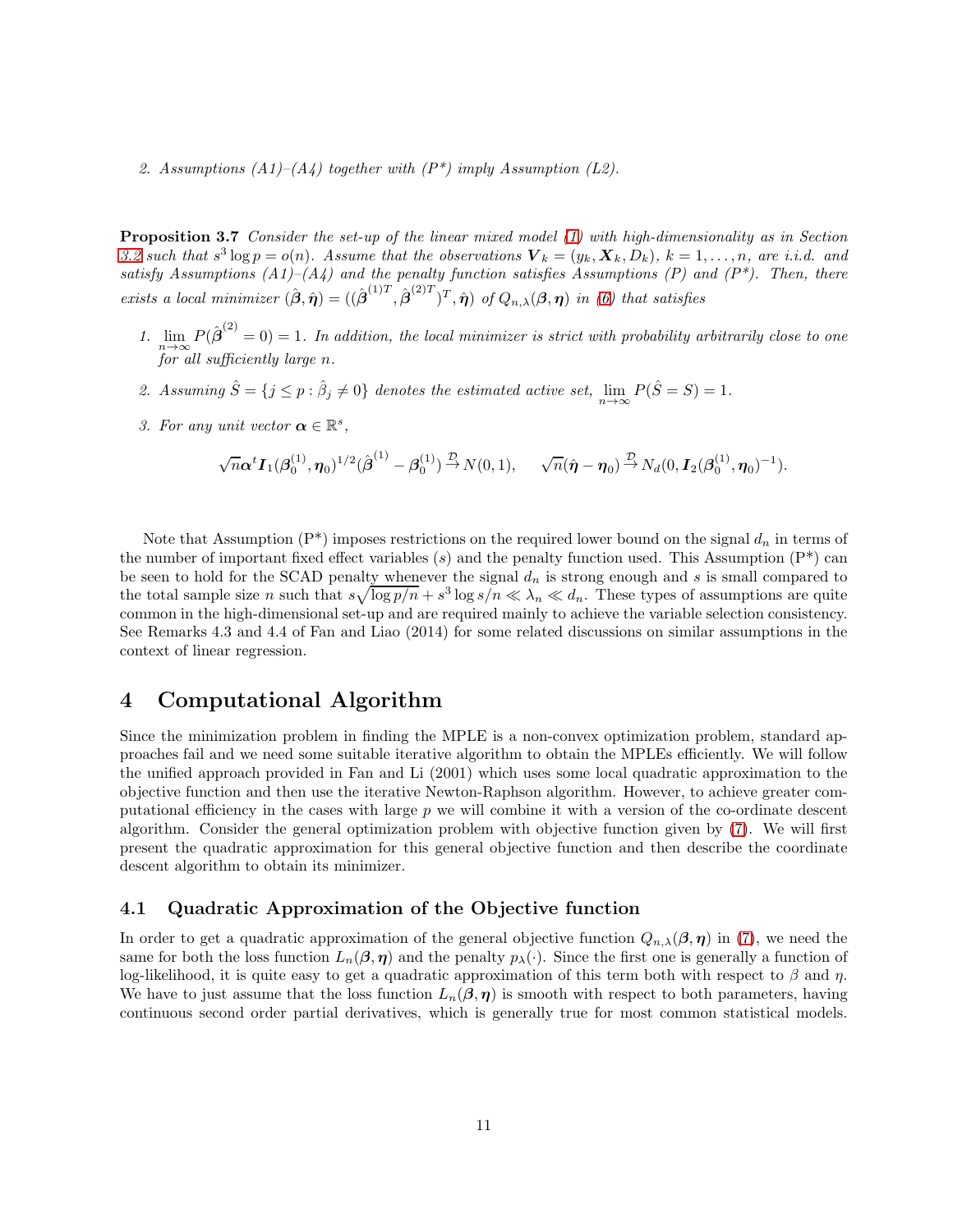Then, using the Taylor series approach, we have the following quadratic approximation with respect to  $\beta$ and  $\eta$ :

$$
L_n(\boldsymbol{\beta}, \boldsymbol{\eta}) \approx L_n(\boldsymbol{\beta}_0, \boldsymbol{\eta}_0) + \nabla_{\boldsymbol{\beta}} L_n(\boldsymbol{\beta}_0, \boldsymbol{\eta}_0)^T (\boldsymbol{\beta} - \boldsymbol{\beta}_0) + \nabla_{\boldsymbol{\eta}} L_n(\boldsymbol{\beta}_0, \boldsymbol{\eta}_0)^T (\boldsymbol{\eta} - \boldsymbol{\eta}_0) + \frac{1}{2} (\boldsymbol{\beta} - \boldsymbol{\beta}_0)^T \nabla_{\boldsymbol{\beta}}^2 L_n(\boldsymbol{\beta}_0, \boldsymbol{\eta}_0) (\boldsymbol{\beta} - \boldsymbol{\beta}_0) + \frac{1}{2} (\boldsymbol{\eta} - \boldsymbol{\eta}_0)^T \nabla_{\boldsymbol{\eta}}^2 L_n(\boldsymbol{\beta}_0, \boldsymbol{\eta}_0) (\boldsymbol{\eta} - \boldsymbol{\eta}_0) + (\boldsymbol{\beta} - \boldsymbol{\beta}_0)^T \nabla_{\boldsymbol{\beta}} L_n(\boldsymbol{\beta}_0, \boldsymbol{\eta}_0) (\boldsymbol{\eta} - \boldsymbol{\eta}_0),
$$
\n(15)

where  $\nabla_{\beta}L_n(\beta_0,\eta_0)$  and  $\nabla_{\eta}L_n(\beta_0,\eta_0)$  are the first order partial derivatives of  $L_n(\beta_0,\eta_0)$  with respect to  $\beta$ and  $\eta$  respectively,  $\nabla_{\beta}^2 L_n(\beta_0, \eta_0)$  and  $\nabla_{\eta}^2 L_n(\beta_0, \eta_0)$  are corresponding second order partial derivatives and  $\nabla_{\beta\eta}L_n(\beta_0,\eta_0)$  is the second order cross-partial derivatives with respect to  $\beta$  and  $\eta$  sequentially.

However, the general non-concave penalty functions described in Section [2.1](#page-2-1) do not generally posses everywhere continuous derivatives. In particular, the  $L_1$  penalty, hard threshold penalty and even the SCAD penalty function do not have continuous second order derivatives at the origin and so we cannot use the above mentioned Taylor series approach to get the quadratic approximation for the penalty functions. So, we will follow the local quadratic approximation of the penalties as described in Fan and Li (2001). Note that the penalty term involves only the parameter  $\beta$  and not  $\eta$ . Given an initial value  $\beta_0$  close to the actual minimizer, if its j-th component  $\beta_{0j}$  is not very close to zero we can use the local approximation

$$
[p_{\lambda}(|\beta_j|)]' = p'_{\lambda}(|\beta_j|)sgn(\beta_j) \approx \left\{ \frac{p'_{\lambda}(|\beta_j|)}{|\beta_j|} \right\} \beta_j
$$
\n(16)

and set  $\hat{\beta}_j = 0$  if  $\beta_{0j}$  is very close to zero. Combining it with the Taylor series expansion, we get the quadratic (local) approximation for the penalty function as

$$
p_{\lambda}(|\beta_j|) \approx p_{\lambda}(|\beta_{0j}|) + \frac{1}{2} \left\{ \frac{p'_{\lambda}(|\beta_j|)}{|\beta_j|} \right\} (\beta_j^2 - \beta_{0j}^2), \tag{17}
$$

for  $\beta_j \approx \beta_{0j}$ .

Therefore the general objective function can be locally approximated by a quadratic function and the Newton-Raphson method can be used to minimize it if the number of parameters is small. In particular, this minimization problem leads to the following iterative solution

<span id="page-11-0"></span>
$$
\beta_1 = \beta_0 - \left[\nabla_{\beta}^2 L_n(\beta_0, \boldsymbol{\eta}_0) + \Sigma_{\lambda}(\beta_0)\right]^{-1} \left\{\nabla_{\beta} L_n(\beta_0, \boldsymbol{\eta}_0) + \Sigma_{\lambda}(\beta_0)\beta_0\right\},\tag{18}
$$

$$
\boldsymbol{\eta}_1 = \boldsymbol{\eta}_0 - \left[\nabla_{\eta}^2 L_n(\boldsymbol{\beta}_0, \boldsymbol{\eta}_0)\right]^{-1} \left\{\nabla_{\beta} L_n(\boldsymbol{\beta}_0, \boldsymbol{\eta}_0)\right\},\tag{19}
$$

where  $\Sigma_{\lambda}(\beta) = Diag \left\{ \frac{p'_{\lambda}(|\beta_j|)}{|\beta_j|} \right\}$  $\mathfrak{d}$ . We can iterate sequentially within  $\beta$  and  $\eta$  until convergence to obtain the minimizer of the general objective function in [\(7\)](#page-4-2).

This algorithm has been checked to work when the number of parameters is less than the sample size and it converges quite efficiently for different penalty functions. However, for the high-dimensional set-up where the number of parameter is larger than the sample size, the above iteration scheme fails at the step of updating the  $\beta$  using the inverse of a large matrix and the task becomes computationally unstable and inefficient. So wee need to modify our algorithm by using a suitable co-ordinate descent algorithm for the update of  $\beta$  in [\(18\)](#page-11-0) as described in the next subsection.

### 4.2 Coordinate Gradient Descent Algorithm for High-dimensional set-up

There exist several proposals based on different versions of the coordinate-descent approach in the highdimensional situation under the regression set-up without  $\eta$ . These are mainly based on coordinate-wise optimization for the high-dimensional vector  $\beta$  following the idea of Tseng and Yun (2009) and was applied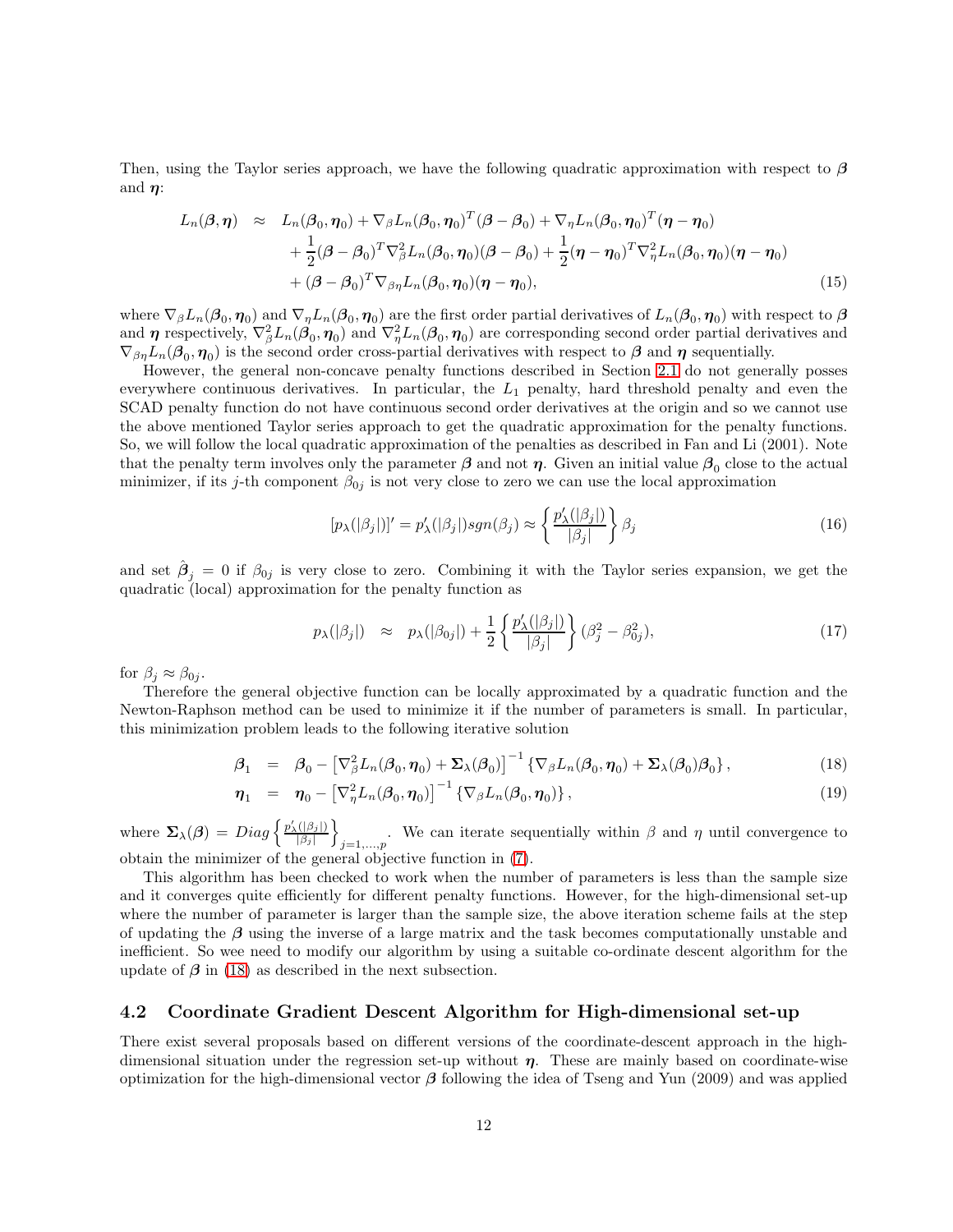in different high-dimensional regressions, for example, penalized least square with  $L_q$  penalty (Fu, 1998; Daubechies, Defrise and De Mol, 2004), penalized estimation of the precision matrix (Friedman et al., 2007), ordinary linear Lasso (Wu and Lang, 2008), grouped Lasso (Meier, van de Geer and Bhlmann, 2008), Lasso for generalized linear models (Friedman, Hastie and Tibshirani, 2010), nonconcave penalized GLM (Fan and Lv, 2011) and many more. Schelldorfer et al. (2011) used such a coordinate gradient descent (CGD) algorithm for the high-dimensional linear mixed model with  $L_1$  penalty incorporating the optimization of additional variance parameters  $\eta$  as well. Here, we will follow their CGD approach for solving our optimization problem with general non-concave penalty in the high-dimensional situation. For minimizing the general objective function in [\(7\)](#page-4-2), the CGD algorithm works as follows:

#### CGD Algorithm:

- 1. Start with a initial value  $\beta^0$  and  $\eta^0$ .
- 2. For  $j = 1, 2, ..., p$ ,
	- (a) Approximate the second order derivative  $\frac{\partial^2}{\partial s^2}$  $\frac{\partial^2}{\partial \beta_j^2} Q_{n,\lambda}(\boldsymbol{\beta}, \boldsymbol{\eta})$  by (Tseng and Yun, 2009)

 $h_i = \min\{\max\{\mathcal{I}_{ij}, c_{min}\}, c_{max}\},$ 

for some suitable constants  $c_{min}$  and  $c_{max}$ . Here,  $\mathcal{I}_{ij}$  denotes the j-th diagonal element of the Fisher information matrix  $I(\beta, \eta)$  of  $\beta$  (Schelldorfer et al., 2011, suggested the choice  $c_{min} = 10^{-6}$ and  $c_{max} = 10^8$ ).

(b) Calculate the gradient direction  $d_i$  by minimizing, with respect to  $d \in \mathbb{R}$ , the following

$$
L_n(\boldsymbol{\beta},\boldsymbol{\eta}) + \frac{\partial}{\partial \beta_j} L_n(\boldsymbol{\beta},\boldsymbol{\eta})d + \frac{1}{2}d^2h_j + P_{n,\lambda}(|\beta_j + d|).
$$

(c) Choose a step-size  $\alpha_j > 0$  such that  $Q_{n,\lambda}(\beta + \alpha_j d_j e_j, \eta) < Q_{n,\lambda}(\beta, \eta)$ , where  $e_j$  denotes the j-th unit vector. If we can find such an  $\alpha_i > 0$  then update the j-th component of  $\beta$  as

$$
\beta_j \leftarrow \beta_j + \alpha_j d_j.
$$

As in Schelldorfer et al. (2011), this  $\alpha_j$  can be chosen by the Armijo rule described in Remark [4.1](#page-12-0) below.

- 3. For  $j = 1, 2, \ldots, d$ , update  $\eta_j$  by the minimizer of  $L_n(\beta, \eta)$  with respect to  $\eta_j$  with updated  $\beta$  and  $\eta$ from the previous steps.
- 4. Repeat Steps 2 and 3 until convergence.

<span id="page-12-0"></span>**Remark 4.1 (Armijo Rule)** Following Schelldorfer et al. (2011), the Armijo rule for obtaining  $\alpha_i$  can be defined as follows: Start with an initial value  $\alpha_j^{(0)}$  and define  $\alpha_j$  as the largest element of  $\{\alpha_j^{(0)}\delta^r\}_{r=0,1,2...}$ that satisfies

$$
Q_{n,\lambda}(\boldsymbol{\beta} + \alpha_j d_j e_j, \boldsymbol{\eta}) \leq Q_{n,\lambda}(\boldsymbol{\beta}, \boldsymbol{\eta}) + \alpha_j \rho \Delta_j,
$$

where  $\Delta_j = \frac{\partial}{\partial \beta_j} L_n(\beta, \eta) d_j + \gamma d_j^2 h_j + P_{n,\lambda}(|\beta_j + d|) - P_{n,\lambda}(|\beta_j|)$ . Suggested choices for the constants are (Bertsekas, 1999)  $\delta = 0.1$ ,  $\rho = 0.001$ ,  $\gamma = 0$  and  $\alpha_j^{(0)} = 1$  for all j.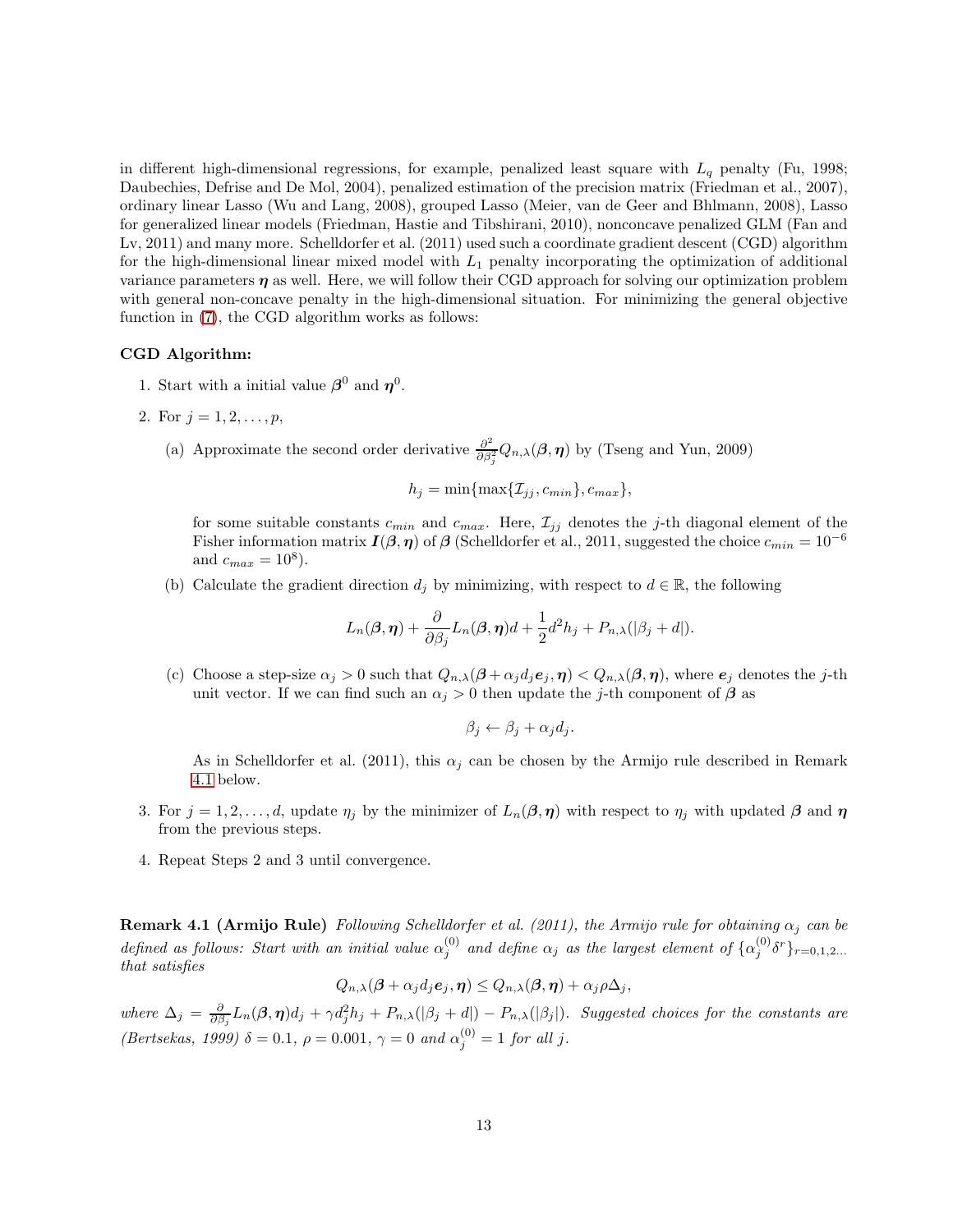It is to be noted that, the above algorithm is crucially dependent on the starting value used and also may not converge to the global optimum due to the non-convexity of the objective function. However, convergence of the algorithm to a local optimum is certain as shown in Theorem 3 of Schelldorfer et al. (2011). Also, regarding the choice of initial values, we can choose an optimum ordinary Lasso solution for  $\beta$  ignoring the mixed-effect structure which ensures that we are at least as good as the ordinary Lasso objective function. Throughout the present paper, we have used the 10-fold cross validated Lasso estimate of  $\beta$  as the initial value  $\beta^0$  in all illustrations. The initial value  $\eta^0$  for the variance parameter  $\eta$  depends on the assumed variance structure and can be obtained by suitable Gauss-Seidel iteration based on the usual maximum likelihood principal.

We can simplify Steps 2(b) and 2(c) further depending on the structure of the penalty function used. Such simplified calculations for the  $L_1$ -penalty can be found in Appendix C of Schelldorfer et al. (2011). We will briefly present the simplified calculations for the SCAD penalty in Remark [4.2](#page-13-0) below.

<span id="page-13-0"></span>Remark 4.2 (Simplification in Algorithm for SCAD penalty) For the SCAD penalty, the quantity  $d_i$  defined in Step 2(b) of the CGD algorithm can be calculated analytically. Whenever  $\beta_i$  is not subject to penalization it has the form

$$
d_j = -\frac{1}{h_j} \frac{\partial}{\partial \beta_j} L_n(\boldsymbol{\beta}, \boldsymbol{\eta}),
$$

whereas if  $\beta_j$  is subject to penalization through the SCAD penalty with regularization parameters  $\lambda$  and a then the solution  $d_i$  is given by

$$
d_j = \begin{cases} -\frac{1}{h_j} \left[ \lambda + \frac{\partial}{\partial \beta_j} L_n(\beta, \eta) \right] & \text{if } \beta_j h_j - \frac{\partial}{\partial \beta_j} L_n(\beta, \eta) \le \lambda(h_j + 1), \\ -\frac{1}{h_j} \frac{\partial}{\partial \beta_j} L_n(\beta, \eta) & \text{if } \beta_j h_j - \frac{\partial}{\partial \beta_j} L_n(\beta, \eta) > \lambda(ah_j j), \\ -\frac{1}{(a-1)h_j - 1} \left[ (a-1) \frac{\partial}{\partial \beta_j} L_n(\beta, \eta) - (a\lambda - \beta_j) \right] & \text{otherwise.} \end{cases}
$$
(20)

Further, if  $h_j = \mathcal{I}_{jj}$ , i.e., no truncation is used, we can also get an analytical solution for the update of  $\beta_j$ is Step  $2(c)$  of CGD algorithm based on the solution [\(4\)](#page-3-1) of the SCAD penalized likelihood. For the linear mixed effect model, it is given based on  $h_j = \boldsymbol{x}_j^T \boldsymbol{V}^{-1} \boldsymbol{x}_j$  and  $\hat{\gamma}((y - \tilde{y}) \boldsymbol{V}^{-1} \boldsymbol{x}_j/h_j)$ , where  $\tilde{y}$  is the (marginal) predicted value of y based on all the fixed effects except the j-th one.

#### 4.3 Choice of the regularization parameters

The next computational challenge is the selection of the regularization parameter  $\lambda$ , which is very important to get the optimal performance of the proposal for any penalty. Fan and Li (2001) considered cross-validation for their linear regression model, but the objective function to be used in cross-validation is not quite clear for the mixed model. Instead Schelldorfer et al. (2011) proposed to use BIC for selection of  $\lambda$  which can be adopted for our set-up also.

For the mixed effect model [\(1\)](#page-0-0), the BIC can be defined as (Schelldorfer et al., 2011)

$$
\text{BIC}_{\lambda} = -2l_n(\hat{\boldsymbol{\beta}}, \hat{\boldsymbol{\eta}}) + (\log n)\hat{df}_{\lambda},\tag{21}
$$

where the degrees of freedom for the mixed model can be estimated as  $|\{1 \leq j \leq p : \hat{\beta}_j \neq 0\}| + dim(\eta)$ . The factor  $|\{1 \le j \le p : \hat{\beta}_j \ne 0\}|$  is actually the expected degrees of freedom in the ordinary linear Lasso (Zou, Hastie and Tibshirani, 2007) and the dimension of the additional parameters has been added to get the corresponding estimate for the linear mixed model set-up. This process gives very good results in choosing optimal  $\lambda$  for all kind of penalties as to be seen in the next section.

For penalties like SCAD, where we have one additional parameter a, this can also be chosen by the above minimum BIC approach. However, for the SCAD penalty, Fan and Li  $(2001)$  proposed  $a = 3.7$  to be the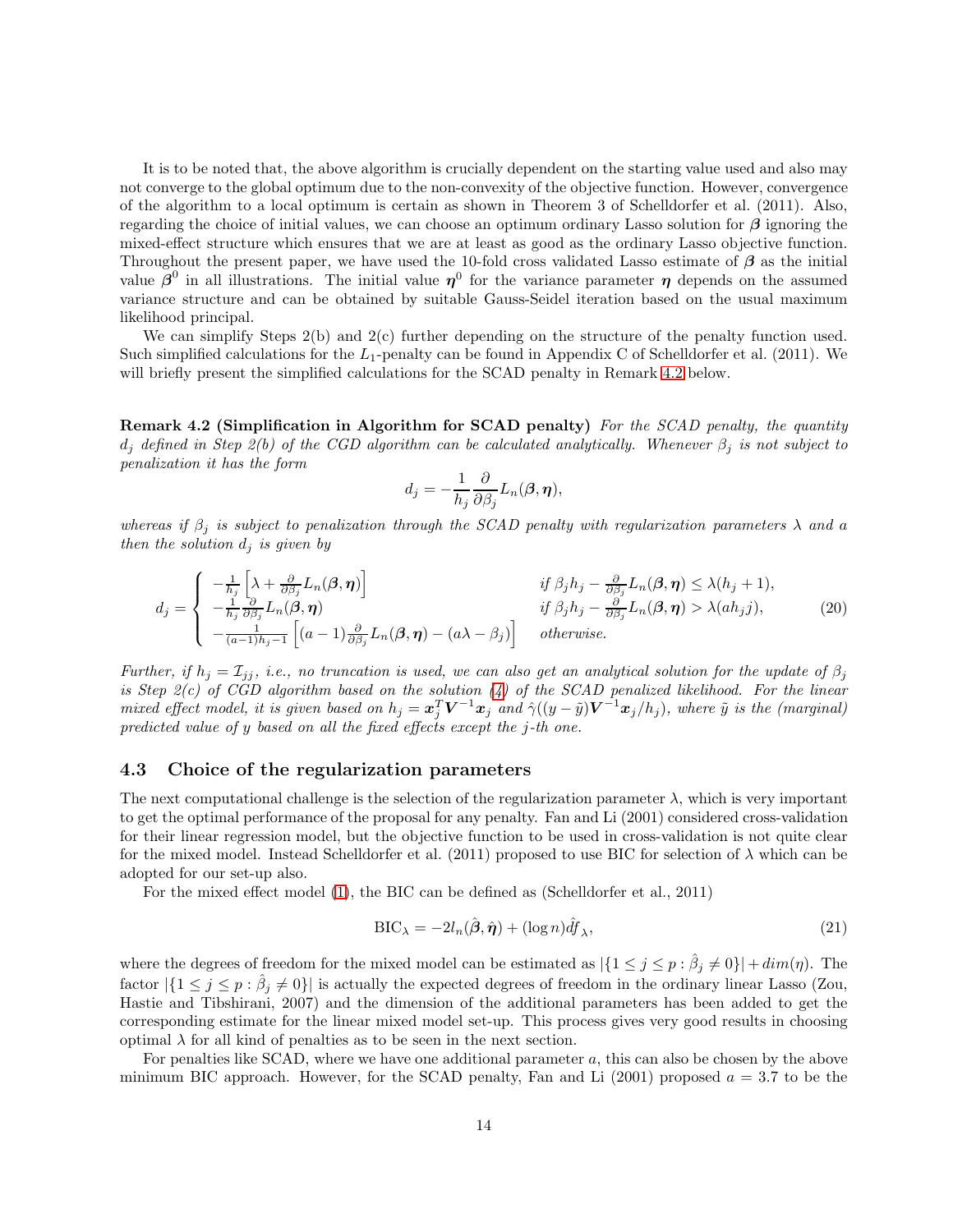optimal choice in terms of Bayes risk and shown to provide equivalent results compared to the value chosen by general cross-validation in the context of the linear regression model. So, in the present paper, we will also fix  $a = 3.7$  in all illustrations with SCAD penalty.

# <span id="page-14-0"></span>5 Numerical Illustrations

### 5.1 Simulation Study

In this section, we will present the finite sample performance of the proposed method with the SCAD penalty through a suitable simulation study and compare the results with the standard  $L_1$  penalty. As the main objective of the paper is to focus on the selection of fixed effects and their estimation, these particular issues are examined for several linear mixed-effect models with different true parameters and design matrices for both the  $L_1$  and SCAD penalization. Considering the similarity of results, we present only some selected cases for both the low and high-dimensional set-ups. The regularization tuning parameter  $\lambda$  is chosen by minimizing the BIC for each of these simulations separately whereas the parameter  $a$  in the definition of the SCAD penalty has been kept fixed at  $a = 3.7$  for all.

In particular, we present the results for a linear mixed model set-up with number of groups  $I = 25$  and  $n_i = 6$  observations per group leading to a sample size of  $n = 150$ . We will choose several numbers of fixed effects as  $p = 10, 50$  (low-dimensional set-up) and also  $p = 300, 500$  (high-dimensional set-up). However, in all the cases we will keep the size of the active set to be  $s = 5$  with the true value of the fixed effect coefficient  $\beta$  being  $\beta_0 = (1, 2, 4, 3, 3, 0, \dots, 0)^T$ . The number of random effects are chosen as  $q = 2$  with the random effect coefficients being normally distributed with mean 0 and covariance matrix  $\Psi_{\theta} = \theta^2 I_2$ , where  $I_2$  is the identity matrix of dimension 2. The true values of the variance components are assumed to be  $\theta^2 = 0.56$  and  $\sigma^2 = 0.25$  (error variance). The design matrix X is chosen such that the first column is 1 yielding the intercept and the next  $(p-1)$  columns are chosen from a multivariate normal distribution with mean 0 and a covaraince matrix having  $(i, j)$ -th element as  $\rho^{|i-j|}$  for all  $i, j = 1, ..., p-1$ . In our simulation, we have chosen  $\rho = 0$  giving the case of independent covariates and also  $\rho = 0.5$  generating the case of correlated covariates. The random effect covariates are chosen as the first  $q = 2$  columns of the fixed effects design matrix; so we have one random intercept and one random slope in our simulation. Motivated from the findings of Schelldorfer et al. (2011) for the  $L_1$ -penalty in high-dimension, we have also kept the first two covariates (which also appear in the random effect part) including the intercept term as non-penalized in the fixed-effects counterpart for all the cases.

The empirical mean, standard deviation (SD) and the mean squared error (MSE) of the parameter estimates over [1](#page-22-0)00 iterations has been reported in Tables 1 and [2](#page-23-0) for the  $L_1$  and the SCAD penalty for all our simulation set-ups. For the fixed-effects coefficients not in the true active set, we only report their average values as  $\beta_N$ . We have also reported the average value of the estimated active set size ( $|S(\beta)|$ ) and the number of true positives (TP) in the tables along with their SD over those 100 iterations, and the same for the model prediction error (PE) obtained after adjustment for the random effects. These random effect components are predicted through the maximum a posteriori (MAP) approach of Schelldorfer et al. (2011). Several important observations on the properties of our proposed method can easily be made based on the results from Tables [1](#page-22-0) and [2,](#page-23-0) which include the following:

- In terms of variable selection, both the SCAD and  $L_1$  penalty based methods correctly identify all the true positives in all cases. Further, SCAD based method generally chooses less false positives compared to that based on  $L_1$  penalty based method, yielding a smaller active set; this improvement becomes more and more clear in high-dimensional set-ups and in cases with uncorrelated covariates. This clearly shows the usefulness of our proposed SCAD penalty in terms of variable selection with high-dimensionality.
- In terms of model prediction and related error, both the  $L_1$  and SCAD penalty based methods performs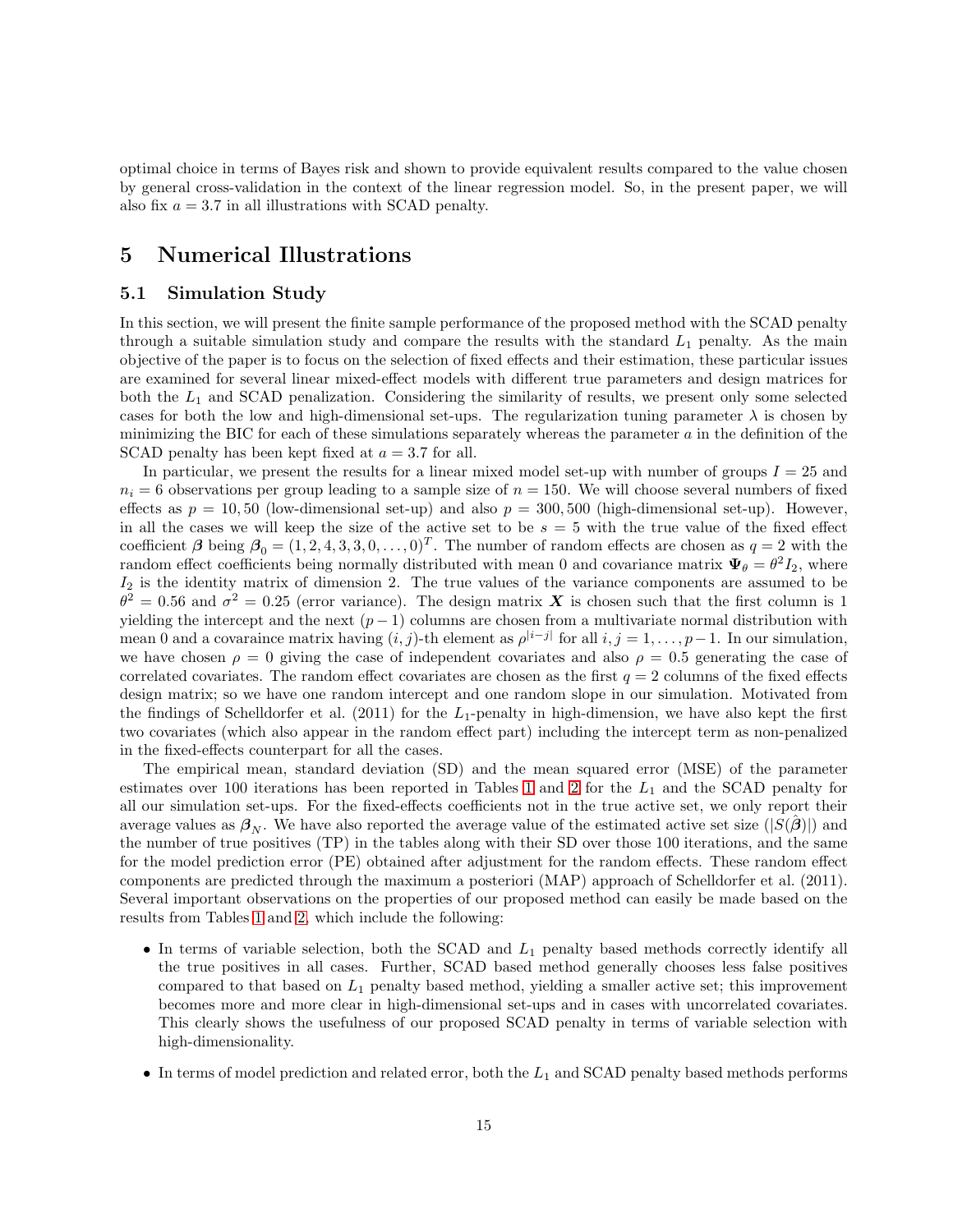similarly. The observed PE is significantly small in all the cases.

- Estimation of fixed effect coefficients are also quite competitive for both penalties, with the SCAD penalty providing slightly lesser bias and MSE in most cases. For the first two components which also involves some random effects, these have greater standard error for both penalties while their bias is slightly less for the SCAD penalty in case with correlated covariates. For all other components of  $\beta$ , bias is almost negligible and standard errors are also quite low for both penalties, with SCAD providing slightly improved results.
- As expected from the theory of likelihood in mixed models, the estimates of the variance component parameters  $\sigma^2$  and  $\theta^2$  have a downward bias for both penalties. However, the bias in  $\sigma^2$  is quite small for both penalties and becomes even negligible in low-dimension for the SCAD penalty. The downward bias and SD of the estimates of  $\theta^2$  is higher as expected and are similar for both penalties, although SCAD again provide some improvements for very high-dimensional set-up with correlated covariates  $(p = 500, \rho = 0.5).$

It is clear from this and from other simulation studies not reported here, that if the focus is on selection and estimation of fixed effect components, the proposed SCAD penalty performs clearly better than the existing  $L_1$  penalty in high-dimensional set-ups. These observations combined with the better theoretical properties as illustrated in Section [3.3](#page-8-0) strongly promote our proposal of SCAD penalty in high-dimensional linear mixed effect models.

### 5.2 A Real Data Application

Ottestad et al. (2012) investigated the effects of intake of oxidized and non-oxidized fish oil on inflammatory markers in a randomized study of 52 subjects. Inflammatory markers were measured at baseline and after three and seven weeks. In this example we will use the same data to investigate whether there are any associations between gene expressions measured at baseline and level of the inflammatory marker ICAM-1 throughout the study.

Although no associations were found between treatment and inflammatory markers, we decided to respect the design of the study by including fixed effects of treatment (3 groups), time and their interaction "Treatment  $\times$  Time", in addition to the gene expression measurements. From a vast set of genes, we initially selected  $p^* = 506$  genes having absolute correlation greater than or equal to 0.2 with the response at any time point, so that the total number of fixed effects considered becomes  $p = p^* + 6 = 512$ . On the other hand, removing the missing observations in the response variable  $y_{ij}$  for some i, j, we obtain  $n = 150$  observations, making it a high-dimensional selection problem. Further, due to the longitudinal structure of the data, we additionally considered random effect components in the model; we included a random intercept  $(b_I)$  and a random slope corresponding to the "Time" variable  $(b_{Time})$  and assume that  $(b_I, b_{Time})^T \sim N_2(0, Diag\{\hat{\theta}_I^2, \hat{\theta}_{Time}^2\})$ . Then we applied the penalized maximum likelihood estimation with the proposed SCAD penalty as well as the classical  $L_1$  penalty; the regularization parameter  $\lambda$  was chosen by minimizing the BIC as in the simulation study. In Table [3,](#page-24-0) we present the estimated fixed effect coefficients for all the genes that were selected by at least one of the methods, and in Table [4](#page-24-1) we present the estimated variance component parameters. We have also presented the estimated coefficients of the fixed effect variables under a simple linear regression model ignoring the mixed-effect structure in Table [3;](#page-24-0) these are computed using a 10-fold cross validated penalized maximum likelihood estimation and are used as the initial estimates for the computation in mixed model set-up as before. To study the usefulness of these methods, in Table [3,](#page-24-0) we have also marked the genes by (∗) which are known to be related to the inflammation and immune response from biological mechanisms. Some genes which are not properly identified are marked as "NA".

We can notice that the mixed models based on the SCAD penalty and the  $L_1$  penalty, respectively, select about the same number of genes (29 for SCAD, 30 for L1). Furthermore, the active set becomes significantly smaller in the mixed model set-up compared to the ordinary linear regression models that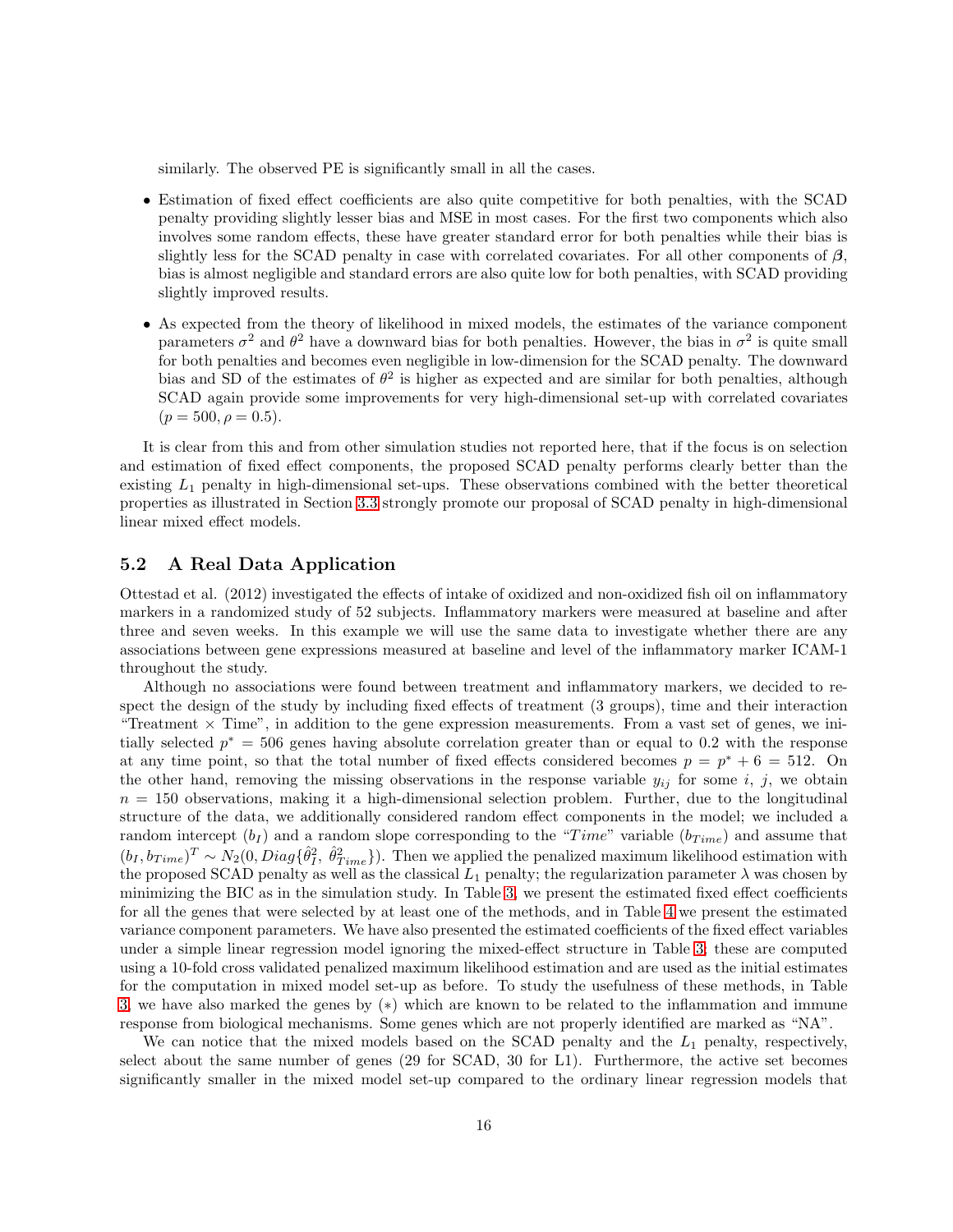ignore the dependence, implying the actual need for applying a mixed model for these data. We can also notice that when looking at the ten largest estimated  $\beta$ 's (in absolute value), six of them are known to be associated with inflammation when applying the SCAD penalty, while only four of the known genes are picked up by the  $L_1$  penalty.

Looking at the estimated random effects (Table [4\)](#page-24-1), it is worth pointing out that the estimated random intercept variation is zero when the gene expressions are included in the model. It should also be mentioned that the error variance  $\sigma^2$  is slightly reduced for the SCAD penalty as compared to the  $L_1$  penalty. in these data.

# <span id="page-16-0"></span>6 Discussions/Concluding Remarks

In this paper, we have discussed general non-concave penalty functions for penalized likelihood based parameter estimation and fixed effects selection in the linear mixed model. Asymptotic properties like consistency and oracle property of variable selection has been proved for the general non-convex loss under both low and high-dimensional set-up. Corresponding results for the linear mixed model set-up has been obtained as a particular case and the usefulness of the SCAD penalty function has been illustrated through improved asymptotic properties and numerical performances over the classical  $L_1$  penalty. This complements the only existing theory of high-dimensional mixed models using  $L_1$  penalty.

For the low-dimensional set-up, we also provided the asymptotic distribution of the penalized estimators under general loss and penalty. However, for high-dimensional set-up, due to technical difficulties, the asymptotic distribution of the penalized estimators has been provided only for the linear mixed-effect model but with a general class of non-concave penalty functions. It will be an interesting future work to extend this to obtain asymptotic distribution for general loss under high-dimensionality, but this will require more strict conditions.

Although we have only considered the linear mixed model in the present paper, the proposal can be extended to the case of generalized linear mixed models (GLMMs) also. The general theory provided in Subsections [3.1](#page-4-3) and [3.2](#page-6-1) also cover the likelihood functions of the GLMMs and suitable simplifications as in Subsection [3.3](#page-8-0) can be obtained for them. However, the challenge will be to obtain an efficient numerical optimization algorithm for GLMMs with high-dimensionality, which we want to explore in a subsequent research paper.

The paper also opens the possibility of many future works in the high-dimensional mixed effect models. In particular, the hypothesis testing issue has not been considered till now under the high-dimensional mixed models, although there are some recent attempts for high-dimensional regression models. This work provides a ground for extending them from regression to mixed model set-up since we have first developed an asymptotic distribution for the parameter estimates in high-dimensional linear mixed models. Further, studying the effect of violation of the assumptions like exogeneity, normality etc in the high-dimensional set-up and their possible remedies will also be very useful from a practical point-of view. We hope to pursue some of these in the future.

Acknowledgment: The work is funded by the Norwegian Cancer Society, grant no. 5818504. We also thanks Prof. Stine Ulven from the department of Nutrition, University of Oslo, for providing the real dataset used in the paper and also for her help and guidance in biological interpretation of the results.

# References

[1] Antoniadis A. (1997) Wavelets in Statistics: A Review (with discussion). Journal of the Italian Statistical Association, 6, 97–144.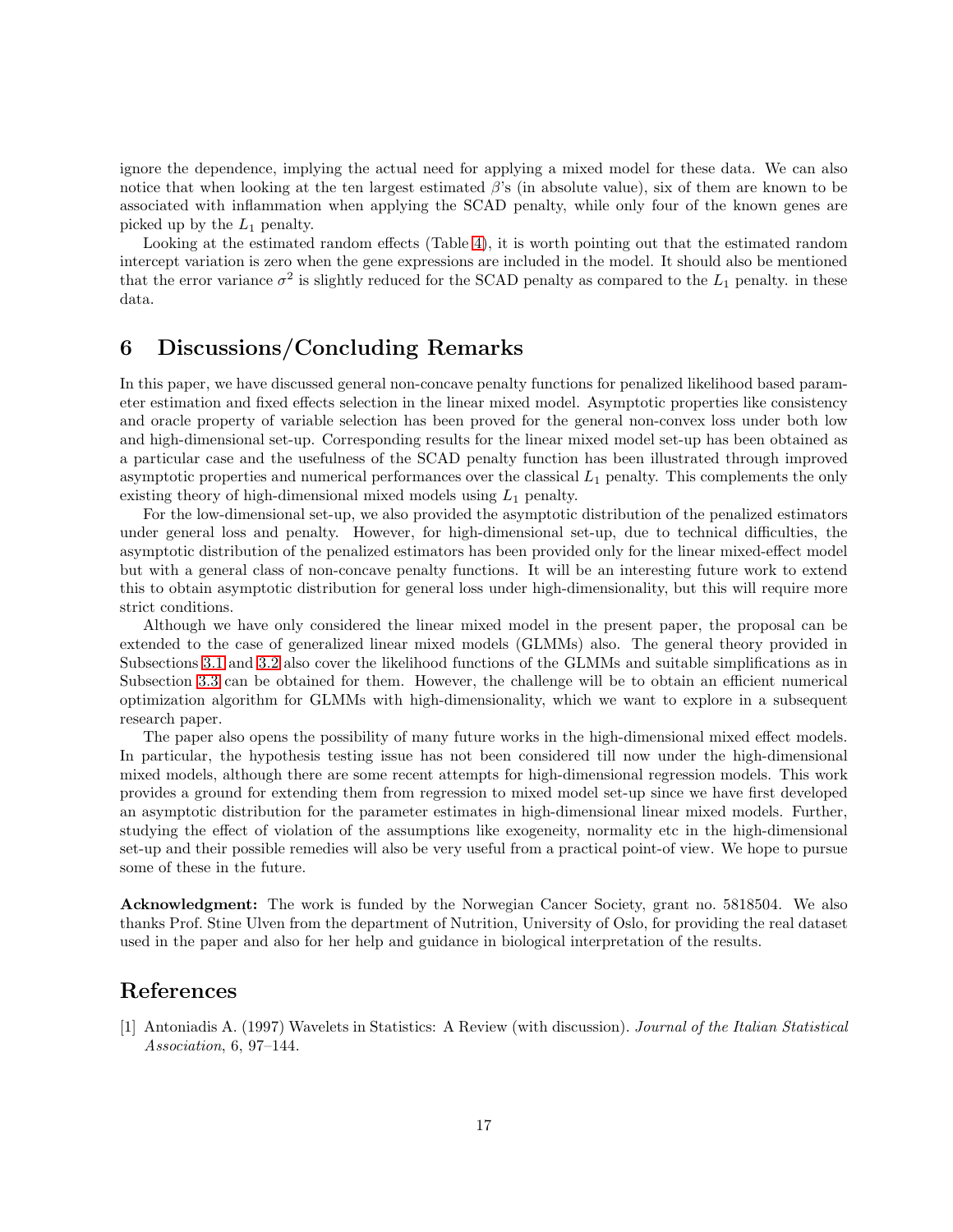- [2] Antoniadis A. and Fan, J. (2001) Regularization of Wavelets Approximations. Journal of the American Statistical Association, 96, 939–967.
- [3] Bertsekas D. P. (1999). Nonlinear Programming. Athena Scientific, Belmont.
- [4] Bondell H.D., Krishna A. and Ghosh S.K. (2010). Joint variable selection for fixed and random effects in linear mixed-effects models. Biometrics, 66, 1069–1077.
- [5] Bonnet A., Gassiat E. and Levy-Leduc C. (2015). Heritability estimation in high-dimensional sparse linear mixed models Electronic Journal of Statistics, 9, 2099–2129.
- [6] Chen Z. and Dunson D.B. (2003) Random effects selection in linear mixed models. Biometrics, 59, 762– 769.
- [7] Daubechies I., Defrise M., and De Mol C. (2004). An iterative thresholding algorithm for linear inverse problems with a sparsity constraint. Communications on Pure and Applied Mathematics, 57, 1413–1457.
- [8] Fan J. (1997). Comments on Wavelets in Statistics: A Review by A. Antoniadis. *Journal of the Italian* Statistical Association, 6, 131–138.
- [9] Fan J. and Li R. (2001) Variable selection via nonconcave penalized likelihood and its oracle properties. Journal of the American Statistical Association, 96, 1348–1360.
- [10] Fan J. and Li R. (2012). Variable selection in linear mixed effects models. Annals of Statistics, 40(4), 2043–2068.
- [11] Fan J. and Liao Y. (2014). Endogeneity in high dimensions. Annals of Statistics, 42(3), 872–917.
- [12] Fan J. and Lv J. (2011). Nonconcave Penalized Likelihood With NP-Dimensionality. IEEE Transaction on Information Theory, 57(8), 5467–5484.
- [13] Fan J. and Peng H. (2004). Nonconcave penalized likelihood with diverging number of parameters. Annals of Statistics, 32, 928–961.
- [14] Fazli S., Danczy M., Schelldorfer J. and Muller, K.R. (2011).  $l_1$ -penalized linear mixed-effects models for high-dimensional data with application to BCI. NeuroImage, 56, 2100–2108.
- [15] Frank I.E. and Friedman J.H. (1993). A Statistical View of Some Chemometrics Regression Tools. Technometrics, 35, 109–148.
- [16] Friedman J., Hastie T., Hfling H. and Tibshirani R. (2007). Pathwise coordinate optimization. Annals of Applied Statistics, 1, 302–332.
- [17] Friedman J., Hastie T. and Tibshirani R. (2010). Regularization paths for generalized linear models via coordinate descent. Journal of Statistical Software, 33, 1–22.
- [18] Fu W.J. (1998). Penalized regression: The bridge versus the LASSO. Journal of Computational and Graphical Statistics, 7, 397–416.
- [19] Ibrahim J.G., Zhu H., Garcia R.I. and Guo R. (2011). Fixed and Random Effects Selection in Mixed Effects Models. Biometrics, 67, 495–503.
- [20] Jakubik, J. (2015). Convex method for variable selection in high-dimensional linear mixed models. In PROBASTAT-2015, Slovak Republic.
- [21] Knight K. and FU W.J. (2000). Asymptotics for Lasso-type estimators. Annals of Statistics 28 1356– 1378.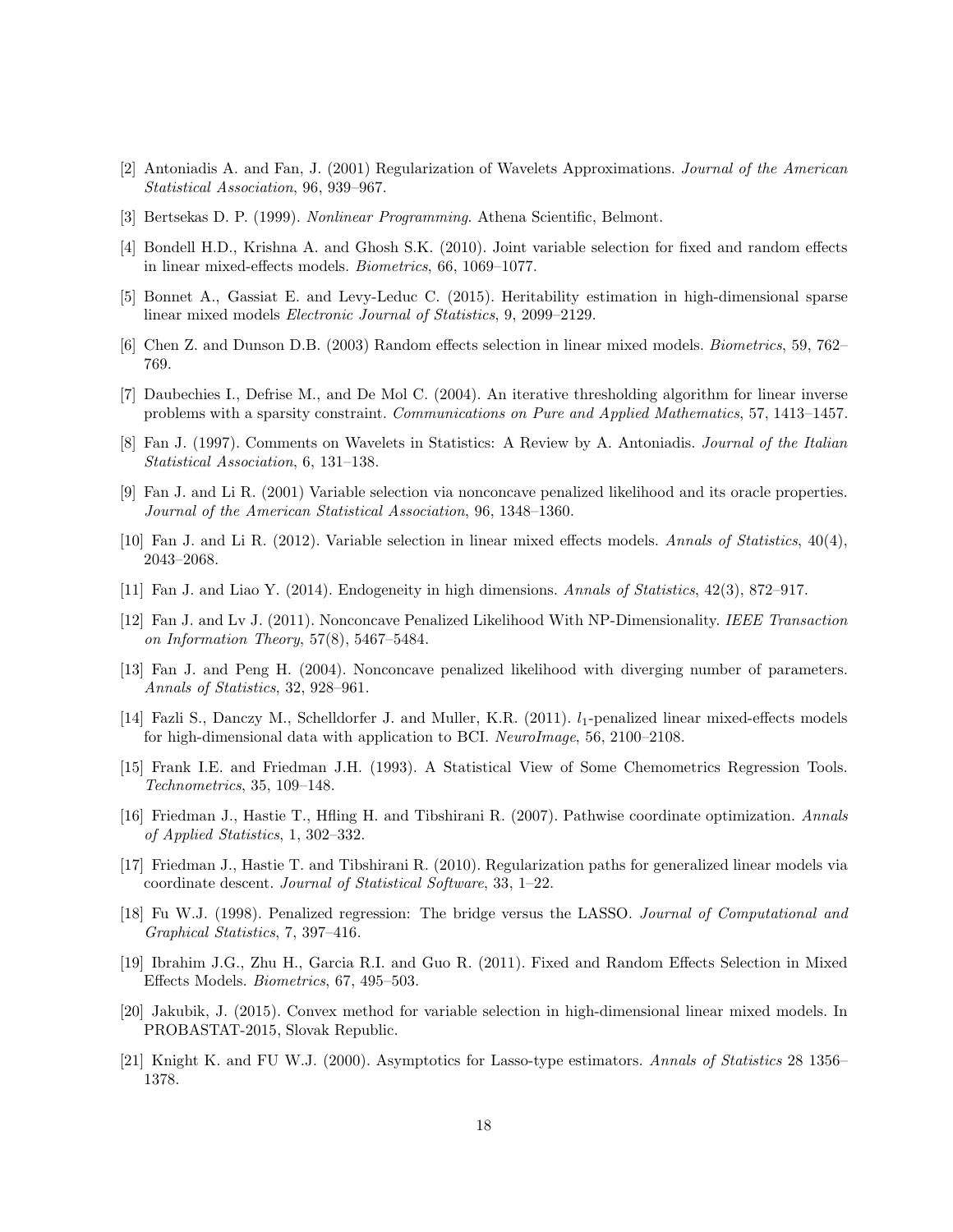- [22] Lehmann E.L. (1983) Theory of Point Estimation. Pacific Grove, CA: Wadsworth and Brooks/Cole.
- [23] Liang H., Wu H.L. and Zou G.H. (2008). A note on conditional AIC for linear mixed-effects models. Biometrika, 95, 773–778.
- [24] Lin B., Pang Z. and Jiang J. (2013). Fixed and Random Effects Selection by REML and Pathwise Coordinate Optimization, Journal of Computational and Graphical Statistics, 22(2), 341–355
- [25] Meier L., van de Geer S. and Bhlmann P. (2008). The group lasso for logistic regression. *Journal of the* Royal Statistical Society, Series B, 70, 53–71.
- [26] Muller S., Scealy J.L. and Welsh A.H. (2013). Model Selection in Linear Mixed Models. Statistical Science, 28(2), 135–167.
- [27] Ottestad I., Retterstl K., Myhrstad M.C., Andersen L.F., Vogt G., Nilsson A., et al. (2013). Intake of oxidised fish oil does not affect circulating levels of oxidised LDL or inflammatory markers in healthy subjects. Nutrition, Metabolism and Cardiovascular Diseases, 23(1), 3–4.
- [28] Pinheiro J.C. and Bates D.M. (2000). *Mixed-effects models in S and S-plus*. Springer-Verlag, New York.
- [29] Pu W. and Niu X. (2006). Selecting mixed-effects models based on a generalized information criterion. Journal of Multivariate Analysis, 97, 733–758.
- [30] Rohart F., San Cristobal M. and Laurent B. (2014). Selection of fixed effects in high-dimensional linear mixed models using a multicycle ECM algorithm. Computational Statistics and Data Analysis, 80, 209– 222
- [31] Schelldorfer J., Buhlmann P. and Van de Geer S. (2011). Estimation for high-dimensional linear mixedeffects models using  $l_1$ -penalisation. Scandinavian Journal of Statistics, 38, 197–214.
- [32] Stadler N., Buhlmann P. and van de Geer S. (2010).  $l_1$ -Penalization for Mixture Regression Models (with discussion). Test, 19, 209–285.
- [33] Taylor J.D., Verbyla A.P., Cavanagh C. and Newberry M. (2012). Variable Selection in Linear Mixed Models Using an Extended Class of Penalties. Australian and New-Zealand Journal of Statistics, 54, 427–449.
- [34] Tibshirani R. (1996). Regression shrinkage and selection via the lasso. Journal of the Royal Statistical Society Series B, 58, 267–288.
- [35] Tseng P. and Yun S. (2009). A coordinate gradient descent method for nonsmooth separable minimization. Mathematical Programming: Series B, 117, 387–423.
- [36] Vaida F. and Blanchard S. (2005). Conditional Akaike information for mixed effects models. Biometrika, 92, 351–370.
- [37] Xu P., Wang T., Zhu H. and Zhu L. (2015). Double Penalized H-Likelihood for Selection of Fixed and Random Effects in Mixed Effects Models. Statistics in Biosciences , 7, 108–128.
- [38] Wu T. and Lange K. (2008). Coordinate descent algorithms for lasso penalized regression. Annals of Applied Statistics, 2, 224–244.
- [39] Zou H., Hastie T. and Tibshirani R. (2007). On the "degrees of freedom" of the lasso. Annals of Statistics, 35, 2173–2192.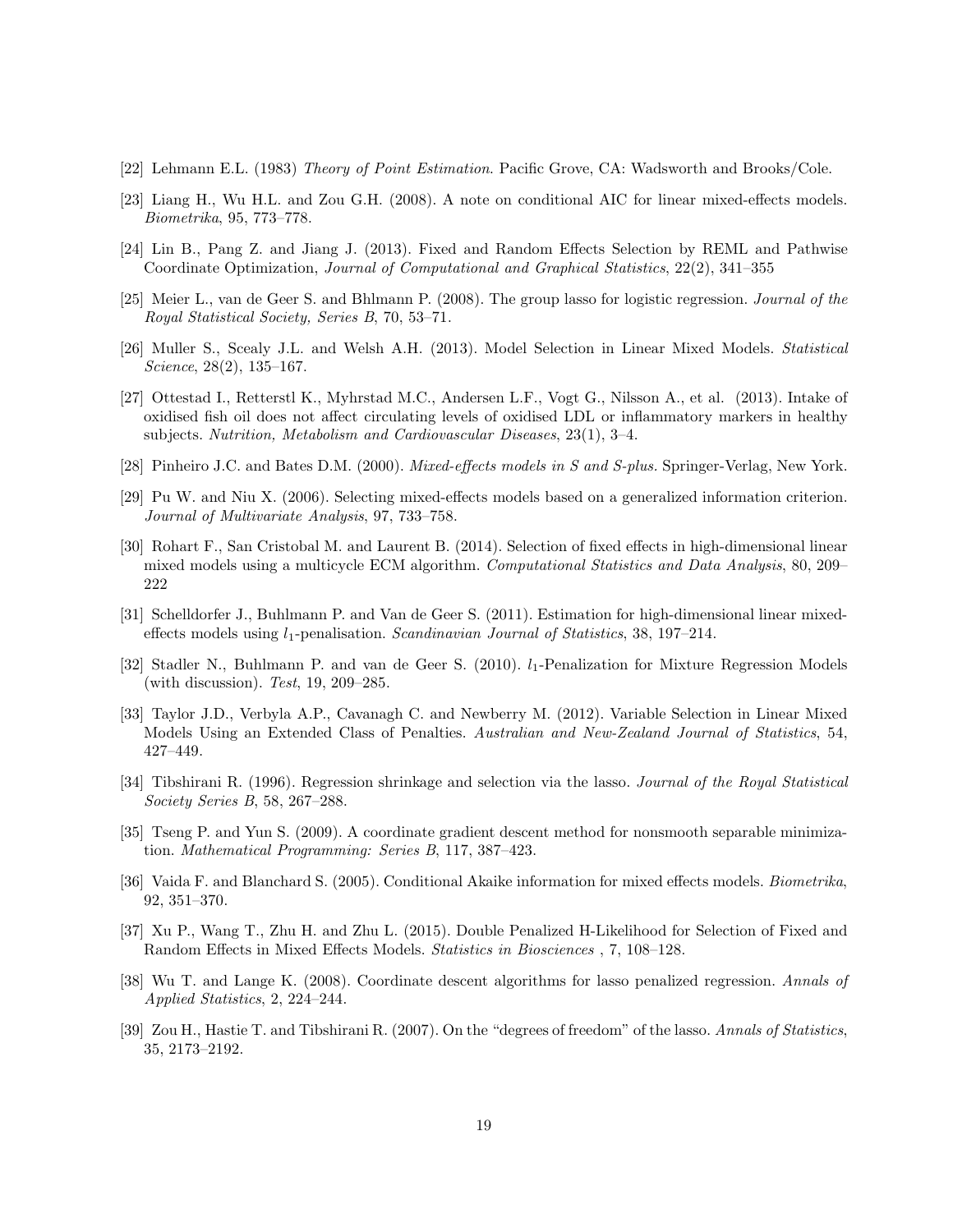# A Appendix: Proofs

### A.1 Proof of Theorem [3.1](#page-5-0)

This proof is an extension of the proof of Theorem 1 of Fan and Li (2011). Let us denote  $\alpha_n = n^{-1/2} + a_n$  and fix any  $\epsilon > 0$ . We will show that there exists a constant  $C > 0$  such that

<span id="page-19-0"></span>
$$
P\left(\sup_{\boldsymbol{u}=(\boldsymbol{u}_1^T,\boldsymbol{u}_2^T)^T\in\mathbb{R}^{p+q}:||\boldsymbol{u}||=C}Q_{n,\lambda}(\boldsymbol{\beta}_0+\alpha_n\boldsymbol{u}_1,\boldsymbol{\eta}_0+n^{-1/2}\boldsymbol{u}_2)>Q_{n,\lambda}(\boldsymbol{\beta}_0,\boldsymbol{\eta}_0)\right)\geq 1-\epsilon.
$$
 (22)

It will then follows that there exist a local minimizer of  $Q_{n,\lambda}(\boldsymbol{\beta}, \boldsymbol{\eta})$  in the ball  $\{\boldsymbol{\beta}_0 + a_n \boldsymbol{u}_1, \boldsymbol{\eta}_0 + n^{-1/2} \boldsymbol{u}_2 :$  $||(\mathbf{u}_1^T, \mathbf{u}_2^T)^T|| \leq C$  and hence that minimizer satisfies [\(9\)](#page-5-0) with probability at least  $\epsilon$ .

Now, using the property  $p_{\lambda_n}(0) = 0$ ,

$$
D_n(\beta, \eta) = Q_{n,\lambda}(\beta_0 + \alpha_n u_1, \eta_0 + n^{-1/2} u_2) - Q_{n,\lambda}(\beta_0, \eta_0)
$$
  
\n
$$
\geq L_n(\beta_0 + \alpha_n u_1, \eta_0 + n^{-1/2} u_2) - L_n(\beta_0, \eta_0) + \sum_{j=1}^s n \left[ p_{\lambda_n}(\beta_{0j} + a_n u_{1j}) - p_{\lambda_n}(|\beta_{0j}|) \right]
$$
  
\n
$$
= \left\{ \alpha_n \nabla_{\beta} L_n(\beta_0, \eta_0)^T u_1 + \frac{1}{2} u_1^T I_{11}(\beta_0, \eta_0) u_1 n \alpha_n^2 (1 + o_P(1)) \right\}
$$
  
\n
$$
+ \left\{ n^{-1/2} \nabla_{\eta} L_n(\beta_0, \eta_0)^T u_2 + \frac{1}{2} u_2^T I_{22}(\beta_0, \eta_0) u_2 (1 + o_P(1)) \right\}
$$
  
\n
$$
+ u_1^T I_{12}(\beta_0, \eta_0) u_2 \alpha_n n^{-1/2} (1 + o_P(1))
$$
  
\n
$$
+ \sum_{j=1}^s n \left[ \alpha_n p'_{\lambda}(\beta_{0j}) sgn(\beta_{0j}) u_{1j} + \alpha_n^2 p''_{\lambda}(|\beta_{0j}|) u_{1j}^2 (1 + o_P(1)) \right],
$$

using a standard Taylor series argument. Here,  $I(\beta_0, \eta_0) = \begin{pmatrix} I_{11}(\beta_0, \eta_0) & I_{12}(\beta_0, \eta_0) \\ I_{12}(\beta_0, \eta_0) & I_{22}(\beta_0, \eta_0) \end{pmatrix}$  $\boldsymbol{I}_{12}(\boldsymbol{\beta}_0, \boldsymbol{\eta}_0)^T$   $\boldsymbol{I}_{22}(\boldsymbol{\beta}_0, \boldsymbol{\eta}_0)$  $\overline{ }$ denote the partition with  $I_{11}(\beta_0, \eta_0)$  being of dimension  $p \times p$ . Now, since  $n^{-1/2} \nabla_\beta L_n(\beta_0, \eta_0) = O_P(1)$ , the first term in the first bracket is  $O_p(n^{1/2}\alpha_n) = O_P(n\alpha_n^2)$  and hence is uniformly dominated by the second term within the same bracket in  $||u_1|| = C_1$  for some suitably chosen large  $C_1 > 0$ . Similarly, since  $n^{-1/2} \nabla_{\eta} L_n(\beta_0, \eta_0) = O_P(1)$ , the first term in the second bracket is  $O_p(1)$  and hence is uniformly dominated by the corresponding second term in  $||u_2|| = C_2$  for suitable  $C_2 > 0$ . Finally, the last term is bounded by

$$
\sqrt{s}\alpha_n n a_n ||\boldsymbol{u}_1|| + \alpha_n^2 nb_n ||\boldsymbol{u}_1||^2,
$$

which is again bounded by the second term in the last bracket uniformly in  $||u_1|| = C_1$ . Hence, [\(22\)](#page-19-0) holds for choosing  $C > C_1 + C_2 > 0$  and using Assumption (PA1) and the fact that  $I(\beta, \eta)$  is positive definite. This completes the proof.

### A.2 Proof of Theorem [3.2](#page-6-0)

This proof is an extension of the proof of Theorem 2 of Fan and Li (2011).

We will first present the following Lemma which is a generalization of Lemma 1 of Fan and Li (2011) with the additional parameter  $\eta$ . However, this lemma can be proved in exactly the same way as in Fan and Li (2011) holding  $\eta$  constant throughout the proof and is omitted.

**Lemma A.1** Under the assumptions of Theorem [3.2,](#page-6-0) for any given  $\boldsymbol{\beta}^{(1)}$  satisfying  $||\boldsymbol{\beta}^{(1)} - \boldsymbol{\beta}_0^{(1)}|| = O_P(n^{-1/2})$ and any  $\eta$  and constant C, we have with probability tending to one,

$$
Q_{n,\lambda}(\boldsymbol{\beta}^{(1)},\boldsymbol{0};\boldsymbol{\eta})=\max_{||\boldsymbol{\beta}^{(2)}||\leq Cn^{-1/2}}Q_{n,\lambda}(\boldsymbol{\beta}^{(1)},\boldsymbol{\beta}^{(2)};\boldsymbol{\eta}).
$$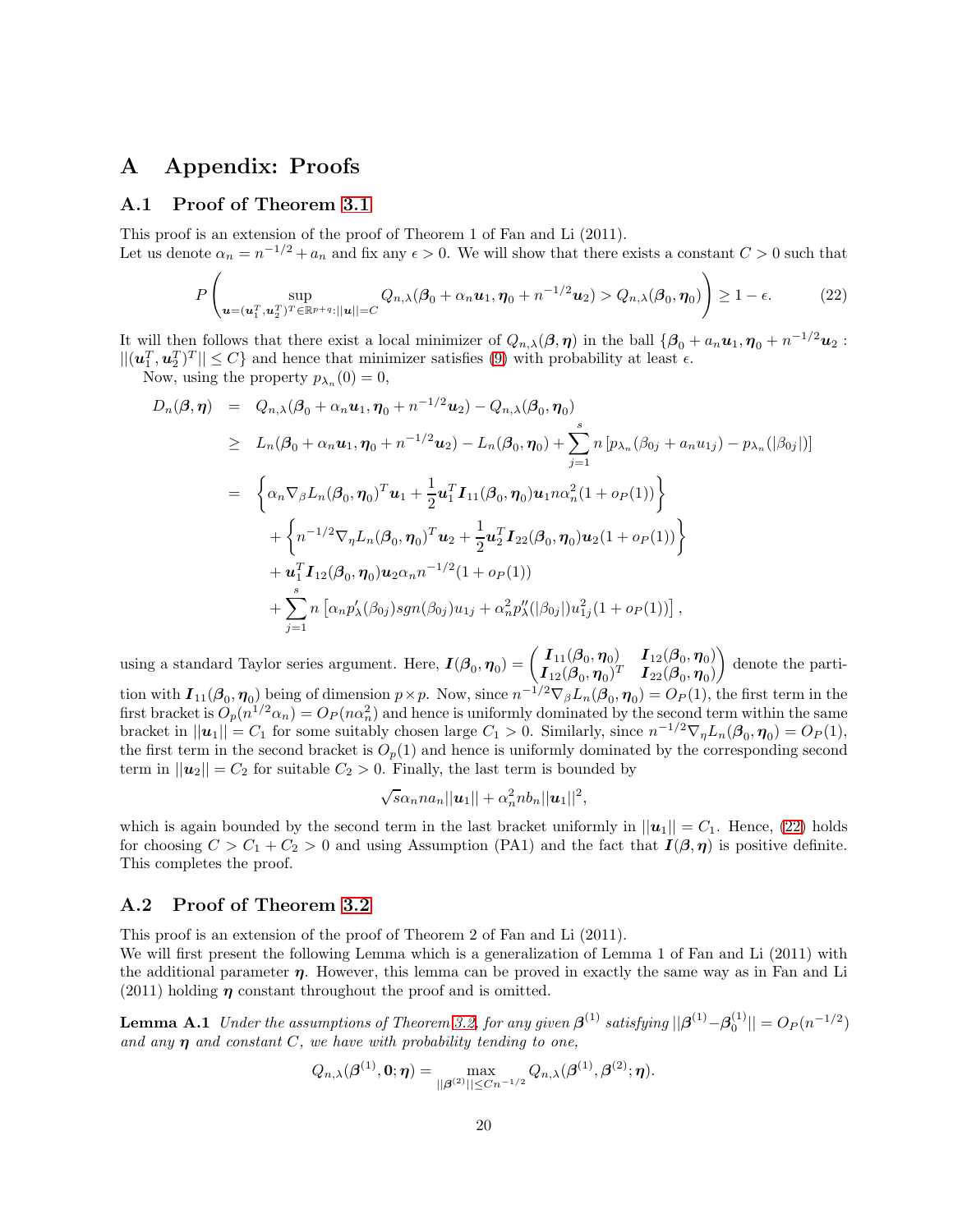Now the first part of the theorem follows directly from the above lemma. The asymptotic normality of  $\hat{\boldsymbol{\beta}}^{(1)}$  follows similarly as in the proof of Theorem 2 of Fan and Li (2011) using additionally the consistency of  $\hat{\eta}$  and the asymptotic distribution of  $\hat{\eta}$  which follows from the corresponding estimating equation, in a standard way just as in the case of the usual MLE since there is no penalty involved in the estimation of  $\eta$ .

### A.3 Proof of Theorem [3.3](#page-7-0)

The proof is an extension of the proof of Theorem B.1 of Fan and Liao (2014).

Let us denote  $k_n = a_n + \sqrt{s} P'_n(d_n)$ , which is  $o(1)$  by our assumptions. Denote  $Q'_1(\boldsymbol{\beta}_S, \boldsymbol{\eta}) = Q_{n,\lambda}((\boldsymbol{\beta}_S^T, \boldsymbol{0})^T, \boldsymbol{\eta})$ . Now, given any  $\tau > 0$ , define the set

$$
\mathcal{N}_{\tau} = \{(\boldsymbol{\beta}^T, \boldsymbol{\eta}^T)^T: \boldsymbol{\beta} \in \mathbb{R}^s, \boldsymbol{\eta} \in \mathbb{R}^d, ||\boldsymbol{\beta} - \boldsymbol{\beta}_{S0}|| \leq k_n \tau, ||\boldsymbol{\eta} - \boldsymbol{\eta}_0|| \leq c_n \tau\},\
$$

and denote its boundary by  $\partial \mathcal{N}_{\tau}$  on which the inequalities becomes the equality. To prove the first part of the theorem, we will fix an  $\epsilon > 0$  and show the existence of a  $\tau > 0$  such that  $P(H_n(\tau)) > 1 - \epsilon$  for all sufficiently large n, where the event  $H_n(\tau)$  is defined as

$$
H_n(\tau) = \{Q_1(\boldsymbol{\beta}_{S0}, \boldsymbol{\eta}_0) < \min_{(\boldsymbol{\beta}_{S}^T, \boldsymbol{\eta}^T)^T \in \partial \mathcal{N}_{\tau}} Q_1(\boldsymbol{\beta}_{S}, \boldsymbol{\eta})\}.
$$

This will suffice because, on the event  $H_n(\tau)$ , by the continuity of  $Q_1(\beta_s, \eta)$ , it follows that there exists a local minimizer  $(\hat{\boldsymbol{\beta}}_S, \hat{\boldsymbol{\eta}})$  of  $Q_1(\boldsymbol{\beta}_S, \boldsymbol{\eta})$  inside  $\mathcal{N}_{\tau}$  which gives the local minimizer  $(\hat{\boldsymbol{\beta}}_S, 0, \hat{\boldsymbol{\eta}})$  as in the theorem.

Take any  $(\beta_S, \eta) \in \partial \mathcal{N}_{\tau}$  which then satisfies  $||\beta_S - \beta_{S0}|| \leq k_n \tau$  and  $||\eta - \eta_0|| \leq c_n$ . Denote  $\phi = (\beta_S, \eta)$ and  $\phi_0 = (\beta_{S0}, \eta_0)$ . By suitable Taylor series expansion we get a  $(\beta^*, \eta^*)$  lying on the segment joining  $(\beta_S, \eta)$  and  $(\beta_{S0}, \eta_0)$  such that

$$
Q_1(\beta_S, \eta) - Q_1(\beta_{S0}, \eta_0) = (\beta_S - \beta_{S0})^T \nabla_S L_1(\beta_S, \eta) + (\eta - \eta_0)^T \nabla_{\eta} L_1(\beta_S, \eta)
$$

$$
+ (\phi - \phi_0)^T \nabla^2 L_1(\beta^*, \eta^*) (\phi - \phi_0) + \sum_{j=1}^s [P_{n,\lambda}(|\beta_{S,j}|) - P_{n,\lambda}(|\beta_{S0,j}|)]. (23)
$$

Now, let us consider the following events

$$
H_{11} = \{ (\beta_S - \beta_{S0})^T \nabla_S L_1(\beta_S, \eta) \ge -C_1 || \beta_S - \beta_{S0} || a_n \},
$$
  
\n
$$
H_{12} = \{ (\eta - \eta_{S0})^T \nabla_\eta L_1(\beta_S, \eta) \ge -C_2 || \eta_S - \eta_{S0} || c_n \},
$$
  
\n
$$
H_2 = \{ (\phi - \phi_0)^T \nabla^2 L_1(\beta_{S0}, \eta_0) (\phi - \phi_0) > C_\epsilon || \phi - \phi_0 ||^2 \},
$$
  
\n
$$
H_3 = \{ || \nabla^2 L_1(\beta_{S0}, \eta_0) - \nabla^2 L_1(\beta^*, \eta^*) ||_F < \frac{C_\epsilon}{4} \},
$$
  
\n
$$
H_4 = \{ (\phi - \phi_0)^T \nabla^2 L_1(\beta^*, \eta^*) (\phi - \phi_0) > \frac{3C_\epsilon}{4} || \phi - \phi_0 ||^2 \}.
$$

Now, by Assumption L1(i), there exists  $C_1$  and  $C_2$  such that  $P(H_{11}) > 1 - \epsilon/8$  and  $P(H_{12}) > 1 - \epsilon/8$  for all sufficiently large *n* so that we have  $P(H_1) > 1 - \epsilon/4$ , where we define  $H_1 = H_{11} \cap H_{12}$ . Also, by Assumption L1(ii) and L1(iii), we get an  $C_{\epsilon}$  satisfying  $P(H_2) > 1 - \epsilon/4$  and  $P(H_3) > 1 - \epsilon/4$  for all sufficiently large n and for any  $\tau > 0$ . Finally, by noting that  $H_4 \subseteq H_2 \cap H_3$ , we have  $P(H_4) > 1 - \epsilon/2$  for all large n.

Further, by Lemma B.1 of Fan and Liao (2014), we get

$$
\sum_{j=1}^{s} [P_{n,\lambda}(|\beta_{S,j}|) - P_{n,\lambda}(|\beta_{S0,j}|)] \geq -\sqrt{(s)P'_n(d_n)}||\beta_S - \beta_{S0}||
$$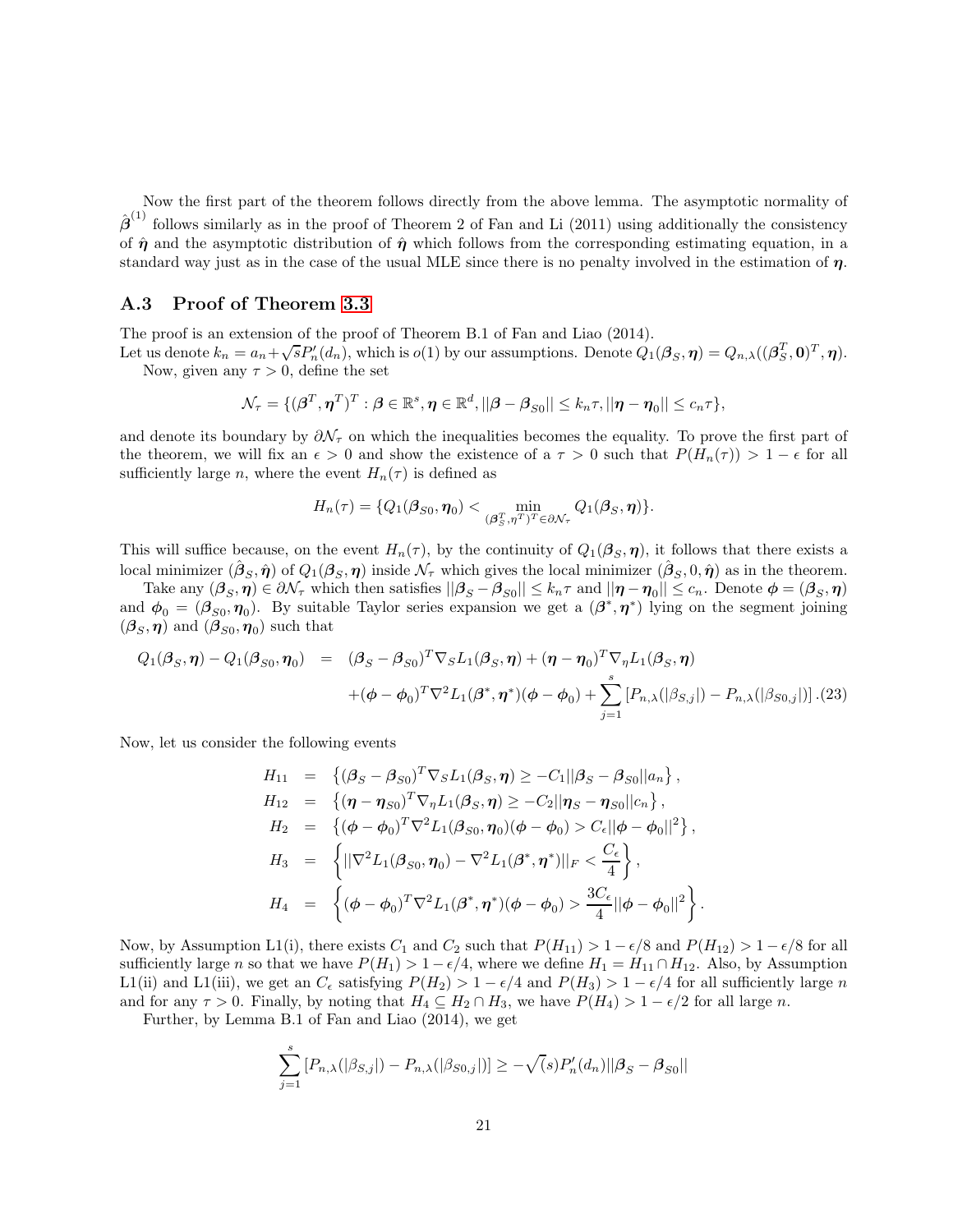and we also have  $C_1a_n + \sqrt{s}P'_{n,\lambda}(d_n) \leq (C_1+1)k_n$  by definition of  $k_n$ . Combining all these, we have, on  $H_1 \cap H_4$ ,

$$
Q_1(\beta_S, \eta) - Q_1(\beta_{S0}, \eta_0) \geq k_n \tau \left( \frac{3k_n \tau C_{\epsilon}}{8} - (C_1 + 1)k_n \right) + c_n \tau \left( \frac{3c_n \tau C_{\epsilon}}{8} - C_2 c_n \right)
$$
  
\n
$$
\geq 0,
$$
\n(24)

uniformly on  $\partial \mathcal{N}_{\tau}$ , by choosing  $\tau > \frac{8 \max\{C_1 + 1, C_2\}}{3C_{\epsilon}}$ . This completes the proof of the first part by noting that, under above choices,  $P(H_n(\tau)) \ge P(H_1 \cap H_4) \ge 1 - \epsilon$  for all sufficiently large n.

Next, we need to show that the local minimizer in  $\mathcal{N}_{\tau}$ , denoted by  $(\hat{\boldsymbol{\beta}}_S, \hat{\boldsymbol{\eta}})$  is strict with probability arbitrarily close to one. Let us define, for  $h \in \mathbb{R} - \{0\},\$ 

$$
\zeta_1(h) = \limsup_{\epsilon \to 0+} \sup_{t_1 < t_2: (t_1, t_2) \in (|h| - \epsilon, |h| + \epsilon)} - \left[ \frac{P_{n,\lambda}(t_2) - P_{n,\lambda}(t_1)}{t_2 - t_1} \right]. \tag{25}
$$

Note that  $\zeta_1(\cdot) \geq 0$  by concavity of the penalty  $P_{n,\lambda}(\cdot)$  and  $L_1$  is twice differentiable. So, it is enough to show that  $\mathbf{A}(\hat{\boldsymbol{\beta}}_S, \hat{\boldsymbol{\eta}})$  is positive definite, where  $\mathbf{A}(\boldsymbol{\beta}_S, \boldsymbol{\eta}) = \nabla^2 L_1(\boldsymbol{\beta}_S, \boldsymbol{\eta}) - \text{Diag}\{\zeta_1(\beta_{S,1}), \cdots, \zeta_1(\beta_{S,s}), 0, \cdots, 0\}.$ Again, let us break down the problem through the following events

 $\overline{a}$ 

$$
H_5 = \left\{ \zeta(\hat{\beta}_S) \le \sup_{\beta \in B(\beta_{S0}, cd_n)} \zeta(\beta) \right\},
$$
  
\n
$$
H_6 = \left\{ ||\nabla^2 L_1(\hat{\beta}_S, \hat{\eta}) - \nabla^2 L_1(\beta_{S0}, \eta_0)||_F < \frac{C_{\epsilon}}{4} \right\},
$$
  
\n
$$
H_7 = \left\{ \lambda_{\min}(\nabla^2 L_1(\beta_{S0}, \eta_0)) > C_{\epsilon} \right\}.
$$

Note that, on  $H_5$ ,  $\max_{j\leq s}\zeta_1(\hat{\beta}_{S,j}) \leq \zeta(\hat{\beta}_S) \leq \sup_{\boldsymbol{\beta} \in B(\boldsymbol{\beta}_{S0},cd_n)} \zeta(\boldsymbol{\beta})$  and hence on  $H_5 \cap H_6 \cap H_7$ , we have for all sufficiently large n, for any  $\boldsymbol{\alpha} \in \mathbb{R}^{s+q}$  satisfying  $\|\boldsymbol{\alpha}\| = 1$ ,

$$
\alpha^T A(\hat{\beta}_S, \hat{\eta}) \alpha \geq \alpha^T \nabla^2 L_1(\beta_{S0}, \eta_0) \alpha - \left| \alpha^T \left( \nabla^2 L_1(\hat{\beta}_S, \hat{\eta}) - \nabla^2 L_1(\beta_{S0}, \eta_0) \right) \alpha \right| - \max_{j \leq s} \zeta_1(\hat{\beta}_{S,j})
$$
  
\n
$$
\geq \frac{3C_{\epsilon}}{4} - \sup_{\beta \in B(\beta_{S0}, cd_n)} \zeta(\beta)
$$
  
\n
$$
\geq \frac{C_{\epsilon}}{4}, \quad \text{by Assumption P(iv).}
$$

This implies  $\lambda_{\min}(A(\hat{\beta}_S, \hat{\eta})) \geq \frac{C_{\epsilon}}{4}$  for all sufficiently large *n*. However, we get from Assumption L1(ii) that  $P(H_7) > 1 - \epsilon$ . Finally, to show that  $P(H_5 \cap H_6) > 1 - \epsilon$ , we note that

$$
P(H_5) \ge P(\hat{\beta}_S \in B(\beta_{S0}, cd_n)) \ge 1 - \epsilon/2, \quad \text{ since } k_n = o(d_n),
$$

and

$$
P(H_6^c) \leq P(H_6^c, ||\hat{\boldsymbol{\beta}}_S - \boldsymbol{\beta}_{S0}|| \leq k_n) + P(||\hat{\boldsymbol{\beta}}_S - \boldsymbol{\beta}_{S0}|| > k_n)
$$
  
\n
$$
\leq P\left(\sup_{||\boldsymbol{\beta}_S - \boldsymbol{\beta}_{S0}|| \leq \alpha_n, ||\boldsymbol{\eta} - \boldsymbol{\eta}_0|| \leq \gamma_n} ||\nabla_{S\eta}^2 L(\boldsymbol{\beta}_S, \mathbf{0}; \boldsymbol{\eta}) - \nabla_{S\eta}^2 L(\boldsymbol{\beta}_{S0}, \mathbf{0}; \boldsymbol{\eta}_0)|| \geq C_{\epsilon}/4\right) + \epsilon/4
$$
  
\n
$$
\leq \frac{\epsilon}{2}.
$$
 (26)

This completes the proof.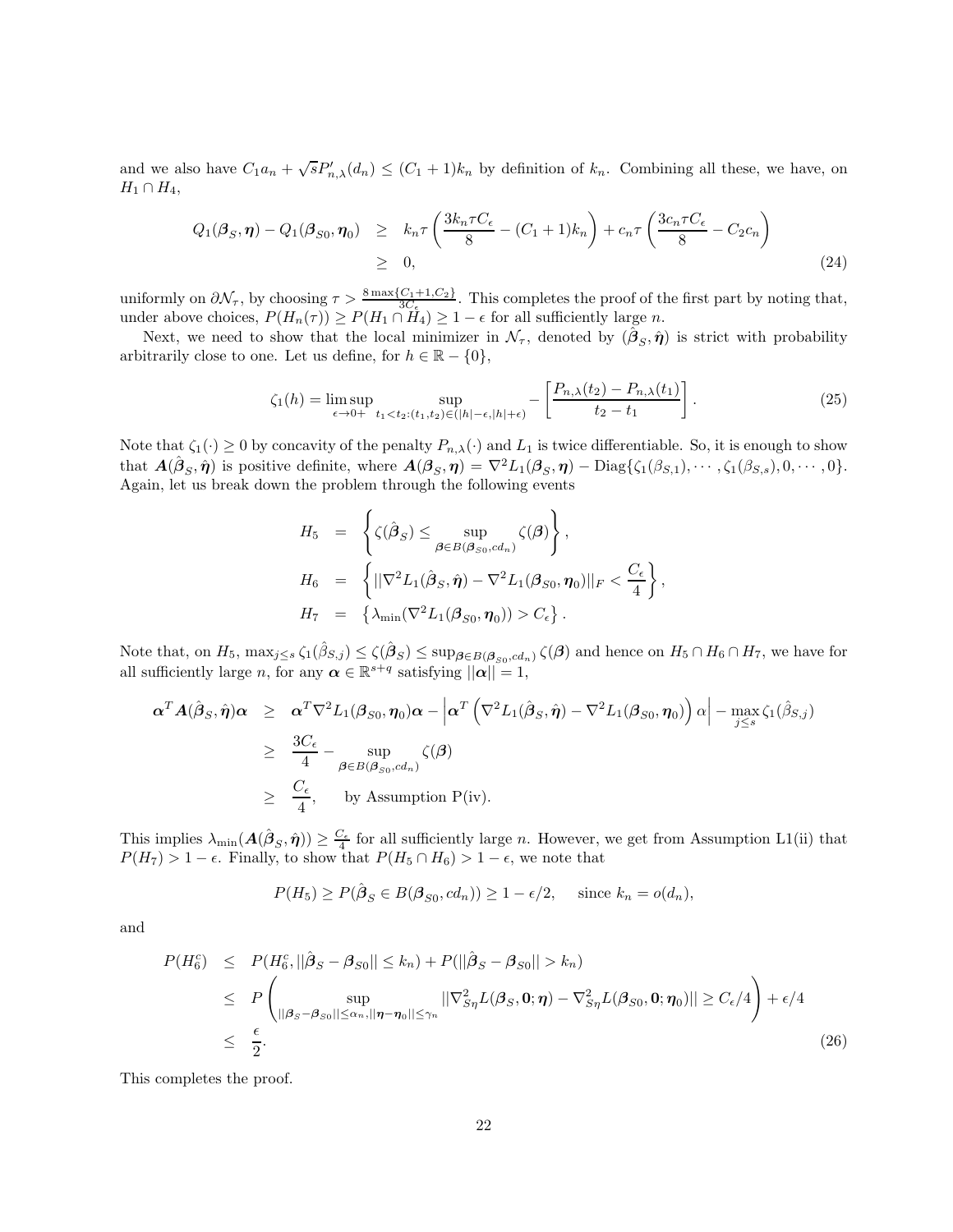#### A.4 Proof of Theorem [3.4](#page-8-2)

The proof follows by a direct extension of the proof of Theorem B.2 of Fan and Liao (2014) and using the consistency of the local minimizer  $(\hat{\beta}_S, \hat{\eta})$  obtained in Theorem [3.3.](#page-7-0)

Consider  $\hat{\boldsymbol{\beta}} = (\hat{\boldsymbol{\beta}}_S^T)$  $(S^1, 0)^T$ . We have to show that there is a random neighborhood H, say, of  $(\hat{\beta}, \hat{\eta})$  so that we have  $Q_{n,\lambda}(\hat{\boldsymbol{\beta}}, \hat{\boldsymbol{\eta}}) < Q_{n,\lambda}(\boldsymbol{\beta}, \boldsymbol{\eta})$  with probability tending to one for all  $(\boldsymbol{\beta}, \boldsymbol{\eta}) \in \mathcal{H}$  with  $\boldsymbol{\beta} = (\boldsymbol{\beta}_S, \boldsymbol{\beta}_N)^T$  and  $\beta_N \neq 0$ . However, by definition of  $\hat{\beta}_S$ , we can take H sufficiently small so that  $Q_1(\hat{\beta}_S, \hat{\eta}) \leq Q_1(\beta_S, \eta)$  and hence we have  $Q_{n,\lambda}(T\hat{\boldsymbol{\beta}},\hat{\boldsymbol{\eta}}) = Q_1(\hat{\boldsymbol{\beta}}_S,\hat{\boldsymbol{\eta}}) \leq Q_1(\boldsymbol{\beta}_S,\boldsymbol{\eta}) = Q_{n,\lambda}(T\boldsymbol{\beta},\boldsymbol{\eta}).$  Hence, it is enough to show that there is a sufficiently small neighborhood H of  $(\hat{\beta}, \hat{\eta})$  so that we have  $Q_{n,\lambda}(T\beta, \eta) < Q_{n,\lambda}(\beta, \eta)$  with probability tending to one for all  $(\beta, \eta) \in \mathcal{H}$  with  $\beta = (\beta_S, \beta_N)^T$  and  $\beta_N \neq 0$ . But, this follows directly from our Assumption (L2), since

$$
Q_{n,\lambda}(T\beta,\eta) - Q_{n,\lambda}(\beta,\eta) = L_n(T\beta,\eta) - L_n(\beta,\eta) - \left(\sum_{j=1}^p P_{n,\lambda}(\beta_j) - \sum_{j=1}^s P_{n,\lambda}((T\beta)_j)\right)
$$
  
< 0. (27)

This proves the first part (i) of the theorem.

The second part (ii) of the theorem follows from the above inequality along with the second part of Theorem [3.3.](#page-7-0)

<span id="page-22-0"></span>Table 1: Empirical mean, SD and MSE of the parameter estimates based on  $L_1$  and SCAD penalty for lowdimensional set-up with different  $\rho$ , along with estimated active set size  $(|S(\hat{\beta})|)$ , number of true positives (TP) and the model prediction error (PE) adjusted for the random effects (the column  $\beta_N$  denotes the values corresponding to averaged  $\beta_i$ s for j not in the true active set, i.e., over  $\beta_6$  to  $\beta_n$ )

| $5.00$ and $6.00$ $\mu$ $\mu$ and $J$<br>$100$ in the state about $0.000$ , $1.00$<br>$\sim$ , $\sim$ $\sim$ $\sim$ $\sim$ $\mu$ $\mu$ |            |                                 |      |      |           |           |           |           |           |                |            |            |
|----------------------------------------------------------------------------------------------------------------------------------------|------------|---------------------------------|------|------|-----------|-----------|-----------|-----------|-----------|----------------|------------|------------|
|                                                                                                                                        |            | $ S(\hat{\boldsymbol{\beta}}) $ | TP   | PE   | $\beta_1$ | $\beta_2$ | $\beta_3$ | $\beta_4$ | $\beta_5$ | $\bm{\beta}_N$ | $\sigma^2$ | $\theta^2$ |
| $L_1$ Penalty                                                                                                                          |            |                                 |      |      |           |           |           |           |           |                |            |            |
| $p = 10$                                                                                                                               |            |                                 |      |      |           |           |           |           |           |                |            |            |
| $\rho = 0$                                                                                                                             | Mean       | 6.01                            | 5.00 | 0.17 | 0.99      | 2.02      | 3.97      | 2.97      | 2.97      | 0.00           | 0.23       | 0.41       |
|                                                                                                                                        | <b>SD</b>  | 1.19                            | 0.00 | 0.02 | 0.32      | 0.37      | 0.05      | 0.06      | 0.06      | 0.03           | 0.03       | 0.22       |
|                                                                                                                                        | <b>MSE</b> |                                 |      |      | 0.1044    | 0.1343    | 0.0038    | 0.0045    | 0.0039    | 0.0008         | 0.0012     | 0.0717     |
| $\rho = 0.5$                                                                                                                           | Mean       | 5.67                            | 5.00 | 0.17 | 0.96      | 1.99      | 3.99      | 3.00      | 2.98      | 0.00           | 0.24       | 0.42       |
|                                                                                                                                        | <b>SD</b>  | 0.94                            | 0.00 | 0.03 | 0.39      | 0.36      | 0.06      | 0.06      | 0.06      | 0.03           | 0.03       | 0.22       |
|                                                                                                                                        | <b>MSE</b> |                                 |      |      | 0.1486    | 0.1252    | 0.0039    | 0.0037    | 0.0045    | 0.0007         | 0.0013     | 0.0663     |
|                                                                                                                                        |            |                                 |      |      |           | $p=50$    |           |           |           |                |            |            |
| $\rho = 0$                                                                                                                             | Mean       | 8.07                            | 5.00 | 0.17 | 0.96      | 1.99      | 3.97      | 2.95      | 2.95      | 0.00           | 0.23       | 0.46       |
|                                                                                                                                        | SD         | 2.62                            | 0.00 | 0.03 | 0.33      | 0.41      | 0.05      | 0.06      | 0.06      | 0.02           | 0.04       | 0.26       |
|                                                                                                                                        | <b>MSE</b> |                                 |      |      | 0.1095    | 0.1693    | 0.0040    | 0.0063    | 0.0061    | 0.0003         | 0.0022     | 0.0761     |
| $\rho = 0.5$                                                                                                                           | Mean       | 7.99                            | 5.00 | 0.17 | 0.92      | 2.03      | 3.97      | 3.01      | 2.98      | 0.00           | 0.23       | 0.37       |
|                                                                                                                                        | <b>SD</b>  | 2.55                            | 0.00 | 0.03 | 0.34      | 0.35      | 0.06      | 0.06      | 0.06      | 0.02           | 0.04       | 0.22       |
|                                                                                                                                        | <b>MSE</b> |                                 |      |      | 0.1233    | 0.1216    | 0.0052    | 0.0034    | 0.0043    | 0.0003         | 0.0018     | 0.0831     |
| <b>SCAD</b> Penalty                                                                                                                    |            |                                 |      |      |           |           |           |           |           |                |            |            |
|                                                                                                                                        |            |                                 |      |      |           | $p=10$    |           |           |           |                |            |            |
| $\rho = 0$                                                                                                                             | Mean       | 5.23                            | 5.00 | 0.17 | 1.05      | 2.02      | 4.00      | 3.01      | 3.00      | 0.00           | 0.24       | 0.40       |
|                                                                                                                                        | <b>SD</b>  | 0.53                            | 0.00 | 0.03 | 0.35      | 0.34      | 0.05      | 0.05      | 0.05      | 0.02           | 0.03       | 0.25       |
|                                                                                                                                        | <b>MSE</b> |                                 |      |      | 0.1203    | 0.1181    | 0.0025    | 0.0029    | 0.0025    | 0.0003         | 0.0012     | 0.0849     |
| $\rho = 0.5$                                                                                                                           | Mean       | 5.22                            | 5.00 | 0.18 | 0.99      | 1.98      | 3.99      | 2.99      | 3.01      | 0.00           | 0.25       | 0.43       |
|                                                                                                                                        | <b>SD</b>  | 0.64                            | 0.00 | 0.03 | 0.30      | 0.34      | 0.06      | 0.06      | 0.06      | 0.02           | 0.04       | 0.21       |
|                                                                                                                                        | <b>MSE</b> |                                 |      |      | 0.0892    | 0.1136    | 0.0034    | 0.0042    | 0.0033    | 0.0004         | 0.0013     | 0.0596     |
| $p=50$                                                                                                                                 |            |                                 |      |      |           |           |           |           |           |                |            |            |
| $\rho = 0$                                                                                                                             | Mean       | 5.69                            | 5.00 | 0.17 | 1.02      | 2.03      | 4.00      | 3.01      | 3.00      | 0.00           | 0.24       | 0.43       |
|                                                                                                                                        | <b>SD</b>  | 1.35                            | 0.00 | 0.03 | 0.36      | 0.39      | 0.05      | 0.04      | 0.05      | 0.01           | 0.04       | 0.21       |
|                                                                                                                                        | <b>MSE</b> |                                 |      |      | 0.1275    | 0.1512    | 0.0025    | 0.0018    | 0.0025    | 0.0001         | 0.0016     | 0.0602     |
| $\rho = 0.5$                                                                                                                           | Mean       | 5.59                            | 5.00 | 0.17 | 1.01      | 2.04      | 4.00      | 2.99      | 3.00      | 0.00           | 0.24       | 0.41       |
|                                                                                                                                        | <b>SD</b>  | 1.16                            | 0.00 | 0.03 | 0.35      | 0.38      | 0.06      | 0.07      | 0.06      | 0.01           | 0.04       | 0.22       |
|                                                                                                                                        | <b>MSE</b> |                                 |      |      | 0.1243    | 0.1440    | 0.0042    | 0.0049    | 0.0040    | 0.0001         | 0.0014     | 0.0699     |
|                                                                                                                                        |            |                                 |      |      |           |           |           |           |           |                |            |            |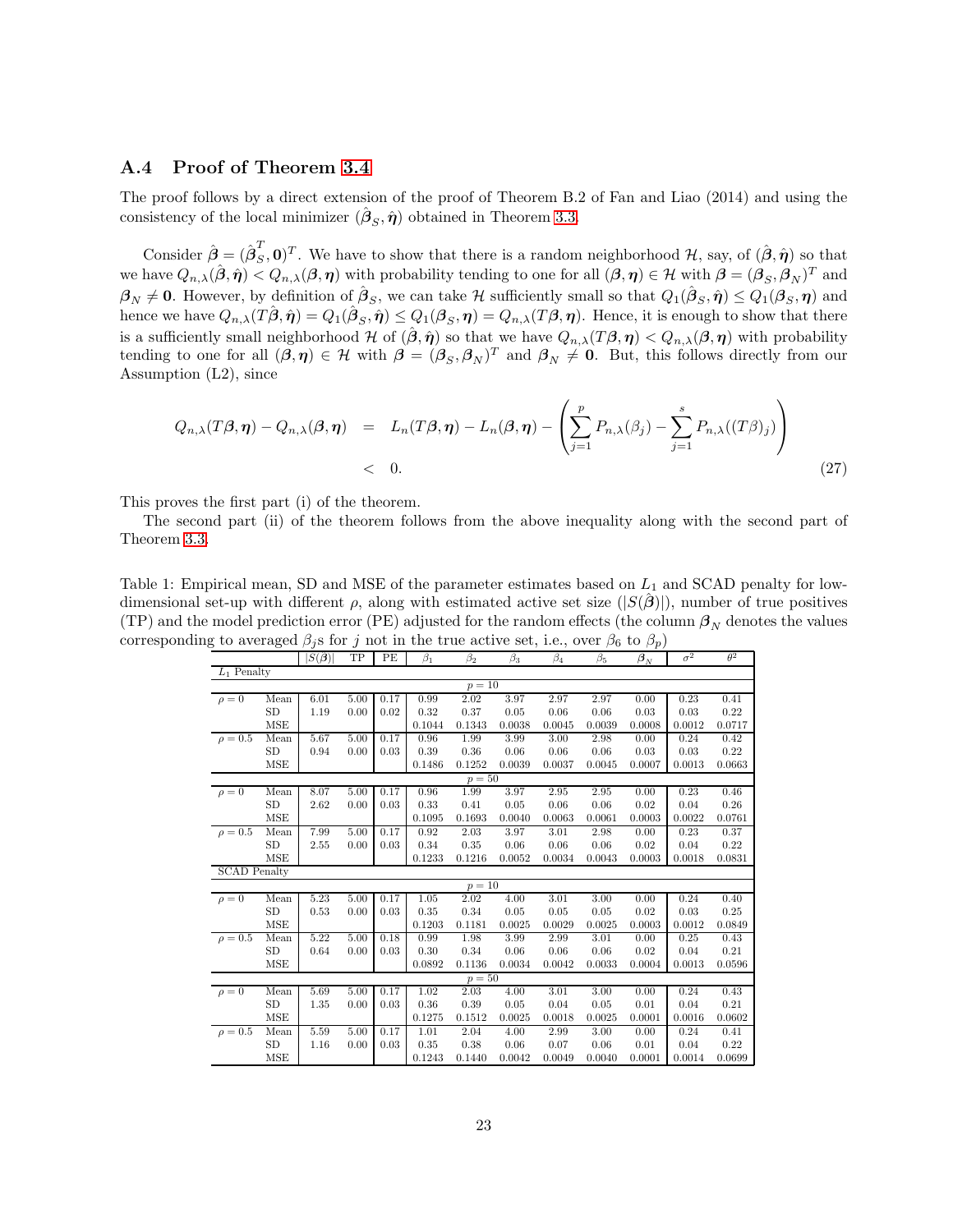Table 2: Empirical mean, SD and MSE of the parameter estimates based on  $L_1$  and SCAD penalty for highdimensional set-up with different  $\rho$ , along with estimated active set size  $(|S(\hat{\beta})|)$ , number of true positives (TP) and the model prediction error (PE) adjusted for the random effects (the column  $\beta_N$  denotes the values corresponding to averaged  $\beta_j$ s for j not in the true active set, i.e., over  $\beta_6$  to  $\beta_p$ )

<span id="page-23-0"></span>

| $_{\mathrm{TP}}$<br>PE<br>$\beta_1$<br>$\beta_4$<br>$\beta_5$<br>$\boldsymbol{\beta}_N$<br>$\beta_2$<br>$\beta_3$<br>$L_1$ Penalty<br>$p = 300$<br>11.23<br>3.94<br>0.39<br>5.00<br>0.15<br>1.02<br>2.02<br>2.95<br>2.96<br>0.21<br>$\rho = 0$<br>Mean<br>0.00<br><b>SD</b><br>4.24<br>0.34<br>0.32<br>0.05<br>0.04<br>0.22<br>0.00<br>0.03<br>0.06<br>0.06<br>0.01<br><b>MSE</b><br>0.1149<br>0.1019<br>0.0057<br>0.0061<br>0.0050<br>0.0001<br>0.0029<br>0.0772<br>9.37<br>5.00<br>$\rho = 0.5$<br>0.16<br>1.01<br>1.97<br>3.97<br>0.22<br>0.44<br>Mean<br>2.98<br>2.96<br>0.00<br><b>SD</b><br>3.79<br>0.35<br>0.40<br>0.07<br>0.07<br>0.07<br>0.04<br>0.25<br>0.00<br>0.03<br>0.01<br>MSE<br>0.1227<br>0.1594<br>0.0059<br>0.0049<br>0.0059<br>0.0001<br>0.0024<br>0.0757<br>$p=50\overline{0}$<br>5.00<br>3.93<br>10.85<br>0.15<br>0.97<br>1.95<br>2.94<br>2.94<br>0.00<br>0.22<br>0.42<br>$\rho = 0$<br>Mean<br><b>SD</b><br>4.12<br>0.00<br>0.03<br>0.36<br>0.33<br>0.05<br>0.06<br>0.06<br>0.01<br>0.04<br>0.24<br>MSE<br>0.0751<br>0.1278<br>0.1096<br>0.0078<br>0.0066<br>0.0075<br>0.0001<br>0.0032<br>10.53<br>5.00<br>0.16<br>$\rho = 0.5$<br>1.05<br>2.05<br>3.97<br>2.98<br>2.96<br>0.22<br>0.36<br>Mean<br>0.00<br><b>SD</b><br>0.08<br>0.23<br>3.89<br>0.00<br>0.03<br>0.40<br>0.38<br>0.07<br>0.07<br>0.01<br>0.04<br><b>MSE</b><br>0.1625<br>0.1475<br>0.0051<br>0.0058<br>0.0026<br>0.0893<br>0.0065<br>0.0001<br><b>SCAD</b> Penalty<br>$p = 300$<br>7.29<br>5.00<br>2.00<br>3.99<br>3.00<br>3.00<br>0.42<br>Mean<br>0.16<br>1.06<br>0.00<br>0.22<br>$\rho = 0$<br><b>SD</b><br>0.36<br>0.05<br>0.05<br>0.01<br>0.04<br>0.24<br>3.57<br>0.00<br>0.03<br>0.37<br>0.05<br><b>MSE</b><br>0.1403<br>0.0029<br>0.0027<br>0.0026<br>0.0001<br>0.0022<br>0.0745<br>0.1279<br>7.22<br>$\rho = 0.5$<br>5.00<br>0.16<br>0.98<br>3.00<br>Mean<br>2.00<br>4.01<br>2.99<br>0.00<br>0.22<br>0.43<br><b>SD</b><br>0.37<br>0.33<br>0.06<br>0.06<br>0.06<br>0.24<br>3.58<br>0.00<br>0.03<br>0.01<br>0.04<br><b>MSE</b><br>0.1078<br>0.0735<br>0.1368<br>0.0042<br>0.0037<br>0.0038<br>0.0001<br>0.0021<br>$p = 500$<br>8.30<br>5.00<br>1.04<br>1.94<br>3.99<br>2.99<br>3.00<br>0.21<br>0.42<br>$\rho = 0$<br>Mean<br>0.15<br>0.00<br><b>SD</b><br>0.33<br>0.34<br>0.00<br>0.04<br>0.29<br>0.00<br>0.03<br>0.05<br>0.05<br>0.06<br>4.16<br><b>MSE</b><br>0.1093<br>0.1189<br>0.0024<br>0.0025<br>0.0033<br>0.0001<br>0.0031<br>0.1032<br>7.62<br>5.00<br>$\rho = 0.5$<br>0.16<br>1.01<br>2.01<br>3.00<br>2.99<br>0.23<br>0.42<br>Mean<br>4.00<br>0.00<br><b>SD</b><br>0.34<br>0.37<br>0.04<br>0.22<br>3.52<br>0.00<br>0.03<br>0.08<br>0.07<br>0.07<br>0.00<br>MSE<br>0.1350<br>0.0696<br>0.1130<br>0.0056<br>0.0051<br>0.0044<br>0.0000<br>0.0025 |  |  | $\boldsymbol{\mathcal{J}}$    |  |  |  |  |  |  | $\mathbf{r}$ |            |            |
|------------------------------------------------------------------------------------------------------------------------------------------------------------------------------------------------------------------------------------------------------------------------------------------------------------------------------------------------------------------------------------------------------------------------------------------------------------------------------------------------------------------------------------------------------------------------------------------------------------------------------------------------------------------------------------------------------------------------------------------------------------------------------------------------------------------------------------------------------------------------------------------------------------------------------------------------------------------------------------------------------------------------------------------------------------------------------------------------------------------------------------------------------------------------------------------------------------------------------------------------------------------------------------------------------------------------------------------------------------------------------------------------------------------------------------------------------------------------------------------------------------------------------------------------------------------------------------------------------------------------------------------------------------------------------------------------------------------------------------------------------------------------------------------------------------------------------------------------------------------------------------------------------------------------------------------------------------------------------------------------------------------------------------------------------------------------------------------------------------------------------------------------------------------------------------------------------------------------------------------------------------------------------------------------------------------------------------------------------------------------------------------------------------------------------------------------------------------------------------------------------------------------------------------------------------------------------------------------------------------------------------------------------------------------------------------------------------------------------------------------------|--|--|-------------------------------|--|--|--|--|--|--|--------------|------------|------------|
|                                                                                                                                                                                                                                                                                                                                                                                                                                                                                                                                                                                                                                                                                                                                                                                                                                                                                                                                                                                                                                                                                                                                                                                                                                                                                                                                                                                                                                                                                                                                                                                                                                                                                                                                                                                                                                                                                                                                                                                                                                                                                                                                                                                                                                                                                                                                                                                                                                                                                                                                                                                                                                                                                                                                                      |  |  | $S(\hat{\boldsymbol{\beta}})$ |  |  |  |  |  |  |              | $\sigma^2$ | $\theta^2$ |
|                                                                                                                                                                                                                                                                                                                                                                                                                                                                                                                                                                                                                                                                                                                                                                                                                                                                                                                                                                                                                                                                                                                                                                                                                                                                                                                                                                                                                                                                                                                                                                                                                                                                                                                                                                                                                                                                                                                                                                                                                                                                                                                                                                                                                                                                                                                                                                                                                                                                                                                                                                                                                                                                                                                                                      |  |  |                               |  |  |  |  |  |  |              |            |            |
|                                                                                                                                                                                                                                                                                                                                                                                                                                                                                                                                                                                                                                                                                                                                                                                                                                                                                                                                                                                                                                                                                                                                                                                                                                                                                                                                                                                                                                                                                                                                                                                                                                                                                                                                                                                                                                                                                                                                                                                                                                                                                                                                                                                                                                                                                                                                                                                                                                                                                                                                                                                                                                                                                                                                                      |  |  |                               |  |  |  |  |  |  |              |            |            |
|                                                                                                                                                                                                                                                                                                                                                                                                                                                                                                                                                                                                                                                                                                                                                                                                                                                                                                                                                                                                                                                                                                                                                                                                                                                                                                                                                                                                                                                                                                                                                                                                                                                                                                                                                                                                                                                                                                                                                                                                                                                                                                                                                                                                                                                                                                                                                                                                                                                                                                                                                                                                                                                                                                                                                      |  |  |                               |  |  |  |  |  |  |              |            |            |
|                                                                                                                                                                                                                                                                                                                                                                                                                                                                                                                                                                                                                                                                                                                                                                                                                                                                                                                                                                                                                                                                                                                                                                                                                                                                                                                                                                                                                                                                                                                                                                                                                                                                                                                                                                                                                                                                                                                                                                                                                                                                                                                                                                                                                                                                                                                                                                                                                                                                                                                                                                                                                                                                                                                                                      |  |  |                               |  |  |  |  |  |  |              |            |            |
|                                                                                                                                                                                                                                                                                                                                                                                                                                                                                                                                                                                                                                                                                                                                                                                                                                                                                                                                                                                                                                                                                                                                                                                                                                                                                                                                                                                                                                                                                                                                                                                                                                                                                                                                                                                                                                                                                                                                                                                                                                                                                                                                                                                                                                                                                                                                                                                                                                                                                                                                                                                                                                                                                                                                                      |  |  |                               |  |  |  |  |  |  |              |            |            |
|                                                                                                                                                                                                                                                                                                                                                                                                                                                                                                                                                                                                                                                                                                                                                                                                                                                                                                                                                                                                                                                                                                                                                                                                                                                                                                                                                                                                                                                                                                                                                                                                                                                                                                                                                                                                                                                                                                                                                                                                                                                                                                                                                                                                                                                                                                                                                                                                                                                                                                                                                                                                                                                                                                                                                      |  |  |                               |  |  |  |  |  |  |              |            |            |
|                                                                                                                                                                                                                                                                                                                                                                                                                                                                                                                                                                                                                                                                                                                                                                                                                                                                                                                                                                                                                                                                                                                                                                                                                                                                                                                                                                                                                                                                                                                                                                                                                                                                                                                                                                                                                                                                                                                                                                                                                                                                                                                                                                                                                                                                                                                                                                                                                                                                                                                                                                                                                                                                                                                                                      |  |  |                               |  |  |  |  |  |  |              |            |            |
|                                                                                                                                                                                                                                                                                                                                                                                                                                                                                                                                                                                                                                                                                                                                                                                                                                                                                                                                                                                                                                                                                                                                                                                                                                                                                                                                                                                                                                                                                                                                                                                                                                                                                                                                                                                                                                                                                                                                                                                                                                                                                                                                                                                                                                                                                                                                                                                                                                                                                                                                                                                                                                                                                                                                                      |  |  |                               |  |  |  |  |  |  |              |            |            |
|                                                                                                                                                                                                                                                                                                                                                                                                                                                                                                                                                                                                                                                                                                                                                                                                                                                                                                                                                                                                                                                                                                                                                                                                                                                                                                                                                                                                                                                                                                                                                                                                                                                                                                                                                                                                                                                                                                                                                                                                                                                                                                                                                                                                                                                                                                                                                                                                                                                                                                                                                                                                                                                                                                                                                      |  |  |                               |  |  |  |  |  |  |              |            |            |
|                                                                                                                                                                                                                                                                                                                                                                                                                                                                                                                                                                                                                                                                                                                                                                                                                                                                                                                                                                                                                                                                                                                                                                                                                                                                                                                                                                                                                                                                                                                                                                                                                                                                                                                                                                                                                                                                                                                                                                                                                                                                                                                                                                                                                                                                                                                                                                                                                                                                                                                                                                                                                                                                                                                                                      |  |  |                               |  |  |  |  |  |  |              |            |            |
|                                                                                                                                                                                                                                                                                                                                                                                                                                                                                                                                                                                                                                                                                                                                                                                                                                                                                                                                                                                                                                                                                                                                                                                                                                                                                                                                                                                                                                                                                                                                                                                                                                                                                                                                                                                                                                                                                                                                                                                                                                                                                                                                                                                                                                                                                                                                                                                                                                                                                                                                                                                                                                                                                                                                                      |  |  |                               |  |  |  |  |  |  |              |            |            |
|                                                                                                                                                                                                                                                                                                                                                                                                                                                                                                                                                                                                                                                                                                                                                                                                                                                                                                                                                                                                                                                                                                                                                                                                                                                                                                                                                                                                                                                                                                                                                                                                                                                                                                                                                                                                                                                                                                                                                                                                                                                                                                                                                                                                                                                                                                                                                                                                                                                                                                                                                                                                                                                                                                                                                      |  |  |                               |  |  |  |  |  |  |              |            |            |
|                                                                                                                                                                                                                                                                                                                                                                                                                                                                                                                                                                                                                                                                                                                                                                                                                                                                                                                                                                                                                                                                                                                                                                                                                                                                                                                                                                                                                                                                                                                                                                                                                                                                                                                                                                                                                                                                                                                                                                                                                                                                                                                                                                                                                                                                                                                                                                                                                                                                                                                                                                                                                                                                                                                                                      |  |  |                               |  |  |  |  |  |  |              |            |            |
|                                                                                                                                                                                                                                                                                                                                                                                                                                                                                                                                                                                                                                                                                                                                                                                                                                                                                                                                                                                                                                                                                                                                                                                                                                                                                                                                                                                                                                                                                                                                                                                                                                                                                                                                                                                                                                                                                                                                                                                                                                                                                                                                                                                                                                                                                                                                                                                                                                                                                                                                                                                                                                                                                                                                                      |  |  |                               |  |  |  |  |  |  |              |            |            |
|                                                                                                                                                                                                                                                                                                                                                                                                                                                                                                                                                                                                                                                                                                                                                                                                                                                                                                                                                                                                                                                                                                                                                                                                                                                                                                                                                                                                                                                                                                                                                                                                                                                                                                                                                                                                                                                                                                                                                                                                                                                                                                                                                                                                                                                                                                                                                                                                                                                                                                                                                                                                                                                                                                                                                      |  |  |                               |  |  |  |  |  |  |              |            |            |
|                                                                                                                                                                                                                                                                                                                                                                                                                                                                                                                                                                                                                                                                                                                                                                                                                                                                                                                                                                                                                                                                                                                                                                                                                                                                                                                                                                                                                                                                                                                                                                                                                                                                                                                                                                                                                                                                                                                                                                                                                                                                                                                                                                                                                                                                                                                                                                                                                                                                                                                                                                                                                                                                                                                                                      |  |  |                               |  |  |  |  |  |  |              |            |            |
|                                                                                                                                                                                                                                                                                                                                                                                                                                                                                                                                                                                                                                                                                                                                                                                                                                                                                                                                                                                                                                                                                                                                                                                                                                                                                                                                                                                                                                                                                                                                                                                                                                                                                                                                                                                                                                                                                                                                                                                                                                                                                                                                                                                                                                                                                                                                                                                                                                                                                                                                                                                                                                                                                                                                                      |  |  |                               |  |  |  |  |  |  |              |            |            |
|                                                                                                                                                                                                                                                                                                                                                                                                                                                                                                                                                                                                                                                                                                                                                                                                                                                                                                                                                                                                                                                                                                                                                                                                                                                                                                                                                                                                                                                                                                                                                                                                                                                                                                                                                                                                                                                                                                                                                                                                                                                                                                                                                                                                                                                                                                                                                                                                                                                                                                                                                                                                                                                                                                                                                      |  |  |                               |  |  |  |  |  |  |              |            |            |
|                                                                                                                                                                                                                                                                                                                                                                                                                                                                                                                                                                                                                                                                                                                                                                                                                                                                                                                                                                                                                                                                                                                                                                                                                                                                                                                                                                                                                                                                                                                                                                                                                                                                                                                                                                                                                                                                                                                                                                                                                                                                                                                                                                                                                                                                                                                                                                                                                                                                                                                                                                                                                                                                                                                                                      |  |  |                               |  |  |  |  |  |  |              |            |            |
|                                                                                                                                                                                                                                                                                                                                                                                                                                                                                                                                                                                                                                                                                                                                                                                                                                                                                                                                                                                                                                                                                                                                                                                                                                                                                                                                                                                                                                                                                                                                                                                                                                                                                                                                                                                                                                                                                                                                                                                                                                                                                                                                                                                                                                                                                                                                                                                                                                                                                                                                                                                                                                                                                                                                                      |  |  |                               |  |  |  |  |  |  |              |            |            |
|                                                                                                                                                                                                                                                                                                                                                                                                                                                                                                                                                                                                                                                                                                                                                                                                                                                                                                                                                                                                                                                                                                                                                                                                                                                                                                                                                                                                                                                                                                                                                                                                                                                                                                                                                                                                                                                                                                                                                                                                                                                                                                                                                                                                                                                                                                                                                                                                                                                                                                                                                                                                                                                                                                                                                      |  |  |                               |  |  |  |  |  |  |              |            |            |
|                                                                                                                                                                                                                                                                                                                                                                                                                                                                                                                                                                                                                                                                                                                                                                                                                                                                                                                                                                                                                                                                                                                                                                                                                                                                                                                                                                                                                                                                                                                                                                                                                                                                                                                                                                                                                                                                                                                                                                                                                                                                                                                                                                                                                                                                                                                                                                                                                                                                                                                                                                                                                                                                                                                                                      |  |  |                               |  |  |  |  |  |  |              |            |            |
|                                                                                                                                                                                                                                                                                                                                                                                                                                                                                                                                                                                                                                                                                                                                                                                                                                                                                                                                                                                                                                                                                                                                                                                                                                                                                                                                                                                                                                                                                                                                                                                                                                                                                                                                                                                                                                                                                                                                                                                                                                                                                                                                                                                                                                                                                                                                                                                                                                                                                                                                                                                                                                                                                                                                                      |  |  |                               |  |  |  |  |  |  |              |            |            |
|                                                                                                                                                                                                                                                                                                                                                                                                                                                                                                                                                                                                                                                                                                                                                                                                                                                                                                                                                                                                                                                                                                                                                                                                                                                                                                                                                                                                                                                                                                                                                                                                                                                                                                                                                                                                                                                                                                                                                                                                                                                                                                                                                                                                                                                                                                                                                                                                                                                                                                                                                                                                                                                                                                                                                      |  |  |                               |  |  |  |  |  |  |              |            |            |
|                                                                                                                                                                                                                                                                                                                                                                                                                                                                                                                                                                                                                                                                                                                                                                                                                                                                                                                                                                                                                                                                                                                                                                                                                                                                                                                                                                                                                                                                                                                                                                                                                                                                                                                                                                                                                                                                                                                                                                                                                                                                                                                                                                                                                                                                                                                                                                                                                                                                                                                                                                                                                                                                                                                                                      |  |  |                               |  |  |  |  |  |  |              |            |            |
|                                                                                                                                                                                                                                                                                                                                                                                                                                                                                                                                                                                                                                                                                                                                                                                                                                                                                                                                                                                                                                                                                                                                                                                                                                                                                                                                                                                                                                                                                                                                                                                                                                                                                                                                                                                                                                                                                                                                                                                                                                                                                                                                                                                                                                                                                                                                                                                                                                                                                                                                                                                                                                                                                                                                                      |  |  |                               |  |  |  |  |  |  |              |            |            |
|                                                                                                                                                                                                                                                                                                                                                                                                                                                                                                                                                                                                                                                                                                                                                                                                                                                                                                                                                                                                                                                                                                                                                                                                                                                                                                                                                                                                                                                                                                                                                                                                                                                                                                                                                                                                                                                                                                                                                                                                                                                                                                                                                                                                                                                                                                                                                                                                                                                                                                                                                                                                                                                                                                                                                      |  |  |                               |  |  |  |  |  |  |              |            |            |
|                                                                                                                                                                                                                                                                                                                                                                                                                                                                                                                                                                                                                                                                                                                                                                                                                                                                                                                                                                                                                                                                                                                                                                                                                                                                                                                                                                                                                                                                                                                                                                                                                                                                                                                                                                                                                                                                                                                                                                                                                                                                                                                                                                                                                                                                                                                                                                                                                                                                                                                                                                                                                                                                                                                                                      |  |  |                               |  |  |  |  |  |  |              |            |            |
|                                                                                                                                                                                                                                                                                                                                                                                                                                                                                                                                                                                                                                                                                                                                                                                                                                                                                                                                                                                                                                                                                                                                                                                                                                                                                                                                                                                                                                                                                                                                                                                                                                                                                                                                                                                                                                                                                                                                                                                                                                                                                                                                                                                                                                                                                                                                                                                                                                                                                                                                                                                                                                                                                                                                                      |  |  |                               |  |  |  |  |  |  |              |            |            |
|                                                                                                                                                                                                                                                                                                                                                                                                                                                                                                                                                                                                                                                                                                                                                                                                                                                                                                                                                                                                                                                                                                                                                                                                                                                                                                                                                                                                                                                                                                                                                                                                                                                                                                                                                                                                                                                                                                                                                                                                                                                                                                                                                                                                                                                                                                                                                                                                                                                                                                                                                                                                                                                                                                                                                      |  |  |                               |  |  |  |  |  |  |              |            |            |